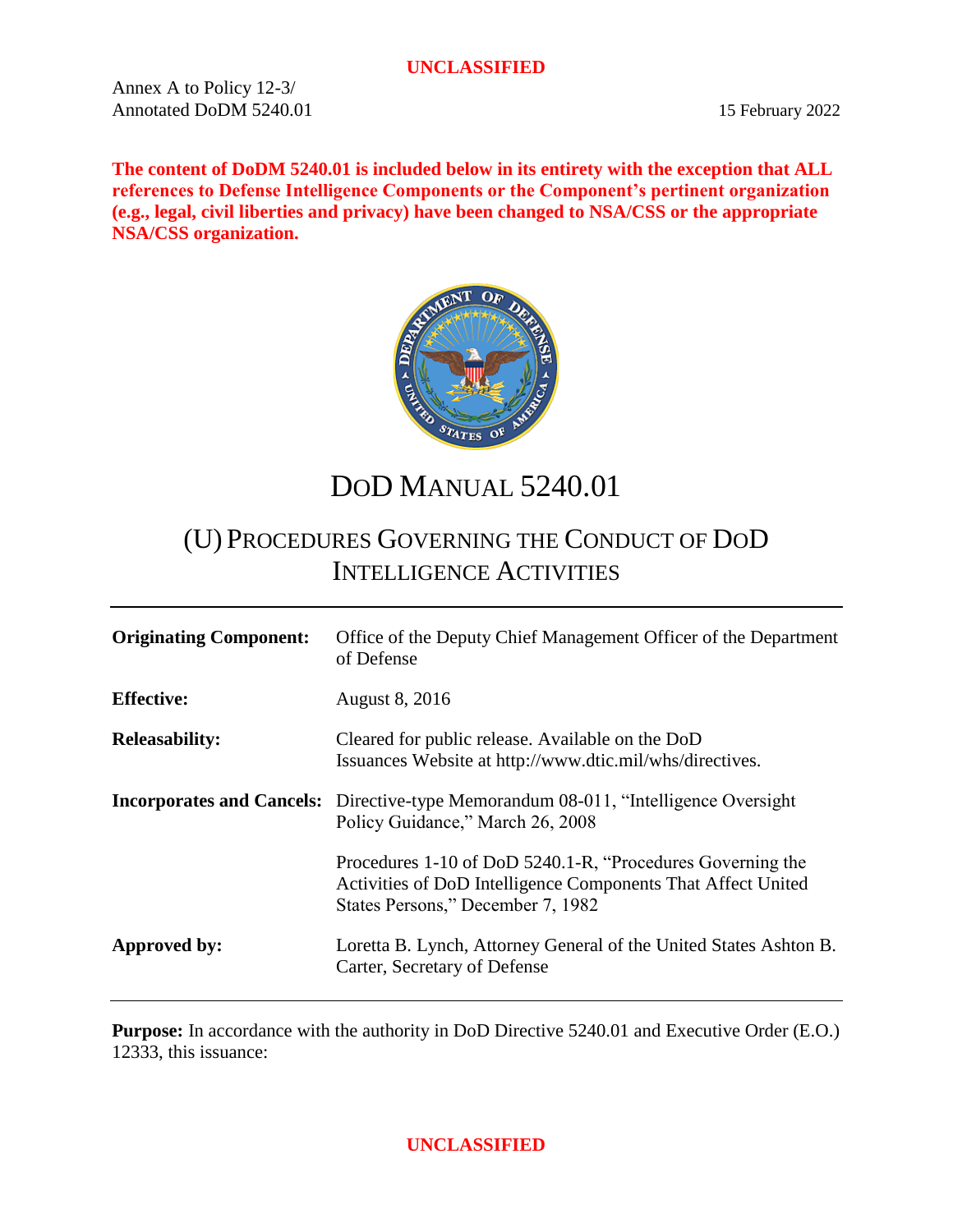Annex A to Policy 12-3/ Annotated DoDM 5240.01 15 February 2022

 Establishes procedures to enable DoD to conduct authorized intelligence activities in a manner that protects the constitutional and legal rights and the privacy and civil liberties of U.S. persons. DoD authorized intelligence activities are foreign intelligence and counterintelligence (CI) activities unless otherwise specified in this issuance.

 Authorizes the Defense Intelligence Components to collect, retain, and disseminate information concerning U.S. persons in compliance with applicable laws, Executive orders, policies, and regulations.

# TABLE OF CONTENTS

| g. Limitations on the Collection of Foreign Intelligence in the United States.  15<br>$A-2$ |
|---------------------------------------------------------------------------------------------|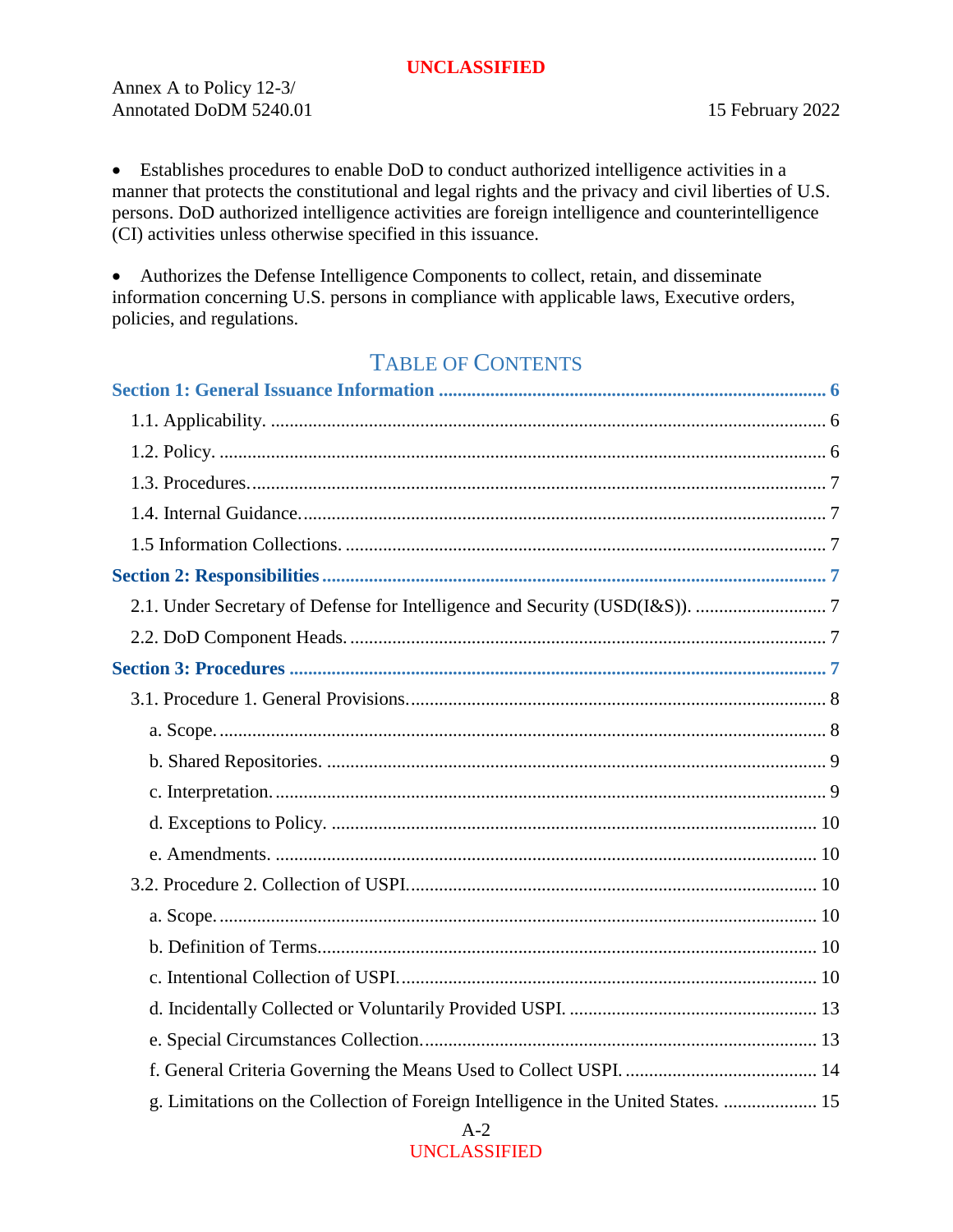| d. Information Disseminated by Another Component or Intelligence Community Element.  |  |
|--------------------------------------------------------------------------------------|--|
|                                                                                      |  |
|                                                                                      |  |
|                                                                                      |  |
|                                                                                      |  |
|                                                                                      |  |
|                                                                                      |  |
|                                                                                      |  |
|                                                                                      |  |
|                                                                                      |  |
|                                                                                      |  |
|                                                                                      |  |
|                                                                                      |  |
|                                                                                      |  |
|                                                                                      |  |
|                                                                                      |  |
|                                                                                      |  |
|                                                                                      |  |
|                                                                                      |  |
|                                                                                      |  |
|                                                                                      |  |
| d. Electronic Surveillance Targeting a U.S. Person Outside the United States 24      |  |
| e. Electronic Surveillance Under FISA Targeting a Non-U.S. Person Outside the United |  |
|                                                                                      |  |
|                                                                                      |  |
| h. Exigent Circumstances Involving a U.S. Person Outside the United States.  26      |  |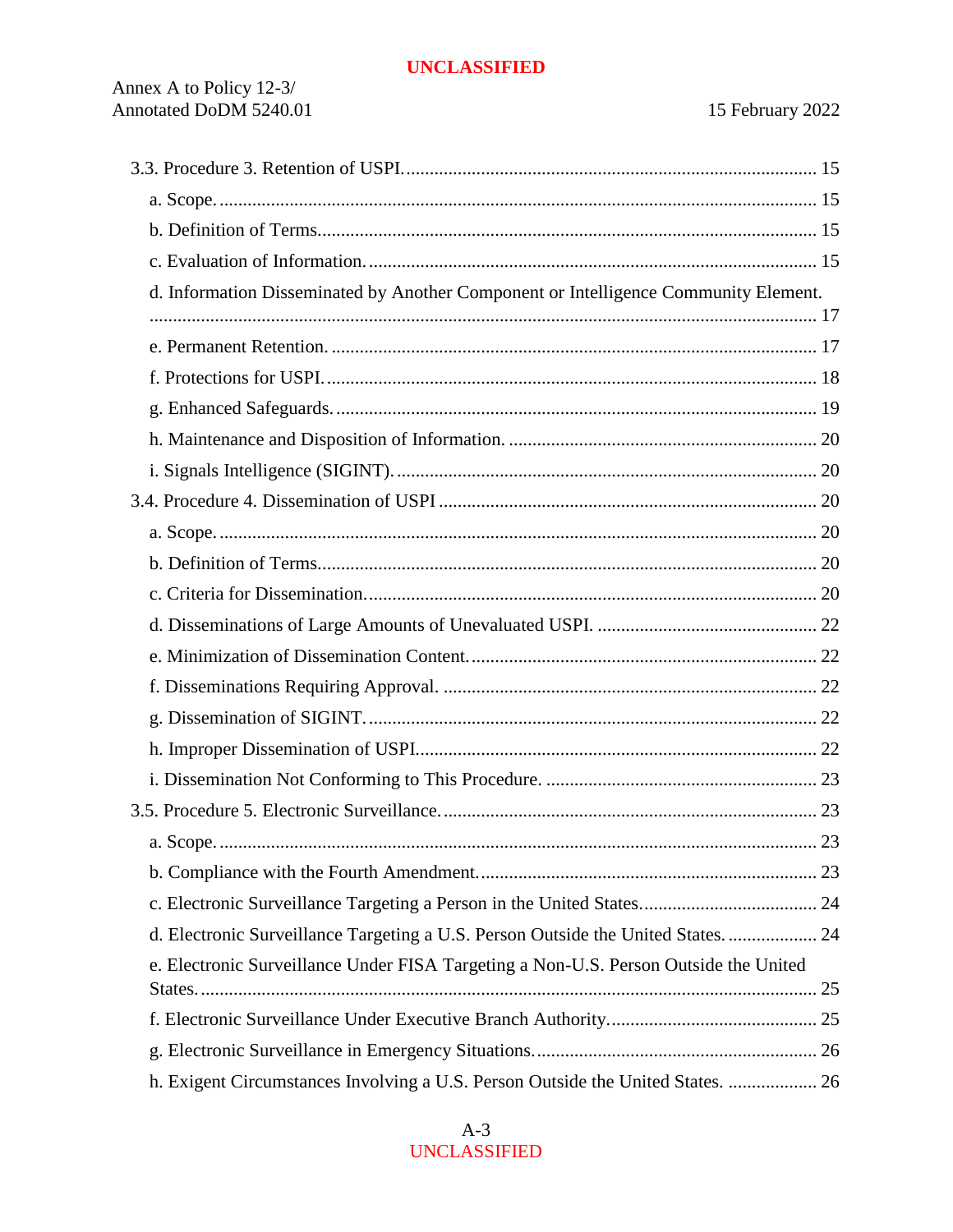| j. Transmission Media Vulnerability and Radio Communications Hearability Surveys 31 |  |
|-------------------------------------------------------------------------------------|--|
|                                                                                     |  |
|                                                                                     |  |
|                                                                                     |  |
|                                                                                     |  |
|                                                                                     |  |
|                                                                                     |  |
|                                                                                     |  |
|                                                                                     |  |
|                                                                                     |  |
|                                                                                     |  |
| e. Searches of Other U.S. Persons or Their Property Outside the United States 36    |  |
|                                                                                     |  |
|                                                                                     |  |
|                                                                                     |  |
|                                                                                     |  |
|                                                                                     |  |
|                                                                                     |  |
|                                                                                     |  |
|                                                                                     |  |
|                                                                                     |  |
|                                                                                     |  |
|                                                                                     |  |
|                                                                                     |  |
|                                                                                     |  |
|                                                                                     |  |
|                                                                                     |  |
|                                                                                     |  |
|                                                                                     |  |
|                                                                                     |  |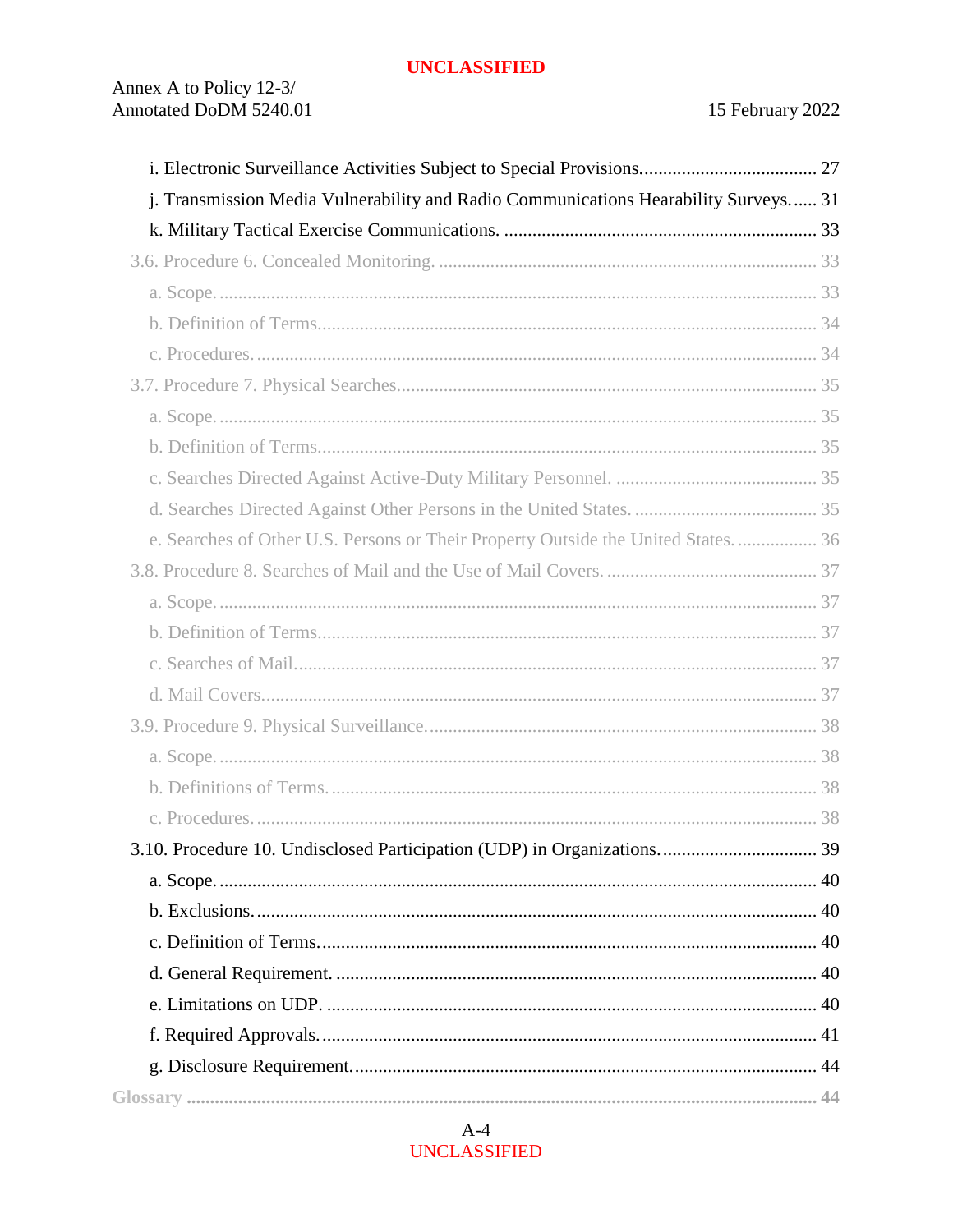# Annex A to Policy 12-3/<br>Annotated DoDM 5240.01

# 15 February 2022

| G.L. Acronym     |  |
|------------------|--|
| G.2. Definitions |  |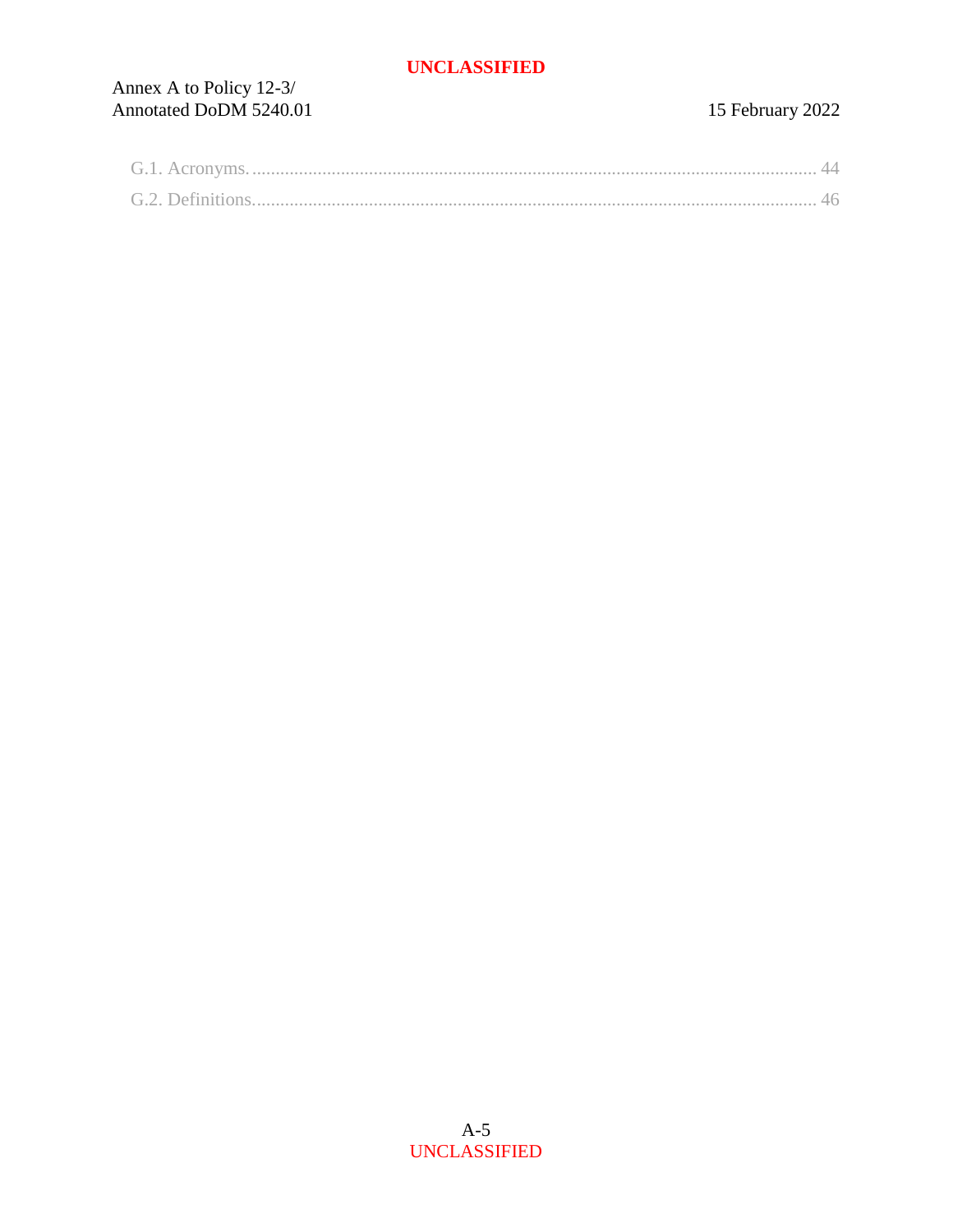Annex A to Policy 12-3/ Annotated DoDM 5240.01 15 February 2022

**The content of DoDM 5240.01 is included below in its entirety with the exception that ALL references to Defense Intelligence Components or the Component's pertinent organization (e.g., legal, civil liberties and privacy) have been changed to NSA/CSS or the appropriate NSA/CSS organization.** 

# **SECTION 1: GENERAL ISSUANCE INFORMATION**

<span id="page-5-1"></span><span id="page-5-0"></span>**1.1. APPLICABILITY.** This issuance applies to OSD, the Military Departments, the Office of the Chairman of the Joint Chiefs of Staff and the Joint Staff, the Combatant Commands, the Office of the Inspector General of the Department of Defense, the Defense Agencies including the National Security Agency (NSA)/Central Security Service (CSS), the DoD Field Activities, and all other organizational entities within the DoD, including elements of the Reserve Components and the National Guard, or anyone acting on behalf of those components or elements, when conducting intelligence activities under DoD's authorities (referred to collectively in this issuance as the "DoD Components"). Coast Guard service members who are detailed to and assigned duties supervised by [DoD Intelligence Components](#page-47-0) and are conducting DoD intelligence activity are subject to this Manual. When, pursuant to Presidential or Congressional action, the Coast Guard operates as a service in the Navy, the provisions of this Manual will apply to all Coast Guard Intelligence activity.

<span id="page-5-2"></span>**1.2. POLICY.** In accordance with the authority in [DoD Directive 5240.01](https://policy.sp.web.nsa.ic.gov/PolicyDepot/DoDD%205240.01%2020140827.pdf) and [E.O. 12333,](https://siteworks.web.nsa.ic.gov/p12/files/exec_orders/amended12333.pdf) it is DoD policy that:

a. All Defense intelligence activities will be conducted in accordance with applicable laws, Executive orders, and Presidential directives, and governed by procedures issued by the Secretary of Defense and, where appropriate, approved by the Attorney General in accordance with [E.O. 12333.](https://siteworks.web.nsa.ic.gov/p12/files/exec_orders/amended12333.pdf)

b. In carrying out intelligence activities, NSA/CSS:

(1) Is authorized to collect, retain, and disseminate information concerning U.S. persons and conduct other activities only in accordance with the procedures in this issuance.

(2) Must carry out all activities in all circumstances in accordance with the Constitution and laws of the United States.

(3) May not investigate U.S. persons or collect or maintain information about them solely for the purpose of monitoring activities protected by the First Amendment or the lawful exercise of other rights secured by the Constitution or laws of the United States.

(4) Will not participate in or request any person or entity to undertake any activities that are forbidden by [E.O. 12333](https://siteworks.web.nsa.ic.gov/p12/files/exec_orders/amended12333.pdf) or this issuance.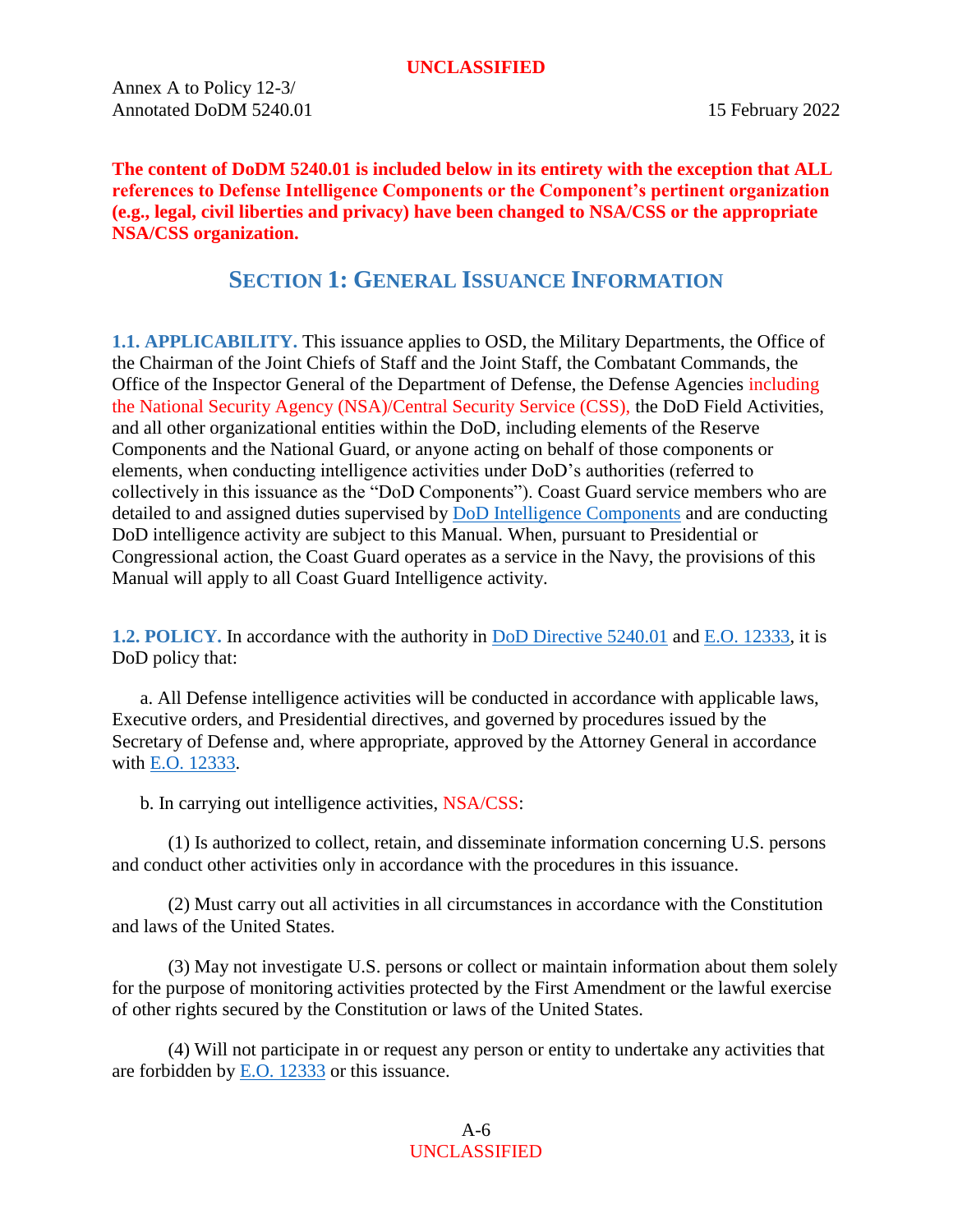Annex A to Policy 12-3/ Annotated DoDM 5240.01 15 February 2022

<span id="page-6-0"></span>**1.3. PROCEDURES.**a. The procedures in Section 3 and the definitions in the Glossary, which implement the provisions of [E.O. 12333,](https://siteworks.web.nsa.ic.gov/p12/files/exec_orders/amended12333.pdf) have been approved by the Attorney General after consultation with the Director of National Intelligence.

b. Procedures 11 through 15 of DoD 5240.1-R will remain in effect until incorporated and cancelled by other DoD guidance. The classified annex of DoD 5240.1-R will remain in effect until superseded.

<span id="page-6-1"></span>**1.4. INTERNAL GUIDANCE.** This manual is published solely for internal DoD guidance. It is not intended to, does not, and may not be relied on to create any rights, substantive or procedural, enforceable at law or in equity, by any party against the United States, its departments, agencies, or entities, its officers, employees, or agents, or any other person, nor does it place any limitation on otherwise lawful investigative and litigative prerogatives of the United States.

<span id="page-6-2"></span>**1.5 INFORMATION COLLECTIONS.** Information collected during intelligence activities, referred to throughout this issuance, does not require licensing with a report control symbol in accordance with Paragraphs 1.b.(3) and 1.b.(8) of Enclosure 3 of Volume 1 of DoD Manual 8910.01 or licensing with an OMB Control Number in accordance with Paragraph 8.a.(2)(d) of Enclosure 3 of Volume 2 of DoD Manual 8910.01.

# **SECTION 2: RESPONSIBILITIES**

<span id="page-6-4"></span><span id="page-6-3"></span>**2.1. UNDER SECRETARY OF DEFENSE FOR INTELLIGENCE AND SECURITY (USD(I&S)).** The USD(I&S) approves all intelligence activities that the Secretary of Defense may approve in accordance with this issuance, except where specifically limited by statute, Executive order, or DoD policy.

<span id="page-6-7"></span><span id="page-6-5"></span>**2.2. DOD COMPONENT HEADS.** DIRNSA/CHCSS may issue implementing instructions for the conduct of authorized missions or functions consistent with the procedures in this issuance.. In developing such instructions, DIRNSA/CHCSS should consult with NSA/CSS privacy and civil liberties official, the NSA/CSS CLPT (D5).

# <span id="page-6-6"></span>**SECTION 3: PROCEDURES**

A-7 UNCLASSIFIED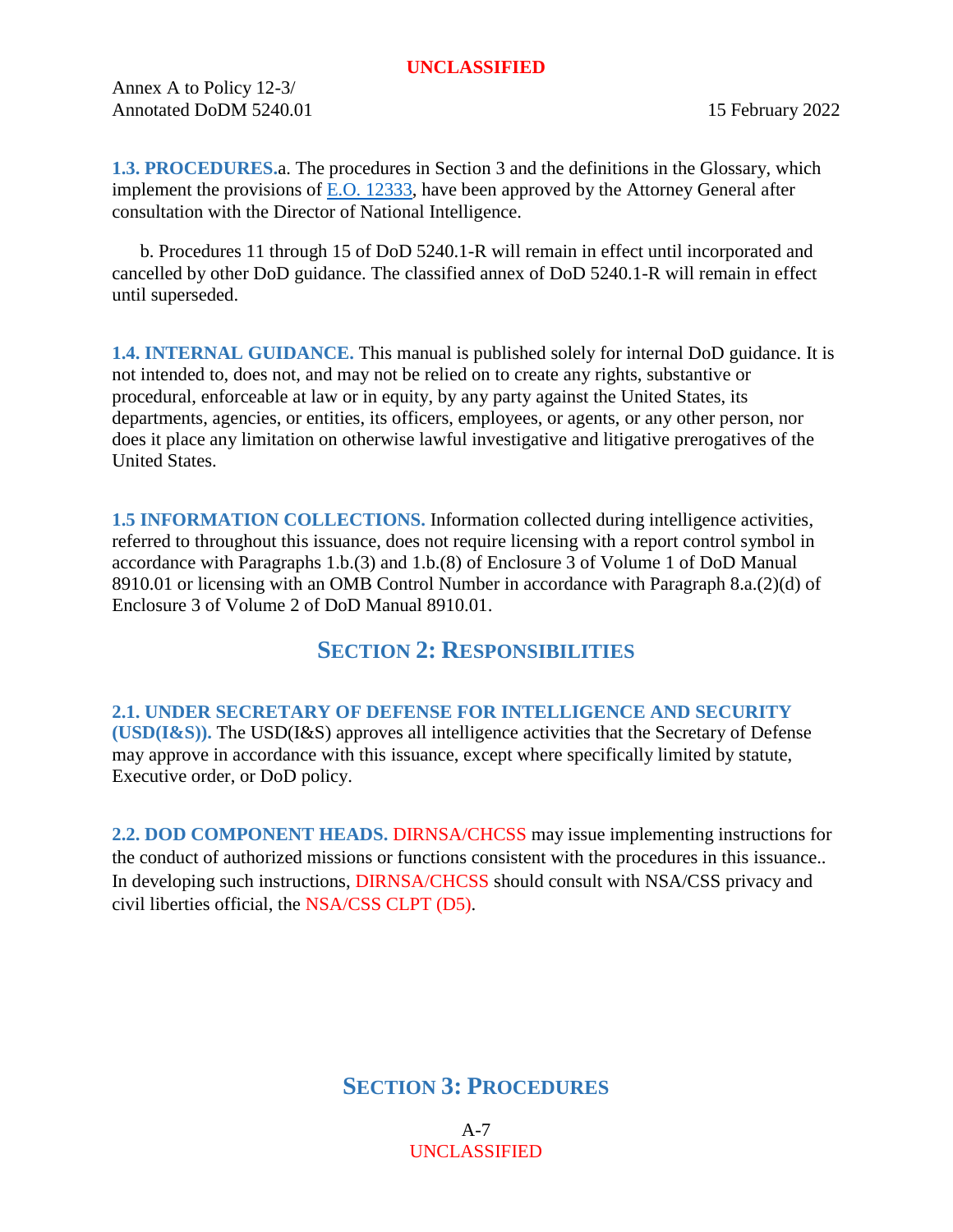<span id="page-7-2"></span><span id="page-7-1"></span><span id="page-7-0"></span>**3.1. PROCEDURE 1. GENERAL PROVISIONS. a. Scope.** (1) NSA/CSS provides necessary information about the activities, capabilities, plans, and intentions of foreign powers, organizations, and persons, and their agents. The procedures in this issuance govern the conduct of NSA/CSS and non-intelligence components or elements, or anyone acting on behalf of those components or elements, when conducting intelligence activities under DoD's authorities.

(2) Procedure 1 establishes the scope and administrative provisions for implementing this issuance. Procedures 2 through 4 articulate the procedures through which NSA/CSS and those personnel within the scope of [Paragraph 3.1.a.\(1\)](#page-7-2) are authorized to collect, retain, and disseminate [U.S. person information \(USPI\).](#page-55-0) Procedures 5 through 10 govern the use of certain [collection](#page-45-1) techniques to obtain information for foreign intelligence and CI purposes. The classified or [SIGINT annex](https://policy.sp.web.nsa.ic.gov/PolicyDepot/DoDM%20S-5240.01-A%2020210107.pdf) to this issuance supplements [Procedure 5.](#page-22-4) NSA/CSS will employ the techniques governed by Procedures 5 through 10 only as necessary to perform missions or functions assigned to the Component. Procedures 6-9, however, cover techniques not authorized for NSA/CSS to use.

(3) Activities not governed by this issuance will be carried out in accordance with other applicable policies and procedures, including Presidential directives that govern those particular missions or functions. When specifically authorized by the Secretary of Defense or delegee to perform missions or functions other than foreign intelligence or CI, NSA/CSS will comply with DoD policy applicable to DoD non-intelligence organizations and any specific operational parameters specified by the Secretary of Defense for that mission or function. Examples of such activities are:

(a) Law enforcement or civil disturbance activities conducted under DoD authorities or activities of individuals executing a law enforcement, [physical security, or force protection](https://siteworks.web.nsa.ic.gov/p12/policy-series-5-security-policies/)  [mission.](https://siteworks.web.nsa.ic.gov/p12/policy-series-5-security-policies/)

(b) Defense support of civil authorities, when directed by the Secretary of Defense. Defense support of civil authorities activities is conducted consistent with the National Response Framework, and includes the provision of humanitarian assistance; disaster readiness, response, and recovery activities; and environmental and security vulnerability studies.

(c) Activities conducted pursuant to Section 442 of Title 10, United States Code (U.S.C.) or Section 3045 of Title 50, U.S.C. for humanitarian assistance; disaster readiness, response, and recovery; maritime and aeronautical safety of navigation; environmental and security vulnerability studies; mapping, charting, and geodetic missions; and other similar activities not constituting foreign intelligence or CI and authorized pursuant to Section 442 of Title 10, U.S.C. or Section 3045(b) of Title 50, U.S.C.

(d) Activities fulfilling the responsibilities of the [National Manager](https://policy.sp.web.nsa.ic.gov/PolicyDepot/NSD%2042%2019900705.pdf) for [National](https://siteworks.web.nsa.ic.gov/p12/n/#NationalSecuritySystem11-4)  [Security Systems.](https://siteworks.web.nsa.ic.gov/p12/n/#NationalSecuritySystem11-4)

(4) NSA/CSS is not authorized to and will not engage in any intelligence activity, including dissemination to the White House, for the purpose of affecting the political process in

# A-8 UNCLASSIFIED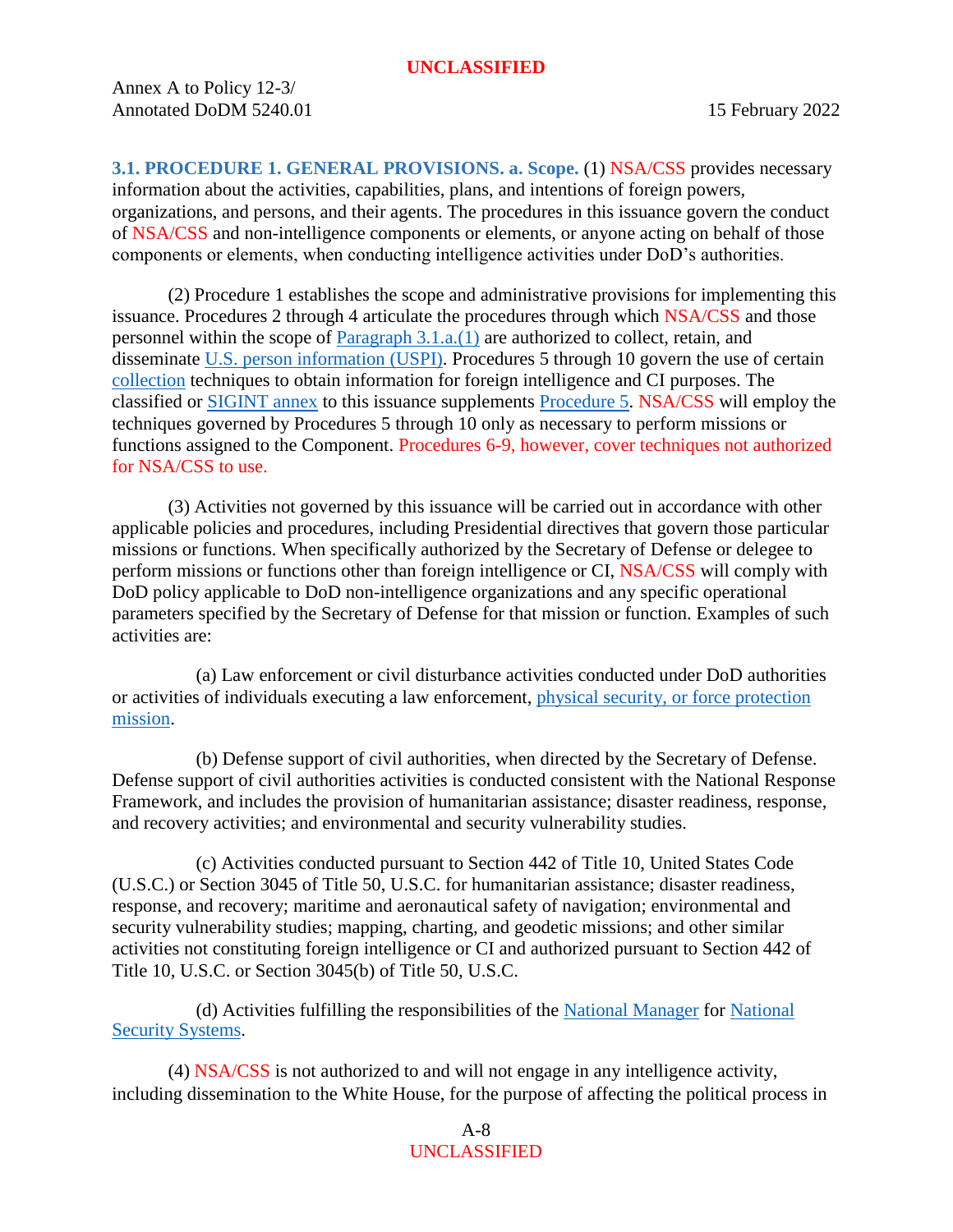Annex A to Policy 12-3/ Annotated DoDM 5240.01 15 February 2022

the United States. Additional guidance regarding the application of this prohibition will be issued by the DoD Senior Intelligence Oversight Official (SIOO) after consultation with the Director of National Intelligence. Questions about whether a particular activity falls within this prohibition will be resolved in consultation with the NSA OGC and the General Counsel of the Department of Defense (GC DoD).

(5) NSA/CSS will report a possible violation of federal criminal law by an employee or a possible violation of specified federal criminal laws by any other person, as required by Section 1.6(b) of [E.O. 12333,](https://siteworks.web.nsa.ic.gov/p12/files/exec_orders/amended12333.pdf) in accordance with the August 22, 1995 DoD and Department of Justice Memorandum of Understanding on Reporting of Information Concerning Federal Crimes.

(6) When this issuance requires a specific DoD official to approve an activity or take some other action, only that official, or an official at a higher level in the chain of command, may take that action. When this issuance permits an official to delegate authority for an action, the official may delegate the authority to one or more appropriate officials in accordance with DoD policy, unless specifically limited to a single delegee.

#### <span id="page-8-0"></span>**b. Shared Repositories.**

(1) General. NSA/CSS may host or participate in a [shared repository](#page-54-0) containing USPI only in accordance with this issuance and applicable laws and policies.

(2) NSA/CSS Acting as Host. NSA/CSS acting as a [host of a shared repository](#page-49-0) may perform systems support functions or data-related tasks (e.g., tagging, processing, or marking information) for itself or others. Access to USPI solely for these purposes does not constitute collection, [retention,](#page-54-1) or [dissemination](#page-48-0) pursuant to this issuance. NSA/CSS must enable audit of access to USPI in a shared repository to the extent practicable. Each participant in a shared repository must inform NSA/CSS in writing that its participation complies with all law, policies, and procedures applicable to the protection of USPI.

(3) NSA/CSS Acting as a Participant. NSA/CSS acting as a participant in a shared repository must ensure that its access to and use of the repository complies with law, policies, and procedures applicable to protection of USPI (including this issuance), and must identify to the host any access and use limitations applicable to the USPI it provides. A participating Component that provides USPI to a shared repository and allows access to or use of USPI by other participants has made a dissemination, and may do so only in accordance with Procedure 4 or other applicable Attorney General-approved guidelines. This does not include access to or use of USPI by a host or another element of the Intelligence Community for systems support functions or data-related tasks.

<span id="page-8-1"></span>**c. Interpretation.** The procedures in this issuance will be interpreted in accordance with their stated purpose. All questions of interpretation will be referred to the NSA OGC, "Go GC" or DL D2 Action. Questions that cannot be resolved in this manner will be referred to the NSA General Counsel or, as appropriate, to the GC DoD or the DoD SIOO for resolution. As appropriate, privacy and civil liberties officials will be consulted. The GC DoD will consult with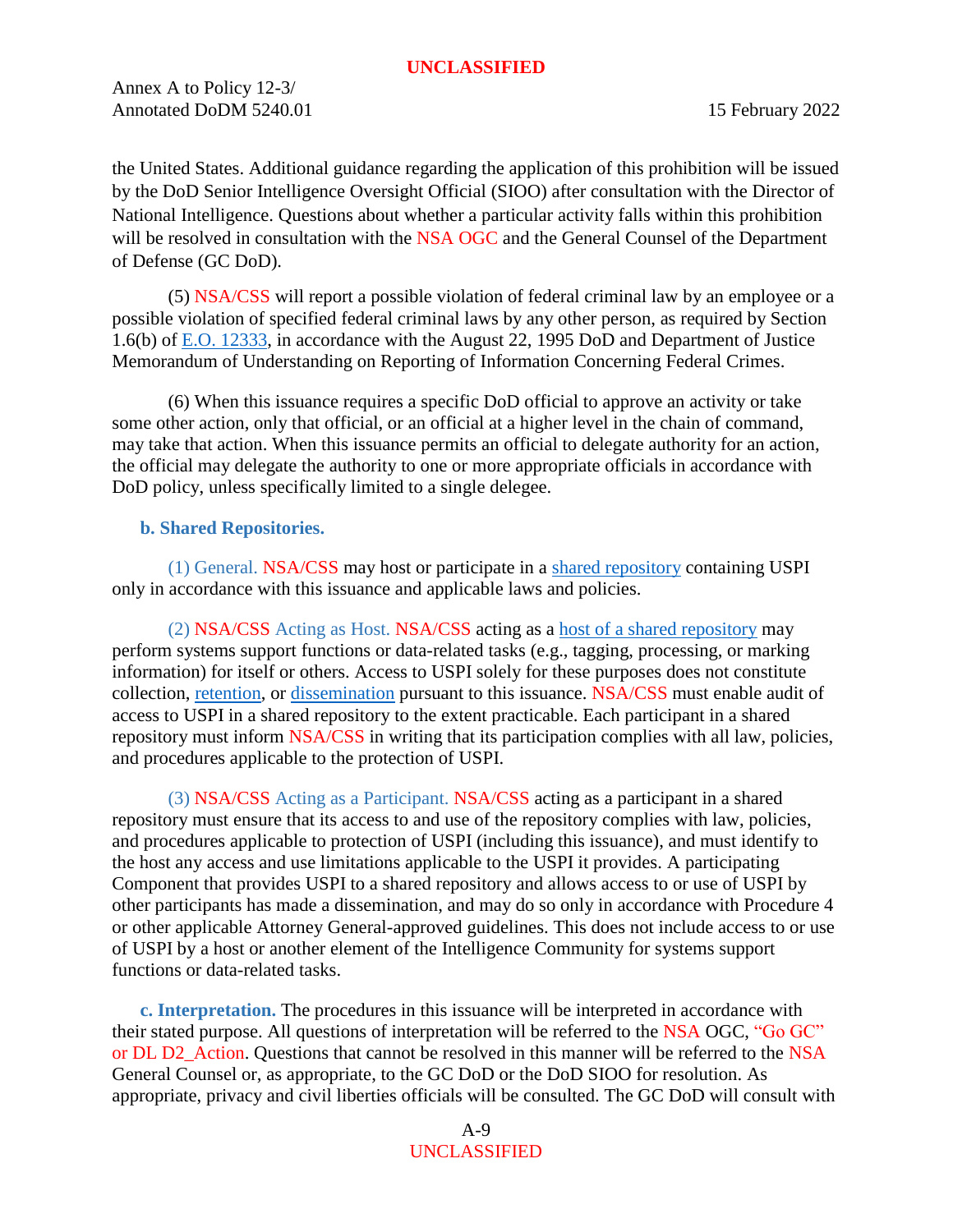Annex A to Policy 12-3/ Annotated DoDM 5240.01 15 February 2022

the Assistant Attorney General for National Security regarding any novel or significant interpretations of this issuance and the potential applicability of Intelligence Community Directive 102.

<span id="page-9-8"></span><span id="page-9-0"></span>**d. Exceptions to Policy.** NSA/CSS may submit written requests for exceptions to policy in this issuance through the NSA OGC to the DoD SIOO. In considering making requests for exceptions to policy, NSA/CSS should consult with the NSA/CSS CLPT.

(1) The DoD SIOO will present all requests for exceptions to policy to the Secretary of Defense after consultation with the GC DoD. Exceptions to policy require the approval of the Assistant Attorney General for National Security.

(2) If time requirements constrain such review and approval, and an exception to these Procedures is necessary due to the immediacy or gravity of a threat to the safety of persons, DoD property, or the national security, DIRNSA/CHCSS or the Component's senior representative present (e.g., DDIR, EXDIR, SOO, NCR) may approve an exception to these Procedures. The GC DoD and DoD SIOO will be notified as soon thereafter as possible and the GC DoD will provide prompt written notice of any such exceptions to the Assistant Attorney General for National Security. All activities in all circumstances must be carried out in accordance with the Constitution and laws of the United States.

<span id="page-9-1"></span>**e. Amendments.** NSA/CSS may submit written requests for amendment to this issuance through the NSA OGC to the DoD SIOO. In considering making requests for amendments, NSA/CSS should consult with their respective privacy and civil liberties officials. The DoD SIOO will present all requests for amendments to the Secretary of Defense after consultation with the GC DoD. Amendments require the approval of the Attorney General after consultation with the Director of National Intelligence.

# <span id="page-9-7"></span><span id="page-9-2"></span>**3.2. PROCEDURE 2. COLLECTION OF USPI.**

<span id="page-9-3"></span>**a. Scope.** This procedure specifies the general criteria governing the collection of USPI. Only Paragraphs [3.2.f.](#page-13-1) and [3.2.g.](#page-14-0) apply to the acquisition of information in accordance with Chapter 36 of Title 50, U.S.C., also known and referred to in this issuance as "the Foreign Intelligence Surveillance Act (FISA)."

<span id="page-9-4"></span>**b. Definition of Terms.** See the Glossary for definitions of "administrative purposes," "CI," "collection," "consent," "cooperating sources," "domestic activities," "foreign connection," "foreign intelligence," "foreign power," "host of a shared repository," "incidental collection of USPI," "intentional collection of USPI," "international narcotics activities," "overhead reconnaissance," "publicly available," "reasonable belief," "shared repository," "U.S. person," and "USPI."

<span id="page-9-6"></span><span id="page-9-5"></span>**c. Intentional Collection of USPI.**NSA/CSS may [intentionally collect USPI](#page-50-0) only if the information sought is [reasonably believed](#page-54-2) to be necessary for the performance of an authorized

> A-10 UNCLASSIFIED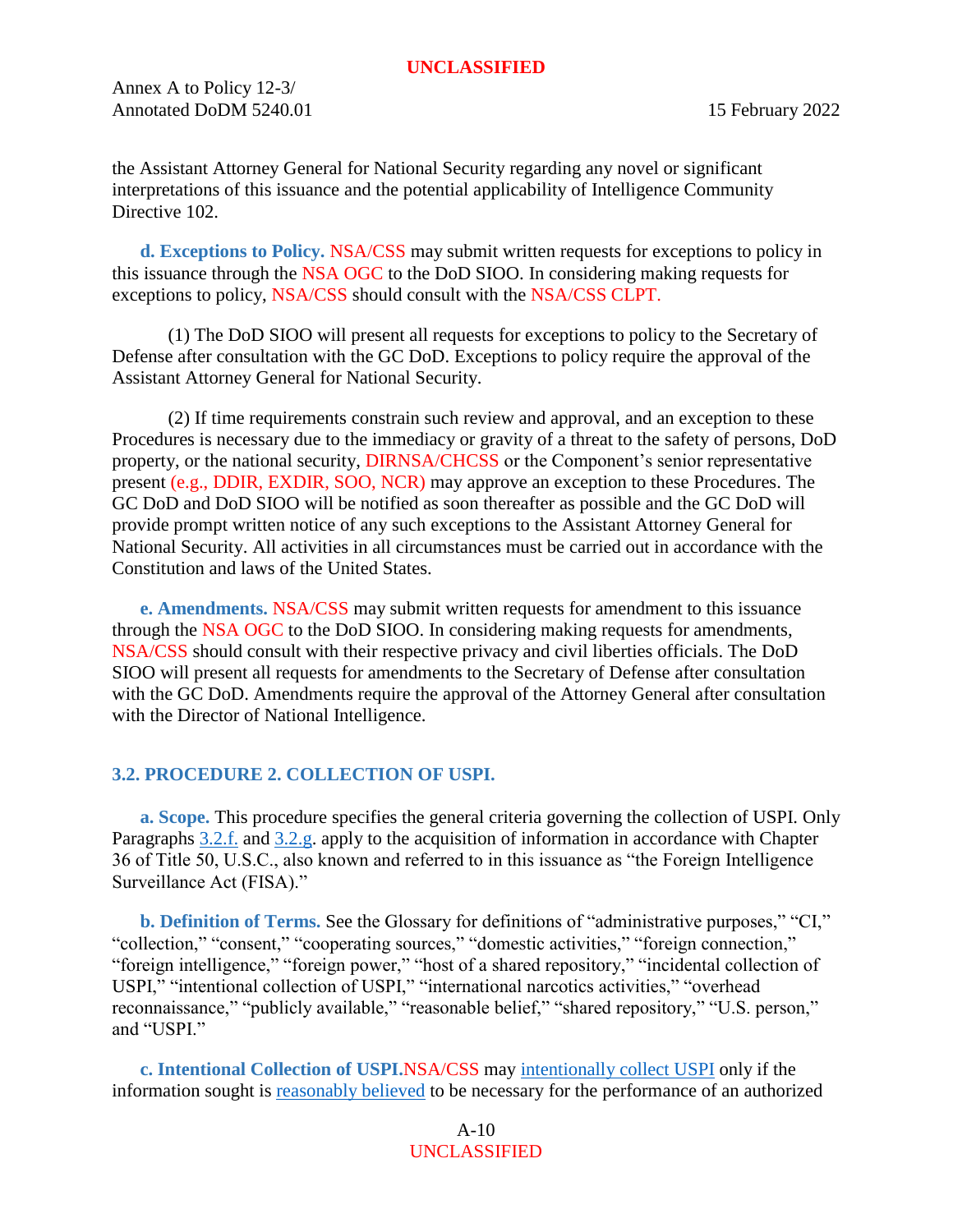Annex A to Policy 12-3/ Annotated DoDM 5240.01 15 February 2022

intelligence mission or function assigned to the Component, and if the USPI falls within one of the following categories:

(1) Publicly Available. The information is [publicly available.](#page-54-3)

(2) Consent. The information concerns a [U.S. person](#page-55-1) who has [consented](#page-46-0) to such collection.

(3) Foreign Intelligence. The information is reasonably believed to constitute [foreign](#page-49-1)  [intelligence](#page-49-1) and the U.S. person is:

(a) An individual reasonably believed to be an officer or employee of, or otherwise acting on behalf of, a [foreign power;](#page-49-2)

(b) An organization or group reasonably believed to be directly or indirectly owned or controlled by, or acting on behalf of, a foreign power;

(c) An individual, organization, or group reasonably believed to be engaged in or preparing to engage in [international terrorist](#page-51-0) or [international narcotics activities;](#page-51-1)

(d) A corporation or other commercial organization reasonably believed to have some relationship with a foreign power, organization, or person; or

(e) An individual reasonably believed to be a prisoner of war or missing in action; or

(f) An individual, organization, or group who is a target, hostage, or victim of an international terrorist or international narcotics organization.

(4) [CI](#page-45-2). The information is reasonably believed to constitute  $CI$  and the U.S. person is one of the following:

<span id="page-10-0"></span>(a) An individual, organization, or group reasonably believed to be engaged in or preparing to engage in espionage, other intelligence activities, sabotage, or assassination on behalf of a foreign power, organization, or person, or on behalf of an [agent of a foreign power;](#page-45-3)

(b) An individual, organization, or group reasonably believed to be engaged in or preparing to engage in international terrorist activities;

(c) An individual, organization, or group reasonably believed to be acting for, or in furtherance of, the goals or objectives of an international terrorist or international terrorist organization, for purposes harmful to the national security of the United States; or

(d) An individual, organization, or group in contact with a person described in [Paragraphs 3.2.c.\(4\)\(a\) through \(c\)](#page-10-0) for the purpose of identifying such individual, organization, or group and assessing any relationship with the person described therein.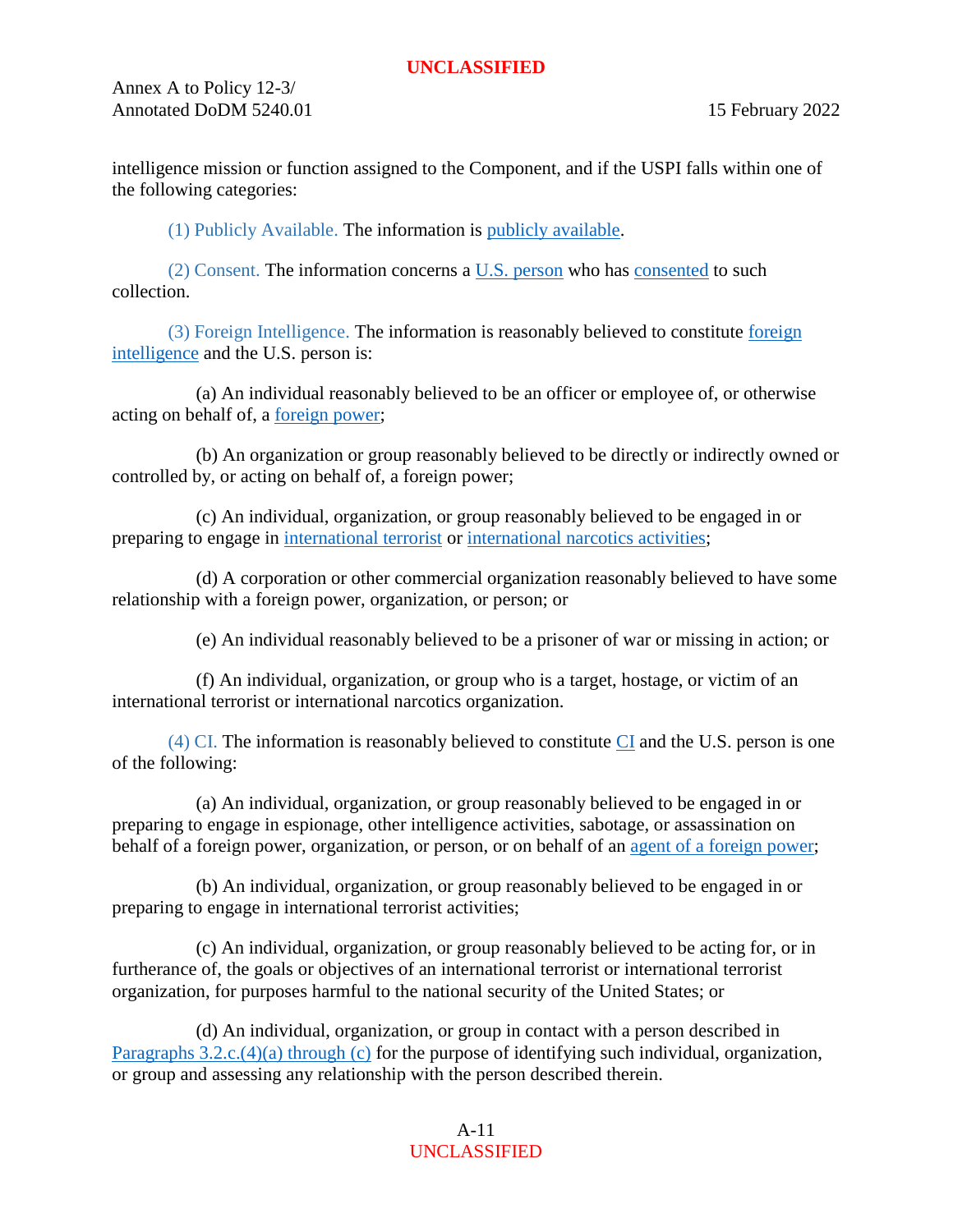Annex A to Policy 12-3/ Annotated DoDM 5240.01 15 February 2022

(5) Threats to Safety. The information is needed to protect the safety of any person or organization, including those who are targets, victims, or hostages of international terrorist organizations. NSA/CSS will only collect information that is needed to protect the safety of any person or organization if:

(a) The threat has a [foreign connection;](#page-49-3)

(b) DIRNSA/CHCSS or a delegee has determined that a person's life or physical safety is reasonably believed to be in imminent danger; or

(c) The information is needed to maintain maritime or aeronautical safety of navigation.

(6) Protection of Intelligence Sources, Methods, and Activities. The information is about U.S. persons who have access to, had access to, will have access to, or are otherwise in possession of information that reveals foreign intelligence or CI sources, methods, or activities, when collection is reasonably believed necessary to protect against the unauthorized disclosure of such information. Within the United States, NSA/CSS will limit intentional collection of such information to persons who are:

- (a) Current or former DoD employees;
- (b) Current or former employees of current or former DoD contractors; or
- (c) Applicants seeking employment with the DoD or a DoD contractor.

(7) Current, Former, or Potential Sources of Assistance to Intelligence Activities. The information is about those who are or have been sources of information or assistance, or are reasonably believed to be potential sources of information or assistance, to intelligence activities for the purpose of assessing their suitability or credibility. This category does not include investigations undertaken for personnel security purposes.

(8) Persons in Contact With Sources or Potential Sources. The information is about persons in contact with sources or potential sources, for the purpose of assessing the suitability or credibility of such sources or potential sources.

(9) [Personnel Security.](#page-53-0) The information is arising from a lawful [personnel security](#page-53-1)  [investigation.](#page-53-1)

(10) Physical Security. The information is about U.S. persons reasonably believed to have a foreign connection and who pose a threat to the physical security of DoD personnel, installations, operations, or visitors. NSA/CSS may also collect such information in the course of a lawful investigation resulting from a physical security inspection, vulnerability assessment, or reported security incident. In all cases, the collecting Component must have or be supporting an authorized physical security mission and must be able to articulate a reasonable belief in both the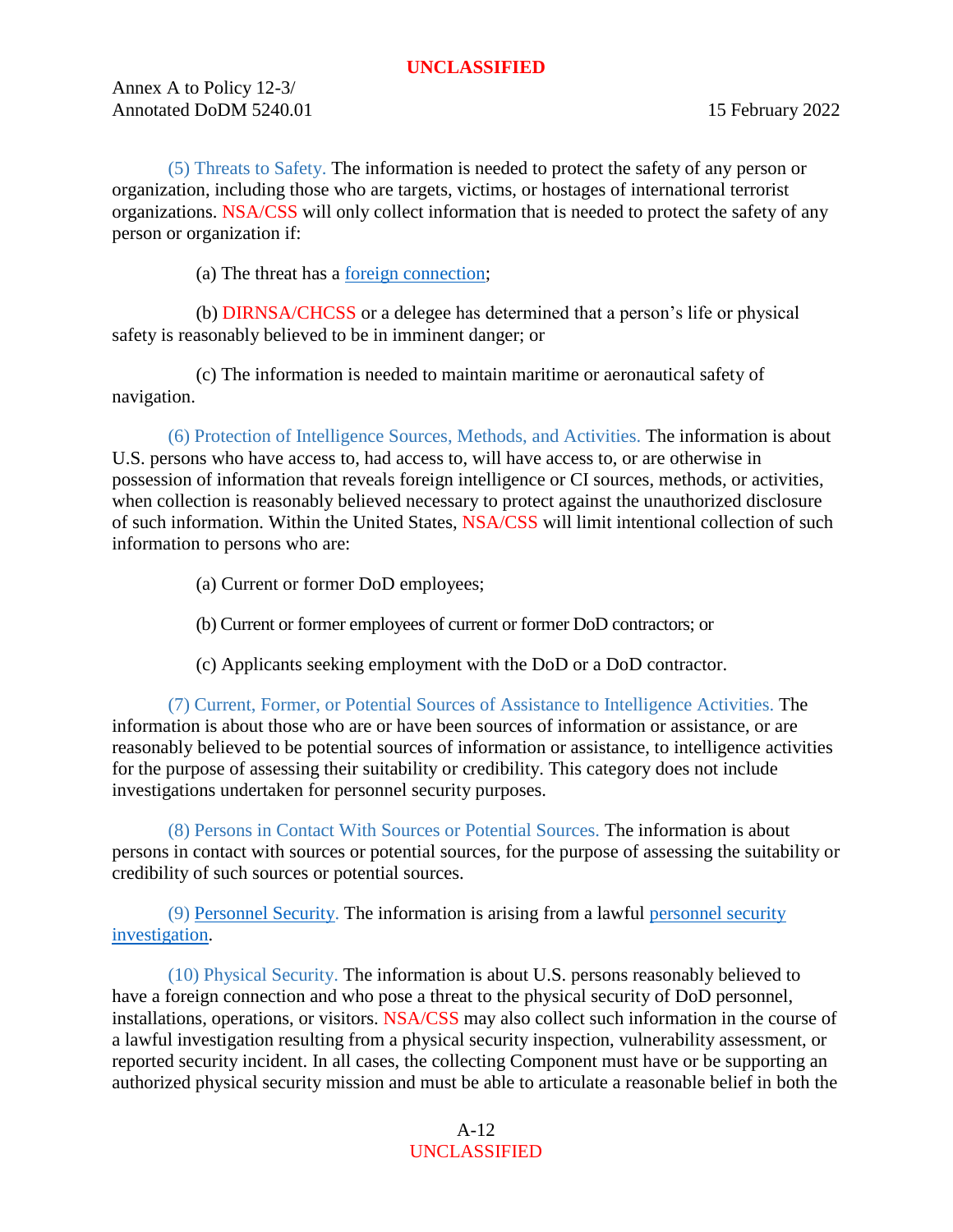Annex A to Policy 12-3/ Annotated DoDM 5240.01 15 February 2022

foreign connection of the U.S. persons who are collection targets and the physical security threat they pose.

(11) Communications Security Investigation. The information is arising from a lawful [communications security investigation.](#page-46-1)

(12) Overhead and Airborne Reconnaissance. The information is obtained from [overhead](#page-52-0)  [and airborne reconnaissance,](#page-52-0) including from unmanned aircraft systems and imagery from overhead or airborne collection platforms operated commercially or obtained from other sources.

(a) A Defense Intelligence Component may intentionally collect imagery that contains USPI provided that the collection is not directed at a specific U.S. person or, if the collection is directed at a specific U.S. person, the collection falls in one of the other categories authorized by [Paragraph 3.2.c.](#page-9-6)

(b) Collection of any domestic imagery must also comply with other applicable laws, policies, and procedures, including DoD or National Geospatial-Intelligence Agency (NGA) policies and procedures that govern such collection.

(c) All collection of imagery must comply with constitutional and statutory requirements, Executive orders, and Presidential directives, and the other provisions of this issuance.

(13) Administrative Purposes. The information is required for [administrative purposes.](#page-45-4)

<span id="page-12-0"></span>**d. Incidentally Collected or Voluntarily Provided USPI**.In the course of authorized collection activities, NSA/CSS may [incidentally collect USPI.](#page-49-4) Entities or individuals may also on their own initiative voluntarily provide information to NSA/CSS. All such information may be temporarily retained, evaluated for permanent retention, and disseminated only in accordance with Procedures 3 and 4. If an entity or individual is voluntarily providing on a recurring basis USPI that is not relevant to an authorized mission or function assigned to NSA/CSS, then NSA/CSS will take appropriate steps to address such collection.

<span id="page-12-2"></span><span id="page-12-1"></span>**e. [Special Circumstances Collection.](https://policy.sp.web.nsa.ic.gov/PolicyDepot/NSACSS%20PMemo%202021-01%2020210310.pdf)**NSA/CSS will consider whether collection opportunities raise special circumstances based on the volume, proportion, and sensitivity of the USPI likely to be acquired, and the intrusiveness of the methods used to collect the information. When special circumstances exist, DIRNSA/CHCSS or a delegee must determine whether to authorize the collection and, if so, whether enhanced safeguards are appropriate. If advance authorization is not possible, then as soon as possible after collection, DIRNSA/CHCSS or a delegee must authorize the continued temporary retention of the information in accordance with Paragraphs [3.2.e.\(1\) and \(2\)](#page-13-2) and [Procedure 3.](#page-14-1) The approving official will provide notice of the approval to the DoD SIOO. After consulting with NSA's Office of the General Counsel and the NSA/CSS Civil Liberties, Privacy, and Transparency Office (D5), NSA/CSS will issue [guidance](https://policy.sp.web.nsa.ic.gov/PolicyDepot/NSACSS%20PMemo%202021-01%2020210310.pdf)  [on the implementation of this provision](https://policy.sp.web.nsa.ic.gov/PolicyDepot/NSACSS%20PMemo%202021-01%2020210310.pdf) in accordance with [Paragraph 2.2.](#page-6-7) In addition, any question about whether special circumstances exist will be resolved in consultation with NSA

> A-13 UNCLASSIFIED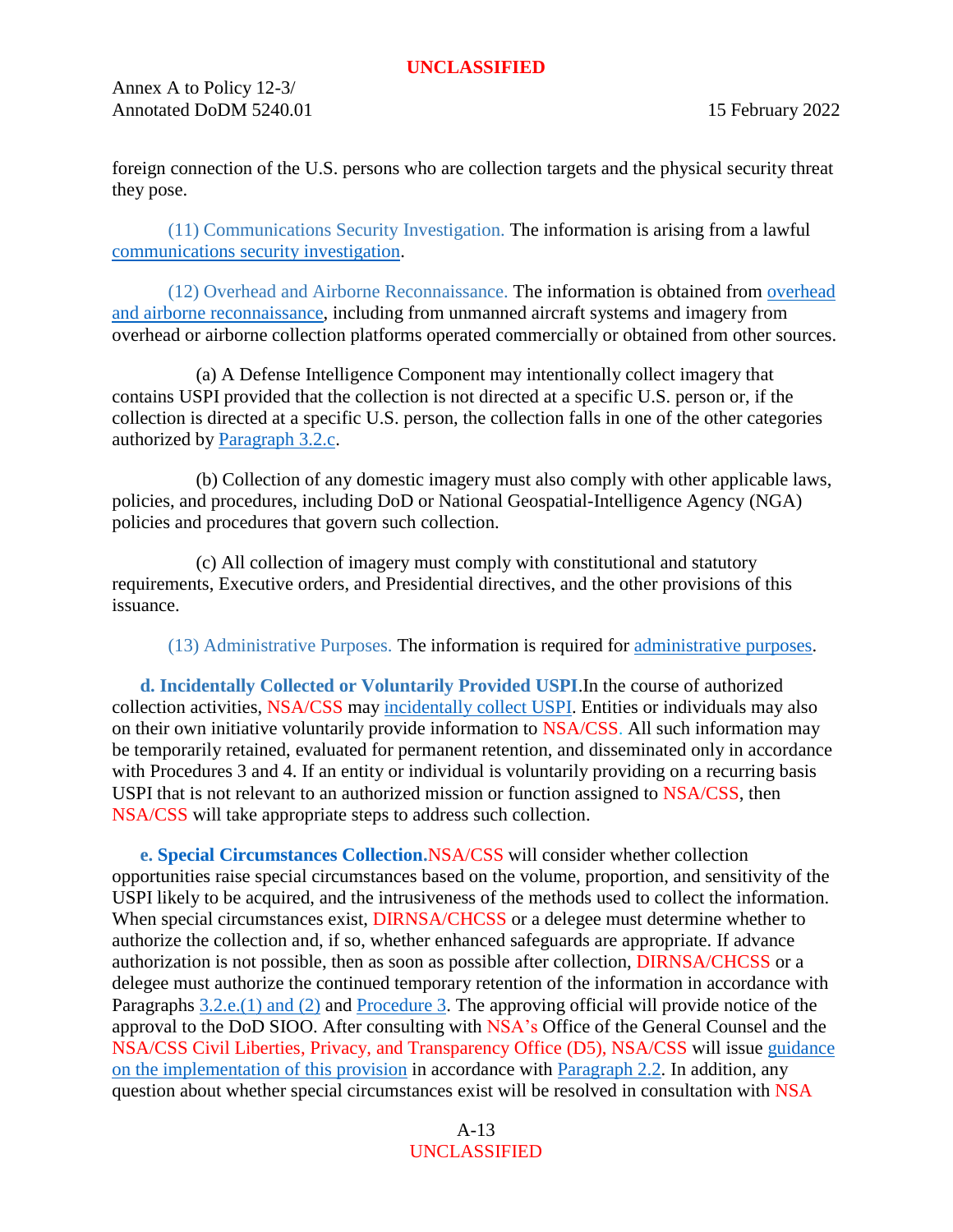Annex A to Policy 12-3/ Annotated DoDM 5240.01 15 February 2022

OGC (D2) and CLPT (D5). An authorization of special circumstances collection will be based on both of the following:

<span id="page-13-2"></span>(1) The information will be or has been properly collected in accordance with  $P<sub>aragraph</sub>$ [3.2.c](#page-9-6) and the other provisions of [this procedure;](#page-9-7) and

(2) The collection activity is reasonable based on all the circumstances, including the value of the information; the collection methods used by NSA/CSS or others; the amount of USPI; the nature and sensitivity of the USPI; the civil liberties and privacy implications of the collection; the potential for substantial harm, embarrassment, inconvenience, or unfairness to U.S. persons if the USPI is improperly used or disclosed; and the safeguards that will be applied to the collected information in accordance with [Paragraph 3.3.g.](#page-18-0)

# <span id="page-13-1"></span><span id="page-13-0"></span>**f. General Criteria Governing the Means Used to Collect USPI.**

(1) Means of Collection.NSA/CSS is authorized to collect USPI by any lawful means, provided that all such collection activities are carried out in accordance with [E.O. 12333](https://siteworks.web.nsa.ic.gov/p12/files/exec_orders/amended12333.pdf) and this issuance.

(2) Restriction on Purpose.NSA/CSS may not collect USPI solely for the purpose of monitoring activities protected by the First Amendment or the lawful exercise of other rights secured by the Constitution or laws of the United States.

<span id="page-13-3"></span>(3) [Least Intrusive Means.](#page-13-3)NSA/CSS will use the least intrusive collection techniques feasible within the United States or directed against a U.S. person abroad. In general, this means:

(a) To the extent feasible, such information will be collected from publicly available sources or with the consent of the person concerned.

(b) If collection from publicly available sources or obtaining consent from the person concerned is not feasible or sufficient, such information may be collected from [cooperating](#page-46-2)  [sources.](#page-46-2)

(c) If collection from cooperating sources is not feasible or sufficient, such information may be collected using other lawful intelligence collection techniques that do not require a judicial warrant or the approval of the Attorney General.

(d) If collection in accordance with Paragraphs  $3.2.f.(3)$  (a) through (c) is not feasible or sufficient, approval may be sought through the GC DoD for the use of intelligence collection techniques that require a judicial warrant or approval from the Attorney General.

(4) Amount of Information Collected.Subject to [Paragraph 3.2.f.\(3\),](#page-13-3) in collecting nonpublicly available USPI, NSA/CSS will, to the extent practicable, collect no more information than is reasonably necessary.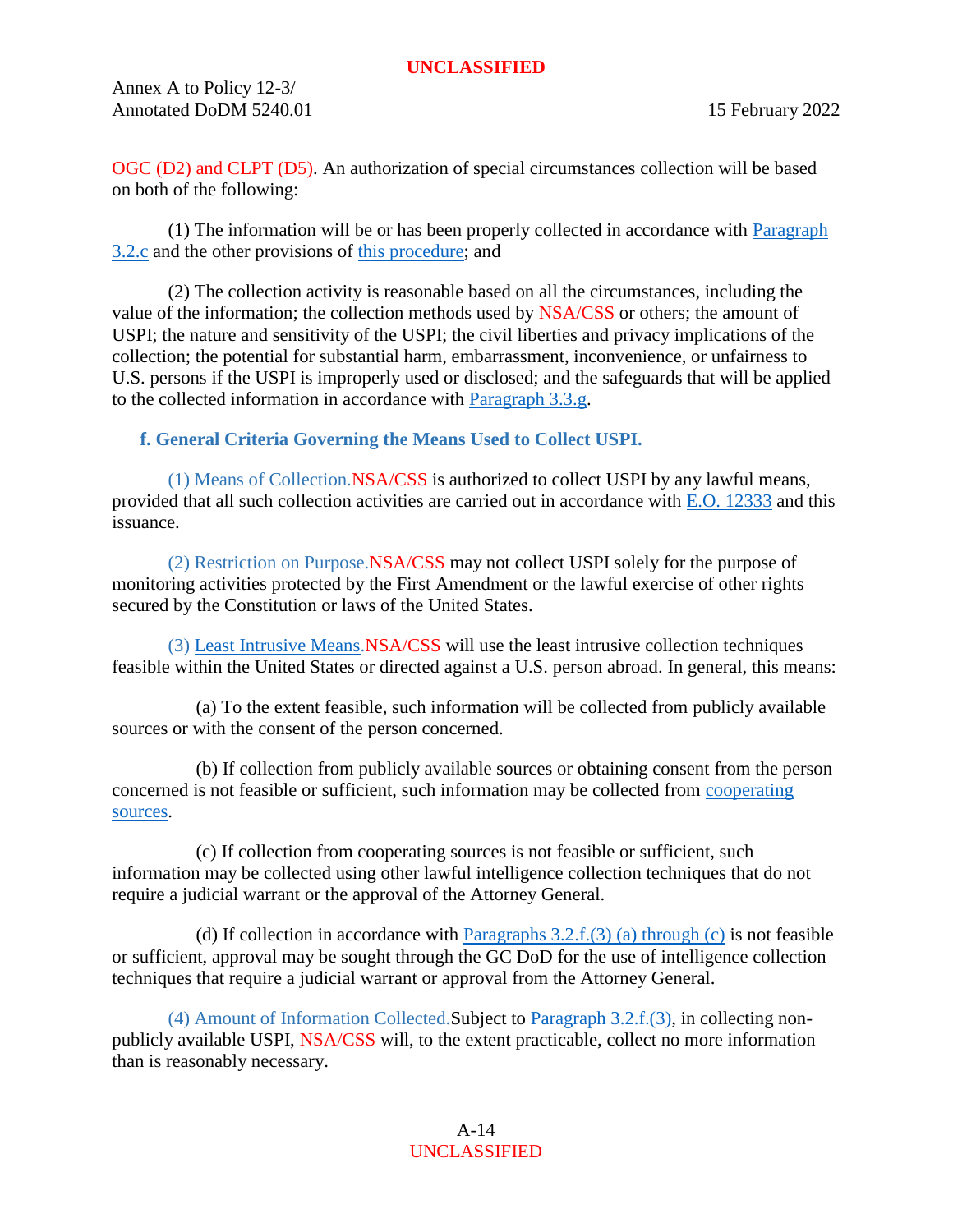Annex A to Policy 12-3/ Annotated DoDM 5240.01 15 February 2022

<span id="page-14-0"></span>**g. Limitations on the Collection of Foreign Intelligence in the United States.**NSA/CSS may only collect foreign intelligence concerning U.S. persons in the United States if:

(1) The information is publicly available;

(2) The source of the information is advised or is otherwise aware that he or she is providing information to DoD or a Defense Intelligence Component; or

(3) NSA/CSS employs other sources or methods of collection in or directed at the United States and all of the following conditions are met:

(a) The foreign intelligence sought is significant and collection is not undertaken for the purpose of acquiring information about any U.S. person's [domestic activities.](#page-48-1)

(b) The foreign intelligence cannot be reasonably obtained from publicly available information or from sources who are advised, or are otherwise aware, that they are providing information to DoD or a Defense Intelligence Component.

(c) DIRNSA/CHCSS or a single delegee has approved, as being consistent with this issuance, the use of techniques other than the collection of information from publicly available information or from sources who are advised or are otherwise aware that they are providing information to DoD or a Defense Intelligence Component. NSA/CSS will provide a copy of any such approval to the USD(I&S) and the DoD SIOO.

# <span id="page-14-1"></span>**3.3. PROCEDURE 3. RETENTION OF USPI.**

<span id="page-14-2"></span>**a. Scope.**This procedure governs the retention of USPI collected by NSA/CSS in accordance with Procedure 2. Paragraphs [3.3.d](#page-16-0) through [3.3.h](#page-19-0) govern information that does not fall within the definition of collection because it was disseminated by another Component or element of the Intelligence Community. This procedure does not apply to the retention of information obtained under FISA, which has its own provisions.

<span id="page-14-3"></span>**b. Definition of Terms**.See the Glossary for the definition of "administrative purposes," "CI," "Defense Intelligence Component employee," "dissemination," "foreign intelligence," "incidental collection of USPI," "intentional collection of USPI," "retention," "U.S. person," and "USPI."

<span id="page-14-4"></span>**c. Evaluation of Information.**NSA/CSS will evaluate information that may contain USPI to determine whether it may be permanently retained under [Paragraph 3.3.e.](#page-16-1) as follows:

<span id="page-14-5"></span>(1) Intentional Collection of USPI. If NSA/CSS intentionally collects USPI, NSA/CSS will evaluate the information promptly. If necessary, NSA/CSS may retain the information for evaluation for up to 5 years. DIRNSA/CHCSS or a single delegee may approve an extended period in accordance with [Paragraph 3.3.c.\(5\).](#page-15-0)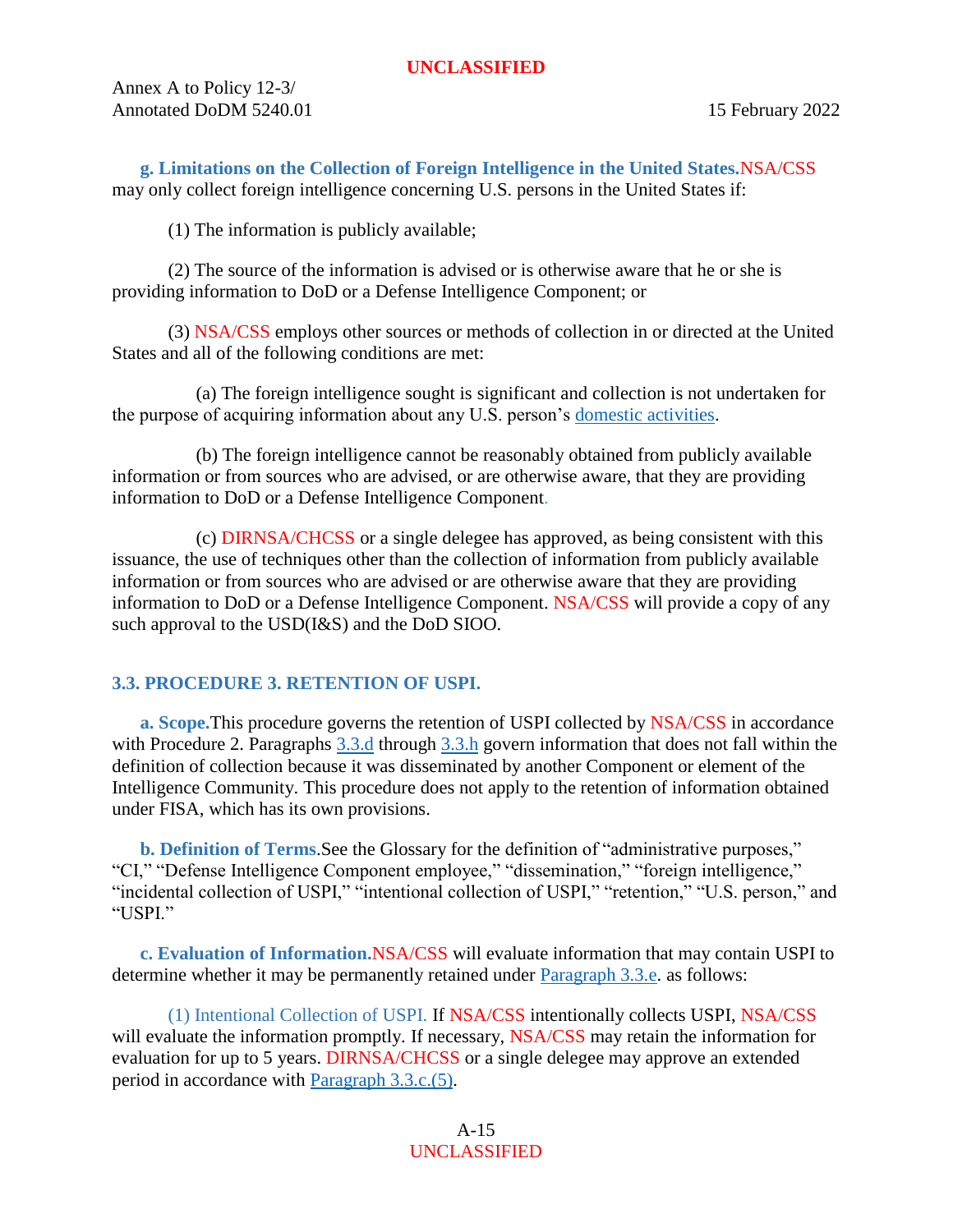Annex A to Policy 12-3/ Annotated DoDM 5240.01 15 February 2022

<span id="page-15-1"></span>(a) Collection about a person reasonably believed to be in the United States. NSA/CSS may intentionally collect information about a person or object that, at the time of collection, is in the United States or about a place in the United States. If NSA/CSS does so and incidentally may have collected USPI about a person other than the subject of intentional collection, NSA/CSS may retain all of the collected information for evaluation for up to 5 years. DIRNSA/CHCSS or a single delegee may approve an extended period in accordance with [Paragraph 3.3.c.\(5\).](#page-15-0)

(b) Collection about a person reasonably believed to be outside the United States. NSA/CSS may intentionally collect information about a person or object that, at the time of collection, is outside the United States or about a place outside the United States. If NSA/CSS does so and incidentally may have collected USPI about a person other than the subject of intentional collection, NSA/CSS may, subject to [Paragraph 3.3.c.\(5\)\(b\),](#page-16-2) retain all of the incidentally collected information for evaluation for up to 25 years.

<span id="page-15-2"></span>(3) Voluntarily Provided USPI. If NSA/CSS receives information that is voluntarily provided about a person reasonably believed to be a U.S. person, NSA/CSS will evaluate the information promptly. If necessary, NSA/CSS may retain the information for evaluation for up to 5 years. DIRNSA/CHCSS or a single delegee may approve an extended period in accordance with [Paragraph 3.3.c.\(5\).](#page-15-0) If NSA/CSS receives information that is voluntarily provided about a person reasonably believed to be a non-U.S. person, but the information may contain USPI, NSA/CSS may, subject to [Paragraph 3.3.c.\(5\)\(b\),](#page-16-2) retain the information for evaluation for up to 25 years.

<span id="page-15-3"></span>(4) Special Circumstances. If NSA/CSS conducts a [special circumstances collection](https://policy.sp.web.nsa.ic.gov/PolicyDepot/NSACSS%20PMemo%202021-01%2020210310.pdf) in accordance with [Procedure 2.e,](#page-12-2) NSA/CSS may retain the information for evaluation for up to 5 years. If a special circumstances collection involves the intentional collection of USPI, that information will be promptly evaluated and, if necessary, may be retained for up to 5 years. The USD(I&S) may approve an extended period in accordance with [Paragraph 3.3.c.\(5\).](#page-15-0)

(5) Extended Retention.

<span id="page-15-4"></span><span id="page-15-0"></span>(a) General Requirements. DIRNSA/CHCSS or a single delegee or the USD(I&S), as appropriate, may approve, either at the time of collection or thereafter, the further retention of specific information or categories of information subject to Paragraphs [3.3.c.\(1\),](#page-14-5) [3.3.c.\(2\)\(a\),](#page-15-1) [3.3.c.\(3\),](#page-15-2) or [3.3.c.\(4\)](#page-15-3) for no more than 5 years beyond the time permitted in those paragraphs.

1. The official must find that the retention is necessary to carry out an authorized mission of NSA/CSS; find that NSA/CSS will retain and handle the information in a manner consistent with the protection of privacy and civil liberties; consider the need for enhanced protections, such as those described in [Paragraph 3.3.g.\(2\);](#page-18-1) and consult with legal and privacy and civil liberties officials.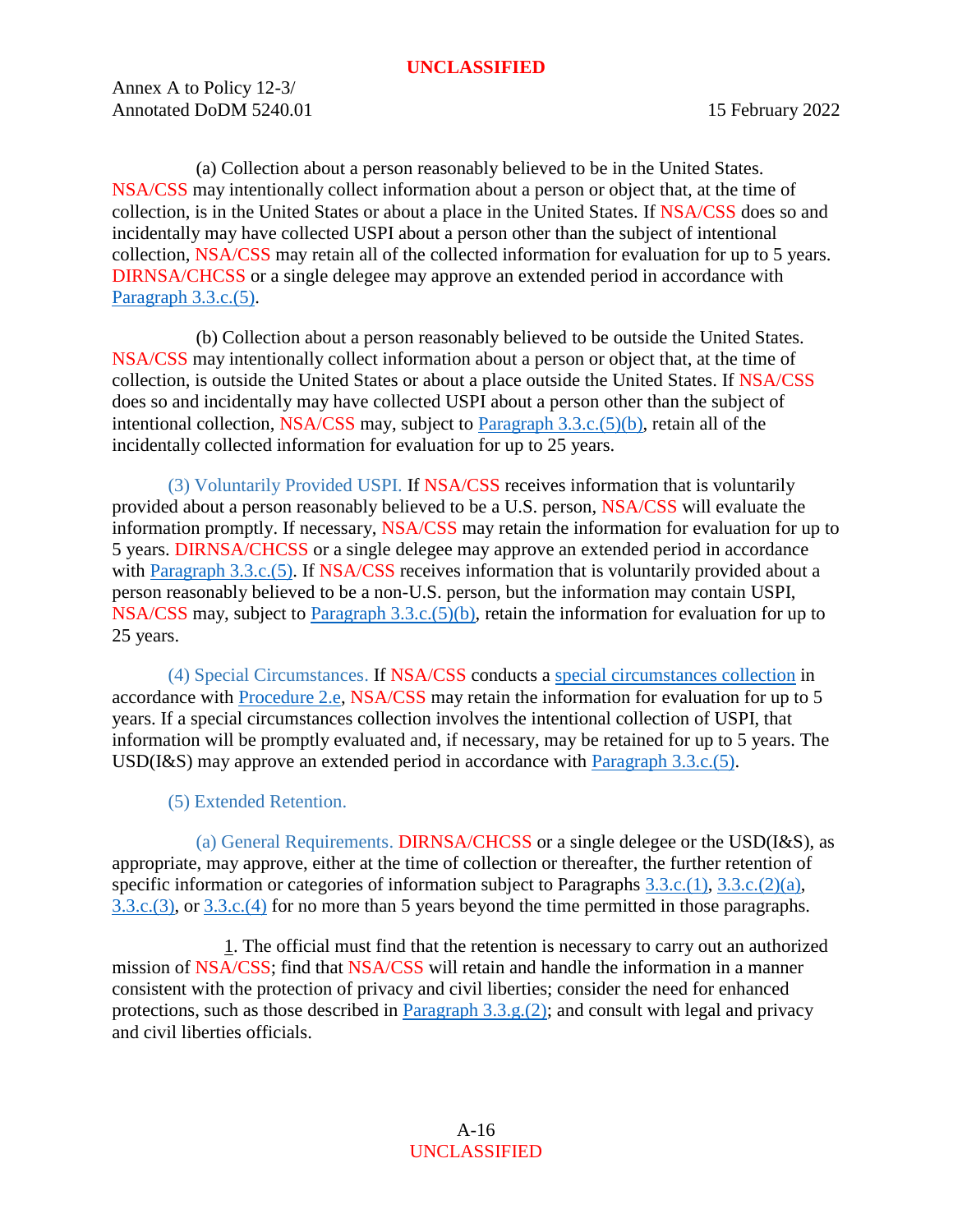Annex A to Policy 12-3/ Annotated DoDM 5240.01 15 February 2022

2. In determining whether to approve an extended retention period, the official must also find that the information is likely to contain valuable information that NSA/CSS is authorized to collect in accordance with [Procedure 2.](#page-9-7)

3. The official must document compliance with the requirements of this paragraph in writing. Any further extension of retention beyond the limits specified in [Paragraph 3.3.c.](#page-15-0) must be addressed as an exception to policy in accordance with [Paragraph 3.1.d.](#page-9-8)

<span id="page-16-2"></span>(b) Additional Requirements for Certain Communications. In addition to complying with [Paragraph 3.3.c.\(5\)\(a\),](#page-15-4) if NSA/CSS wants to retain telephone or electronic communications subject to Section 1813 of Title 50, U.S.C. (also known as Section 309 of the 2015 Intelligence Authorization Act) for more than 5 years, NSA/CSS must also comply with the requirements of Section 1813(b)(3)(B) of Title 50, U.S.C.

(6) Unintelligible Information. For any information that is not in an intelligible form, the time periods identified in [Paragraph 3.3.c.](#page-14-4) begin when the information is processed into intelligible form. Unintelligible information includes information that NSA/CSS cannot decrypt or understand in the original format. To the extent practicable, unintelligible information will be processed into an intelligible form.

(7) Deletion of Information. Unless NSA/CSS determines that USPI covered by [Paragraph 3.3.c.](#page-14-4) meets the standards for permanent retention during the specified time period, NSA/CSS must delete all USPI (including any information that may contain USPI) from NSA/CSS's automated systems of records.

<span id="page-16-0"></span>**d. Information Disseminated by Another Component or Intelligence Community Element.**If another Component or element of the Intelligence Community disseminates unevaluated information that may contain USPI to NSA/CSS, the recipient Component may only retain the information and evaluate it for permanent retention pursuant to Paragraph 3.3.e. for as long as the originating agency may retain it. If the disseminating Component or element has already determined that the information meets Attorney General-approved standards for permanent retention, then NSA/CSS must only verify that the information is reasonably believed to be necessary for the performance of NSA/CSS's authorized intelligence mission in order to permanently retain the information.

#### <span id="page-16-1"></span>**e. Permanent Retention.**

(1) Retention Standard. Subject to Paragraphs [3.3.f.](#page-17-0) and [3.3.g.](#page-18-0), NSA/CSS may permanently retain USPI if it determines that retention is reasonably believed to be necessary for the performance of an authorized intelligence mission or function and the USPI falls into one or more of the following categories:

(a) The information was lawfully collected by NSA/CSS or disseminated to NSA/CSS by another Component or element of the Intelligence Community and meets a collection category in [Paragraph 3.2.c.](#page-9-6)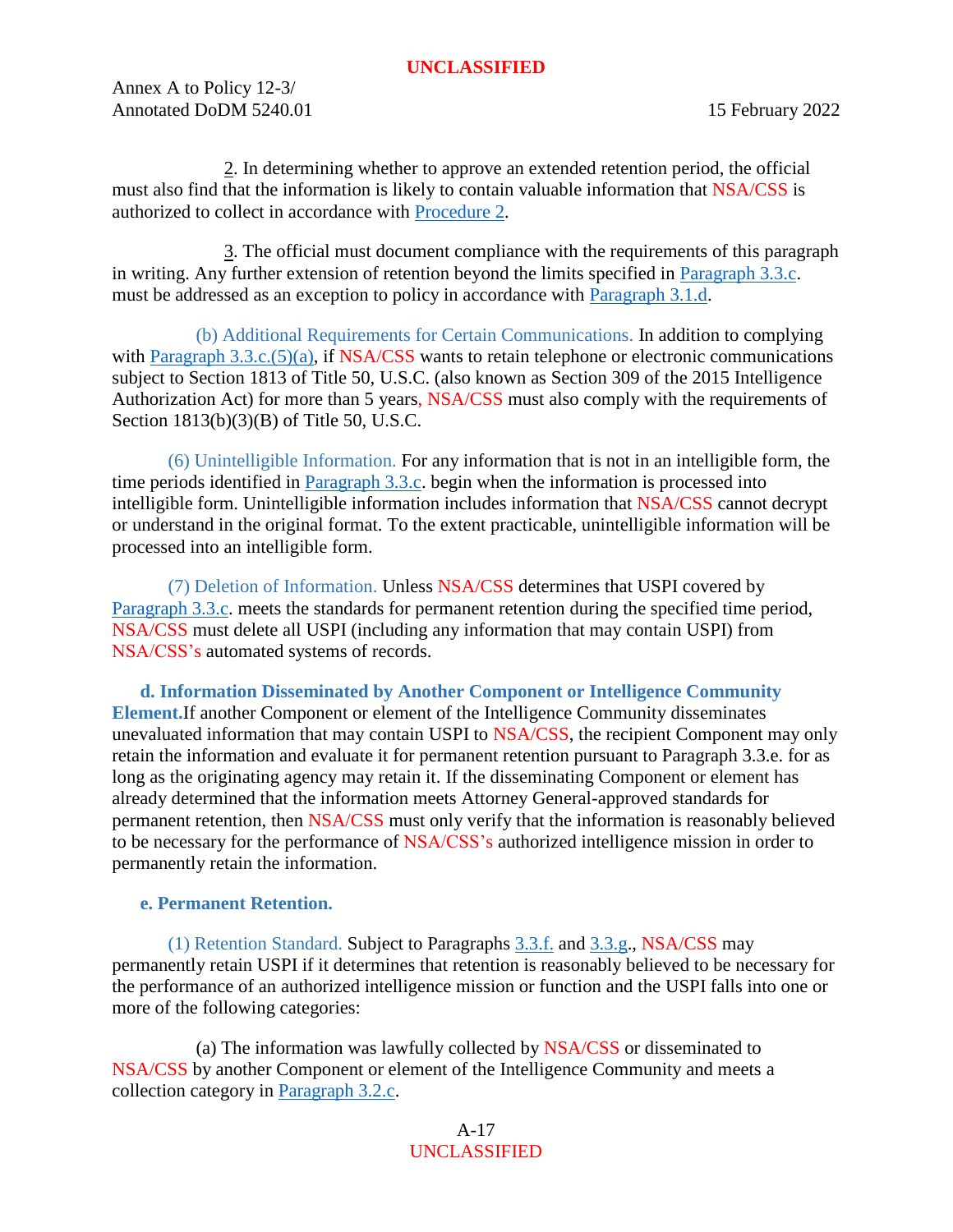Annex A to Policy 12-3/ Annotated DoDM 5240.01 15 February 2022

(b) The information was collected by NSA/CSS incidentally to authorized collection or disseminated to NSA/CSS by another Component or element of the Intelligence Community, and is necessary to understand or assess foreign intelligence or CI, such as information about a U.S. person that provides important background or context for foreign intelligence or CI.

(2) Retention for Oversight. NSA/CSS may permanently retain USPI for purposes of oversight, accountability, or redress; when required by law or court order; or when directed by the DoD SIOO, NSA/CSS Inspector General, or the Attorney General.

(3) Retention of Specific USPI. NSA/CSS will determine whether information that contains USPI meets the standard for permanent retention at the most specific level of information that is appropriate and practicable.**f. Protections for USPI.**

(1) Responsibilities of NSA/CSS. NSA/CSS will implement the following measures to protect USPI:

(a) Limit access to and use of such information to those employees who have appropriate security clearances, accesses, and a mission requirement.

<span id="page-17-0"></span>(b) When retrieving information electronically:

1. Only use queries or other techniques that are relevant to the intelligence mission or other authorized purposes.

2. Tailor queries or other techniques to the greatest extent practicable to minimize the amount of USPI returned that is not pertinent to the intelligence mission and purpose for the query.

3. Establish written procedures to document the basis for conducting a [query](https://policy.sp.web.nsa.ic.gov/PolicyDepot/NSACSS%20PMemo%202019-02%2020210128.pdf)  [of unevaluated information that is intended to reveal USPI.](https://policy.sp.web.nsa.ic.gov/PolicyDepot/NSACSS%20PMemo%202019-02%2020210128.pdf)

(c) Take reasonable steps to [audit access to information systems containing USPI](https://policy.sp.web.nsa.ic.gov/PolicyDepot/NSACSS%20P%2012-2%2020210301.pdf) and to periodically audit queries or other search terms to assess compliance with this issuance.

(d) In developing and deploying information systems that are used for intelligence involving USPI, take reasonable steps to [ensure effective auditing and reporting](https://policy.sp.web.nsa.ic.gov/PolicyDepot/NSACSS%20P%2012-2%2020210730.pdf) as required by this issuance.

(e) Establish documented procedures for retaining data containing USPI and recording the reason for retaining the data and the authority approving the retention.

(f) In accordance with DoD or NSA/CSS policy, annually train employees who access or use USPI on the civil liberties and privacy protections that apply to such information.

(2) Marking Electronic and Paper Files. NSA/CSS will use reasonable measures to identify and mark or tag files reasonably believed or known to contain USPI. Marking and

# A-18 UNCLASSIFIED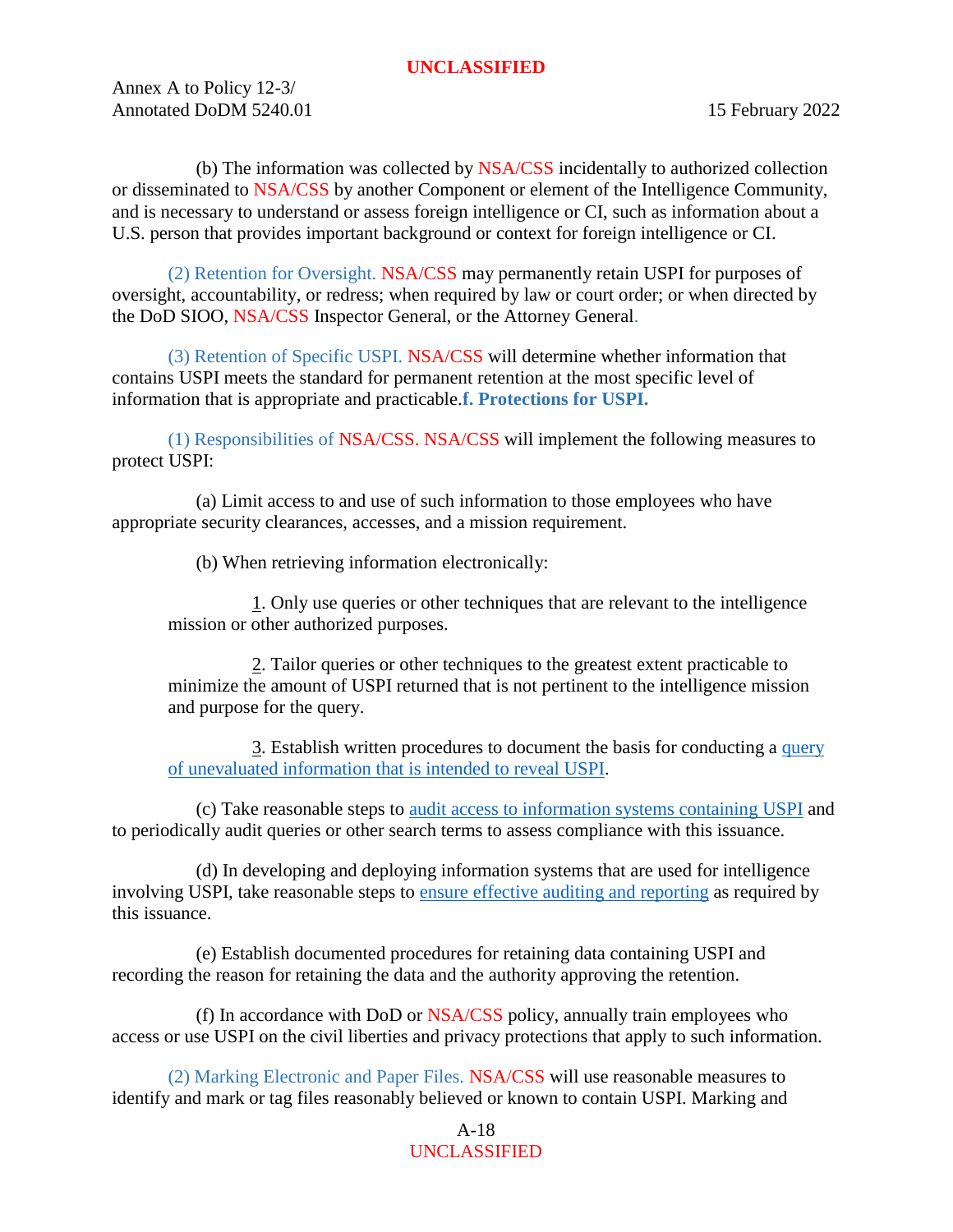Annex A to Policy 12-3/ Annotated DoDM 5240.01 15 February 2022

tagging will occur regardless of the format or location of the information or the method of storing it. When appropriate and reasonably possible, NSA/CSS will also mark files and documents containing USPI individually. In the case of certain electronic databases, if it is not reasonably possible to mark individual files containing USPI, NSA/CSS may use a banner informing users before access that they may encounter USPI.

(3) Reviews. The DoD SIOO or other designated oversight personnel will periodically:

(a) Review NSA/CSS practices for protecting USPI in accordance with this procedure.

(b) Evaluate the adequacy of temporary retention periods established in [Paragraph](#page-14-4)  [3.3.c.](#page-14-4)

# <span id="page-18-0"></span>**g. [Enhanced Safeguards.](#page-18-0)**

(1) Determining Need for Enhanced Safeguards. Whenever there is a [special](https://policy.sp.web.nsa.ic.gov/PolicyDepot/NSACSS%20PMemo%202021-01%2020210310.pdf)  [circumstance collection](https://policy.sp.web.nsa.ic.gov/PolicyDepot/NSACSS%20PMemo%202021-01%2020210310.pdf) in accordance with [Paragraph 3.2.e,](#page-12-2) DIRNSA/CHCSS or delegee will consider all of the following factors to assess whether there is a need for enhanced retention safeguards to protect USPI:

(a) The intrusiveness of the methods used by NSA/CSS or others to acquire the USPI.

(b) The volume, proportion, and sensitivity of the USPI being retained.

(c) The potential for substantial harm, embarrassment, inconvenience, or unfairness to U.S. persons if the USPI is improperly used or disclosed.

(d) The uses of the information being retained and the types of queries or searches expected to be conducted.

(e) The length of time the information will be retained.

(f) Practical and technical difficulties associated with implementing any enhanced safeguards.

(g) Any legal or policy restrictions that apply to the information, including Section 552a of Title 5, U.S.C. also known as "the Privacy Act of 1974."

<span id="page-18-1"></span>(h) Other factors as directed by the USD(I&S).

(2) [Implementation of Enhanced Safeguards.](https://policy.sp.web.nsa.ic.gov/PolicyDepot/NSACSS%20PMemo%202019-02%2020210128.pdf) If DIRNSA/CHCSS or delegee determines that there is a need for enhanced safeguards, he or she will consider and identify for implementation any of the following measures deemed appropriate:

## A-19 UNCLASSIFIED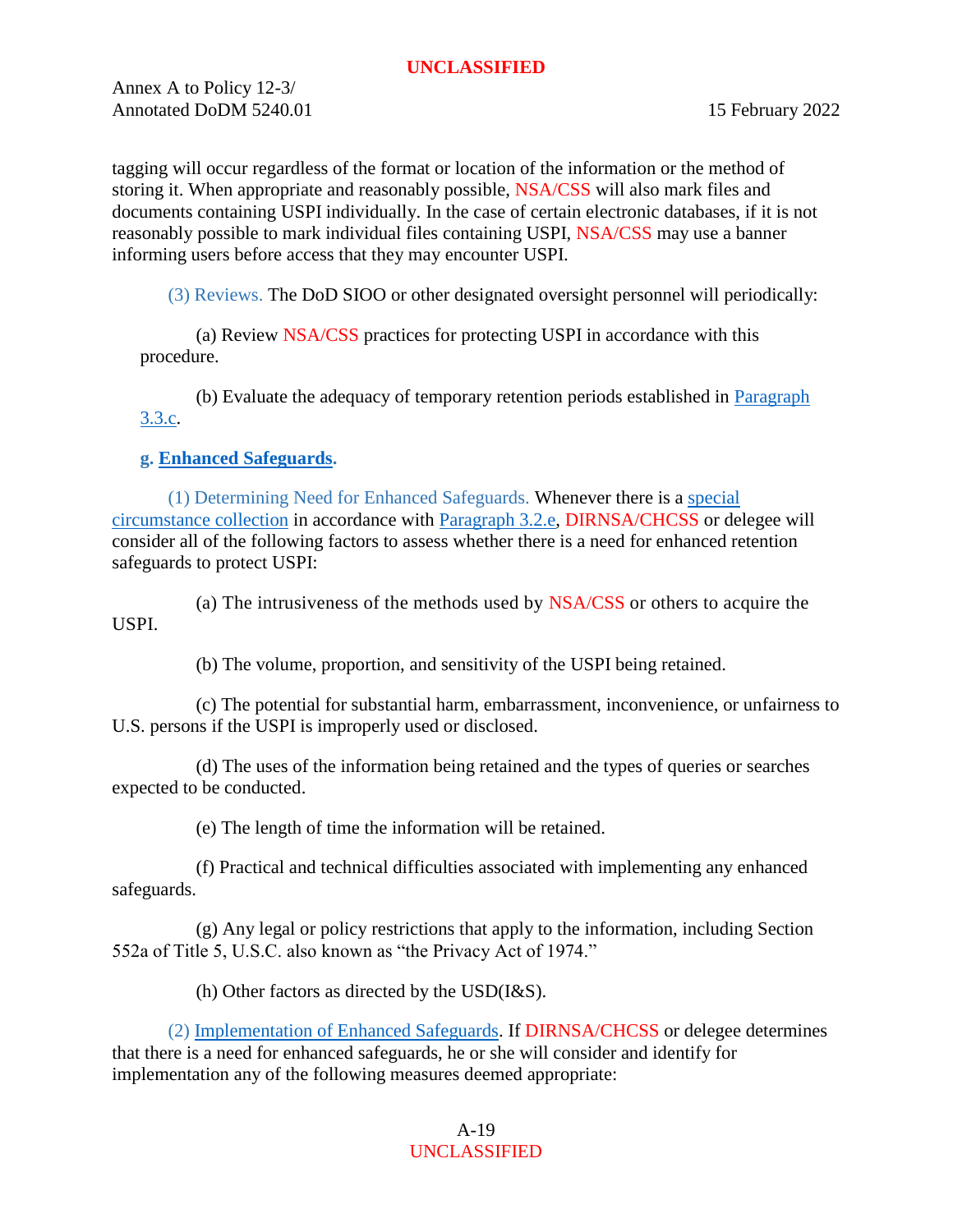Annex A to Policy 12-3/ Annotated DoDM 5240.01 15 February 2022

(a) Procedures for review, approval, or auditing of any access or searches.

(b) Procedures to restrict access or dissemination, including limiting the number of personnel with access or authority to search; establishing a requirement for higher-level approval or legal review before or after access or search; or requiring higher-level approval or legal review before or after USPI is unmasked or disseminated.

(c) Use of privacy-enhancing techniques, such as information masking that indicates the existence of USPI without providing the content of the information, until the appropriate approvals are granted.

(d) Access controls, including data segregation, attribute-based access, or other physical or logical access controls.

(e) Additional training requirements.

(f) Additional protective retention measures.

<span id="page-19-0"></span>**h. Maintenance and Disposition of Information.**The maintenance and disposition of USPI that is retained in the files of NSA/CSS will conform to this procedure and to NSA/CSS [records](https://siteworks.web.nsa.ic.gov/p134/records-disposition-schedules/#i209870_tab1)  [management schedules](https://siteworks.web.nsa.ic.gov/p134/records-disposition-schedules/#i209870_tab1) approved by the Archivist of the United States for the files or records in which the information is retained.

<span id="page-19-1"></span>**i. Signals Intelligence (SIGINT).**Any retention of USPI obtained from SIGINT is subject to the procedures in the [classified](https://policy.sp.web.nsa.ic.gov/PolicyDepot/DoDM%20S-5240.01-A%2020210107.pdf) annex to this issuance and any applicable Presidential directives.

#### <span id="page-19-2"></span>**3.4. PROCEDURE 4. DISSEMINATION OF USPI**

<span id="page-19-3"></span>**a. Scope.** This procedure governs the dissemination of USPI collected or retained by NSA/CSS. Information may be disseminated pursuant to this procedure only if it was properly collected or retained in accordance with Procedures [2](#page-9-7) or [3.](#page-14-1) This procedure applies to USPI in any form, including physical and electronic files and information NSA/CSS places in databases, on websites, or in shared repositories accessible to other persons or organizations outside NSA/CSS. This procedure does not apply to the dissemination of information collected solely for administrative purposes, or disseminated pursuant to other procedures approved by the Attorney General or a court order that otherwise imposes controls on such dissemination.

<span id="page-19-4"></span>**b. Definition of Terms.**See the Glossary for the definitions of "administrative purposes," "CI," "consent," "Defense Intelligence Component employee," "dissemination," "publicly available," "shared repository," "U.S. person," and "USPI."

<span id="page-19-5"></span>**c. Criteria for Dissemination.** Subject to the other paragraphs of this procedure, USPI may only be disseminated by NSA/CSS employees who have received training on this procedure and if the information falls into one or more of the following categories:

> A-20 UNCLASSIFIED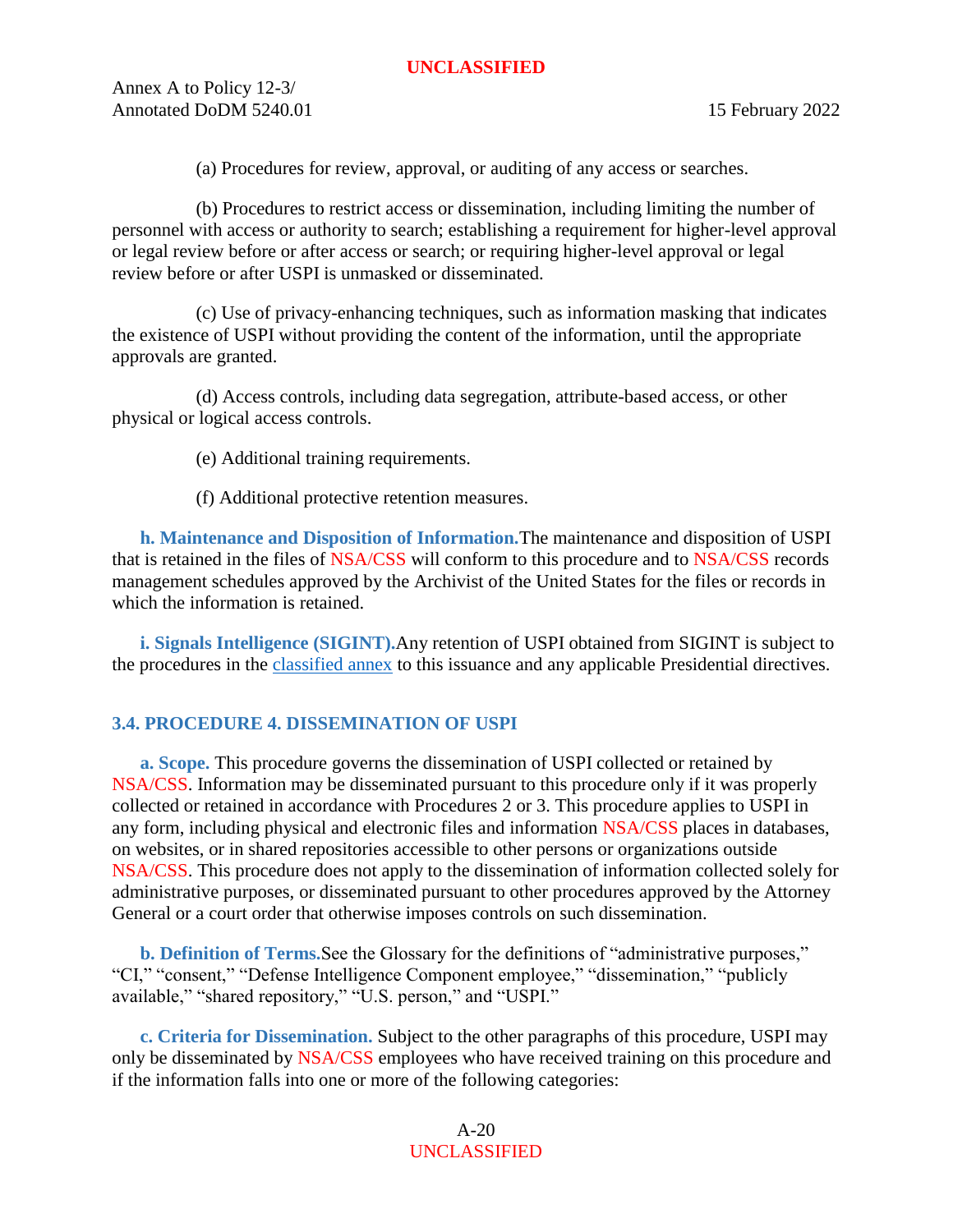Annex A to Policy 12-3/ Annotated DoDM 5240.01 15 February 2022

<span id="page-20-1"></span>

<span id="page-20-2"></span>(1) Any Person or Entity. The dissemination is to any person or entity and the information is publicly available or the information concerns a U.S. person who has consented to the dissemination.

<span id="page-20-3"></span>(2) Other Intelligence Community Elements. The dissemination is to another appropriate element of the Intelligence Community (including another Defense Intelligence Component) for the purpose of allowing the recipient to determine whether the information is relevant to its responsibilities and can be retained by it in accordance with its procedures approved by the Attorney General or, in the case of DoD Components, this issuance.(3) Other DoD Elements. The dissemination is to an element of DoD (including a DoD contractor) and the recipient is reasonably believed to have a need to receive such information for the performance of its lawful missions or functions.

<span id="page-20-4"></span>(4) Other Federal Government Entities. The dissemination is to any other part of the Federal Government and the recipient is reasonably believed to have a need to receive such information for the performance of its lawful missions or functions. (5) State, Local, Tribal, or Territorial Governments. The dissemination is to a State, local, tribal, or territorial government and the recipient is reasonably believed to have a need to receive such information for the performance of its lawful missions or functions.(6) Foreign Governments or International Organizations. The dissemination meets all of the following requirements:(a) The dissemination is to a foreign government or an international organization;

<span id="page-20-0"></span>(b) The recipient is reasonably believed to have a need to receive such information for the performance of its lawful missions or functions; and

(c) DIRNSA/CHCSS or a delegee has determined that the disclosure is consistent with applicable international agreements and foreign disclosure policy and directives, including those policies and directives requiring protection against the misuse or unauthorized dissemination of information, and the analysis of potential harm to any individual.

(7) Assistance to NSA/CSS. The dissemination is to a governmental entity, an international entity, or an individual or entity not part of a government and is necessary for the limited purpose of assisting NSA/CSS in carrying out an authorized mission or function. Any dissemination to a foreign government or international organization must also comply with [Paragraph 3.4.c.\(6\).](#page-20-0) For a dissemination under this paragraph, NSA/CSS will inform the recipient that it should do all of the following, except in exceptional circumstances where providing such information is inconsistent with operational requirements, as determined by DIRNSA/CHCSS or a delegee:(a) Only use the information for this limited purpose;

(b) Properly safeguard the information;

and

(c) Return or destroy the information when it has provided the requested assistance;

(d) Not disseminate the information further without the prior approval of NSA/CSS.

# A-21 UNCLASSIFIED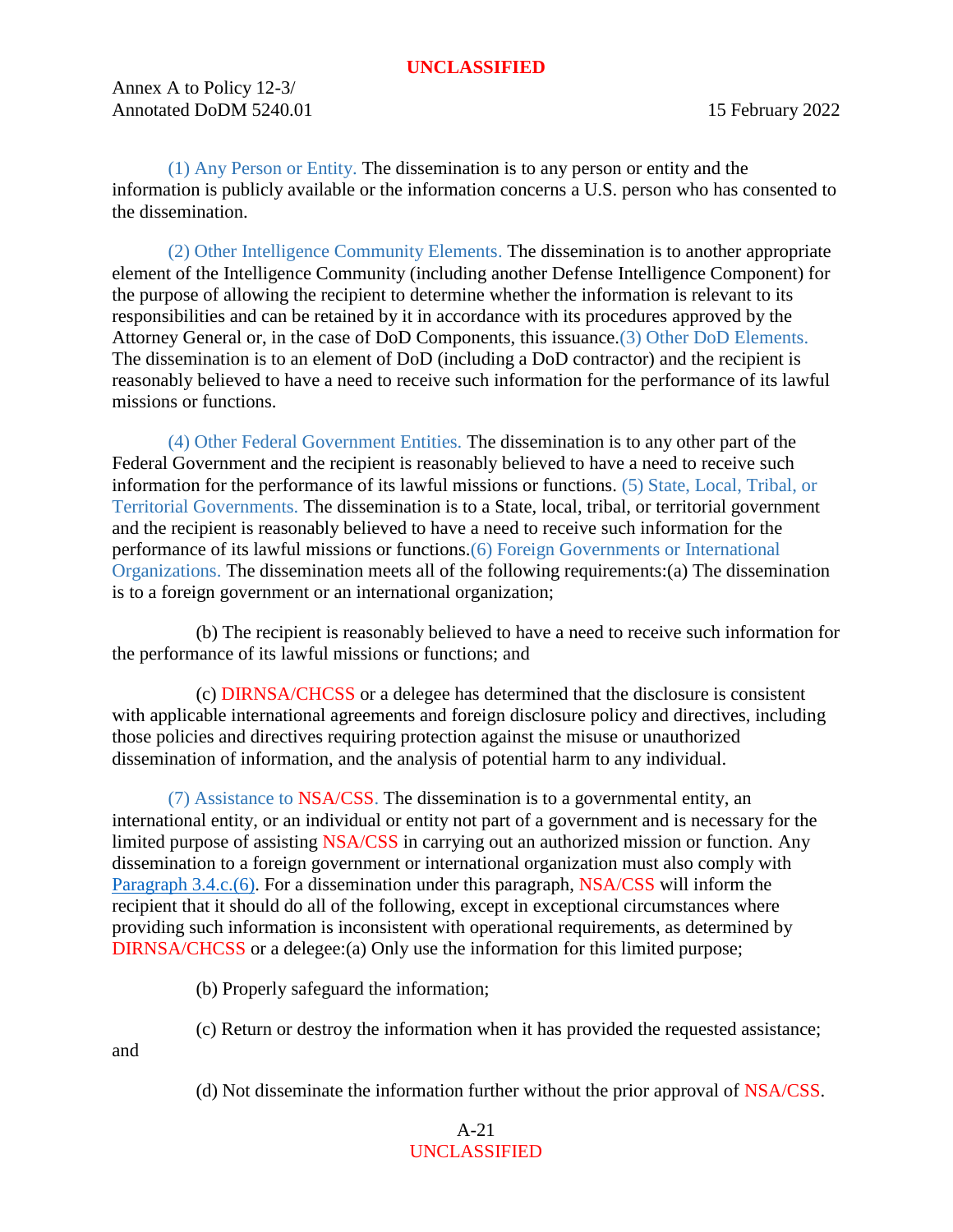Annex A to Policy 12-3/ Annotated DoDM 5240.01 15 February 2022

<span id="page-21-5"></span>(8) Protective Purposes. The dissemination is to a governmental entity, an international organization, or an individual or entity not part of a government, and is necessary to protect the safety or security of persons or property, or to protect against or prevent a crime or threat to the national security. For any dissemination of USPI to individuals or entities not part of a government, DIRNSA/CHCSS or a delegee will assess the risk associated with such dissemination, consider whether any further restrictions or handling caveats are needed to protect the information, and comply with any limitations required by foreign disclosure policy. A dissemination to a foreign government or international organization must also comply with [Paragraph 3.4.c.\(6\).](#page-20-0)

<span id="page-21-0"></span>(9) Required Disseminations. The dissemination is required by statute; treaty; Executive order; Presidential directive; National Security Council guidance; policy, memorandum of understanding, or agreement approved by the Attorney General; or court order. **d. Disseminations of Large Amounts of Unevaluated USPI.** If NSA/CSS wants to disseminate a large amount of USPI in accordance with [Paragraphs 3.4.c.\(3\)](#page-20-1) through [3.4.c.\(8\)](#page-21-5) that has not been evaluated to determine whether it meets the standard for permanent retention, DIRNSA/CHCSS or a single delegee must approve the dissemination, after notifying the DoD SIOO .

(1) The approving official must find that the dissemination complies with the other requirements of this procedure and that it is not reasonably possible to accomplish the intended objective by disseminating a lesser amount of USPI.

(2) If the recipient is outside the Federal Government, the recipient must represent that it has appropriate protections in place, comparable to those required by Paragraphs [3.3.f](#page-17-0) and [3.3.g,](#page-18-0) to safeguard and monitor USPI and to comply with applicable laws; that it will use the information for lawful purposes; and that it will access and retain the information only for those purposes.

<span id="page-21-1"></span>**e. Minimization of Dissemination Content.** To the extent practicable, NSA/CSS should not include USPI in a dissemination (other than a dissemination pursuant to Paragraph [3.4.c.\(1\)](#page-20-2) or [\(2\)\)](#page-20-3) if the pertinent information can be conveyed in an understandable way without including the identifying information. If a dissemination includes USPI, NSA/CSS will notify the recipient so the recipient can protect the USPI appropriately.

<span id="page-21-2"></span>**f. Disseminations Requiring Approval.** For any dissemination under Paragraph [3.4.c.\(4\)](#page-20-4) through [\(6\)](#page-20-0) that is not for foreign intelligence, CI, security, law enforcement, cybersecurity, humanitarian assistance, disaster relief, threats to safety, or protective purposes, DIRNSA/CHCSS or delegee must approve the dissemination.

<span id="page-21-3"></span>**g. Dissemination of SIGINT.** The dissemination of information derived from SIGINT must also comply with the requirements of [Procedure 5.](#page-22-4)

<span id="page-21-4"></span>**h. Improper Dissemination of USPI.** NSA/CSS will develop procedures to address instances of improper dissemination of USPI, including required reporting.

> A-22 UNCLASSIFIED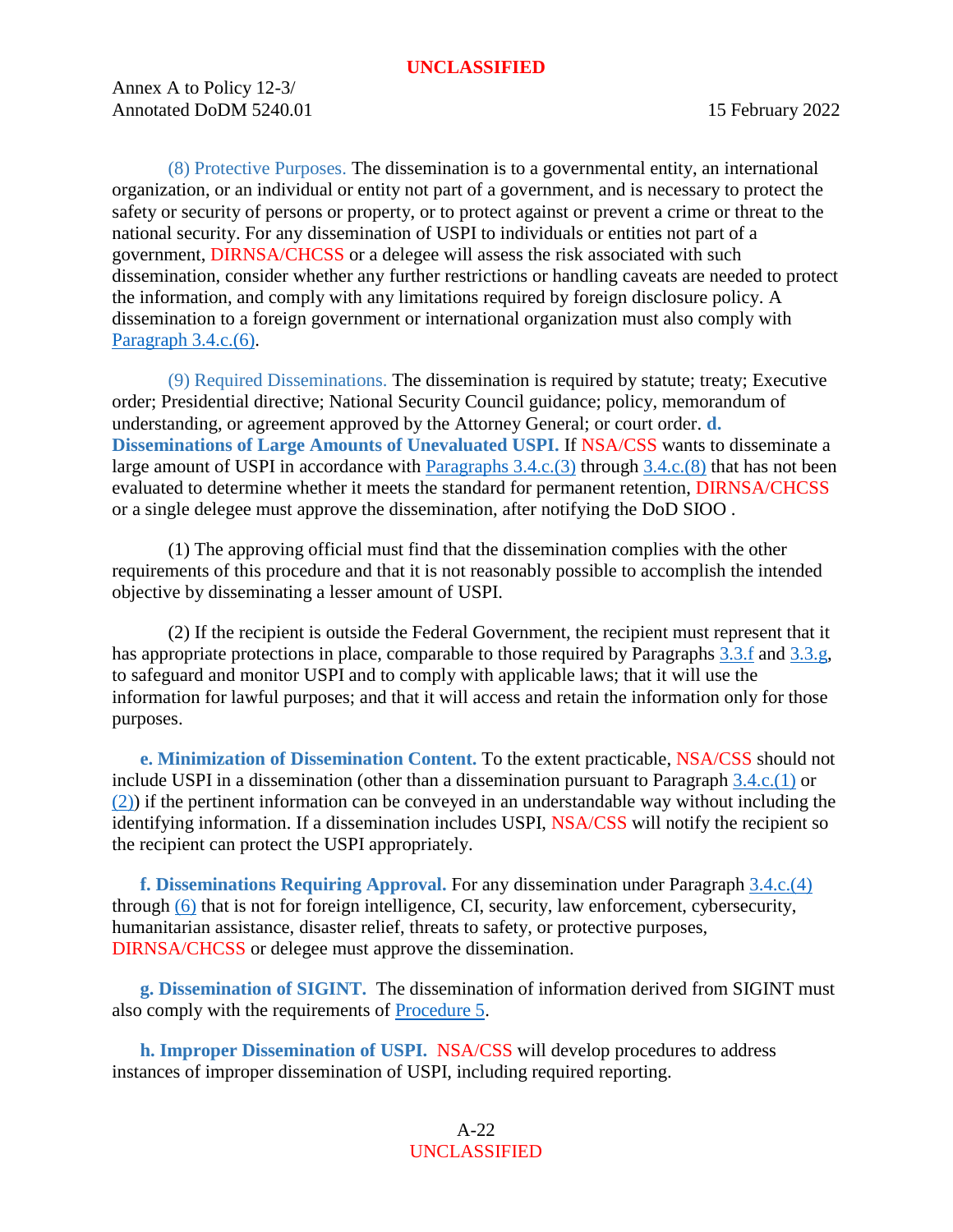Annex A to Policy 12-3/ Annotated DoDM 5240.01 15 February 2022

<span id="page-22-0"></span>**i. Dissemination Not Conforming to This Procedure.** Any proposed dissemination that does not conform to the requirements of this procedure must be approved by DIRNSA/CHCSS on the advice of the NSA OGC, after consultation with the GC DoD and the National Security Division of the Department of Justice, and the NSA/CSS CLPT. Such approval will be based on a determination that the proposed dissemination complies with applicable laws, Executive orders, and regulations.

# <span id="page-22-4"></span><span id="page-22-1"></span>**3.5. PROCEDURE 5. ELECTRONIC SURVEILLANCE.**

<span id="page-22-2"></span>**a. Scope.** This procedure implements the Foreign Intelligence Surveillance Act (FISA) and [E.O. 12333.](https://siteworks.web.nsa.ic.gov/p12/files/exec_orders/amended12333.pdf) NSA/CSS may conduct [electronic surveillance](#page-48-2) for an intelligence purpose in accordance with FISA or [E.O. 12333](https://siteworks.web.nsa.ic.gov/p12/files/exec_orders/amended12333.pdf) and this procedure. The legal framework for conducting electronic surveillance is dependent upon NSA/CSS's mission, the U.S. person status and location of the target, the methods used to conduct the electronic surveillance, and the type of communication sought. All electronic surveillance must also comply with Procedures 1 through 4 of this issuance.

(1) Need for Guidance. The authorities governing electronic surveillance are complex and subject to change. This procedure addresses the situations that most frequently arise and, even for those situations, only describes some of the legal requirements. Accordingly, NSA/CSS personnel should seek the guidance of legal counsel when planning and conducting electronic surveillance.

(2) Other Legal Authorities. In addition to the legal authorities discussed in this procedure, other authorities, Sections 1841-1846 of Title 50, U.S.C., and Sections 3121-3127 of Title 18, U.S.C., exist for the use of pen register and trap-and-trace devices, which are devices used to obtain dialing, routing, addressing, or signaling information such as telephone numbers or e-mail addresses. Sections 2510-2522 of Title 18, U.S.C. also govern electronic surveillance conducted as part of a criminal investigation.

(3) Definition of Terms. For definitions of "CI," "consent," "dissemination," "electronic surveillance," "foreign intelligence," "foreign power," "radio communications hearability survey," ["reasonable expectation of privacy,](#page-54-4)" "retention," "technical surveillance countermeasures (TSCM)," "transmission media vulnerability survey," "United States," "U.S. person," and "USPI," see the Glossary. In addition, for purposes of this procedure, the term "Attorney General" includes the Acting Attorney General, the Deputy Attorney General, or the Assistant Attorney General for National Security.

<span id="page-22-3"></span>**b. Compliance with the Fourth Amendment.** All electronic surveillance must comply with the Fourth Amendment to the Constitution. NSA OGC (D2) will assess the reasonableness of collection and restrictions on the retention and dissemination of USPI to ensure protection of Fourth Amendment rights and, when necessary, will consult with NSA/CSS CLPT (D5) officials and the Department of Justice.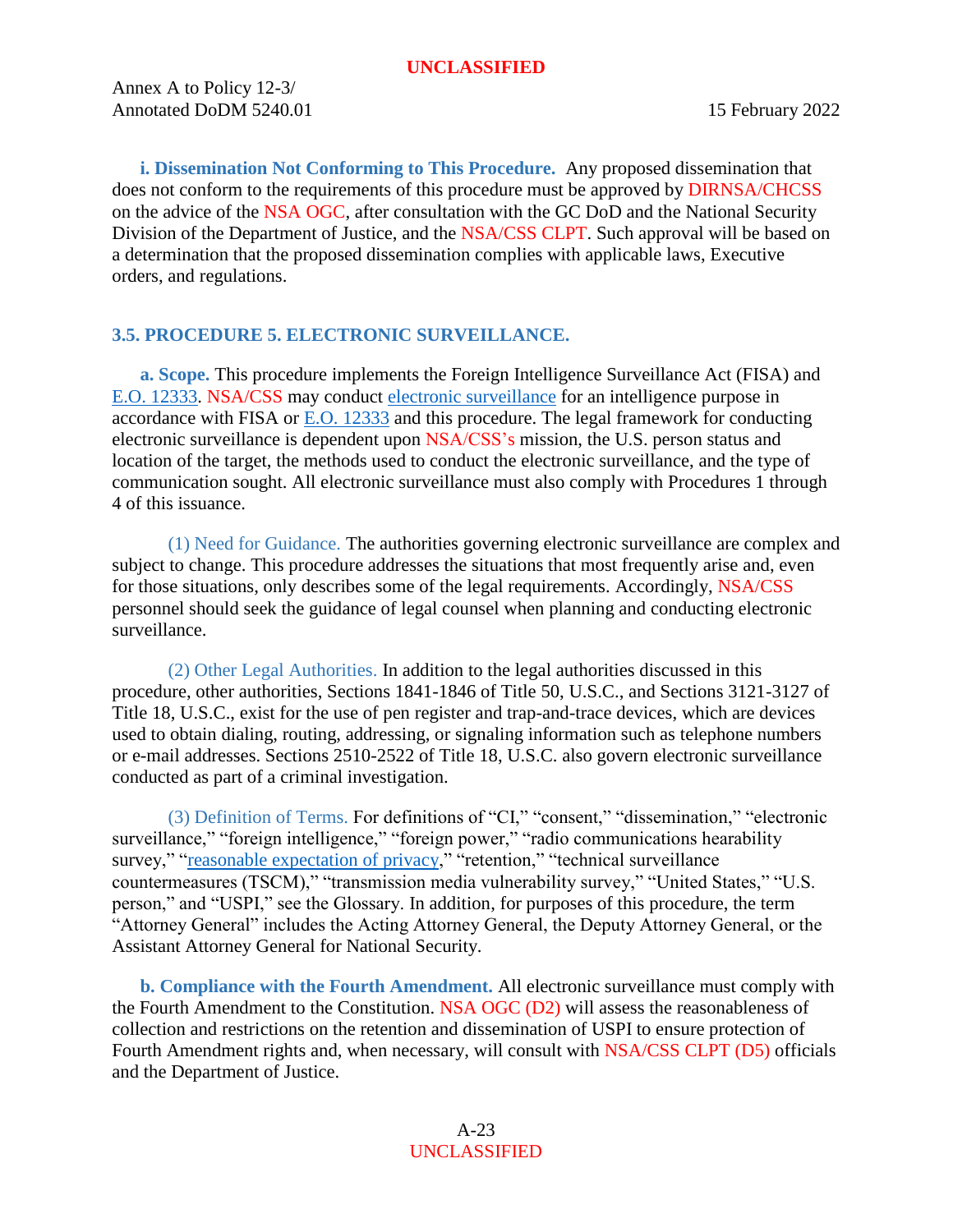Annex A to Policy 12-3/ Annotated DoDM 5240.01 15 February 2022

<span id="page-23-0"></span>**c. Electronic Surveillance Targeting a Person in the United States.** NSA/CSS may conduct electronic surveillance targeting a person in the United States only for foreign intelligence or CI purposes. FISA governs such activities, except in very limited circumstances and in accordance with this procedure.

(1) Legal References. For FISA's applicability to electronic surveillance targeting a person in the United States, see Sections 101-112 of FISA (Sections 1801-1812 of Title 50, U.S.C.).

(2) Procedures. Only the Attorney General or a judge of the Foreign Intelligence Surveillance Court (FISC) may authorize electronic surveillance, as that term is defined in FISA, for intelligence purposes in the United States, except for emergency situations in accordance with [Paragraph 3.5.g.](#page-25-2) NSA/CSS must comply with the requirements of FISA and, in most circumstances, may only conduct such surveillance if both:

(a) A significant purpose of the electronic surveillance is to obtain foreign intelligence information, as the terms "electronic surveillance" and "foreign intelligence information" are defined in FISA; and

(b) There is probable cause to believe that the target of the electronic surveillance is a foreign power or an agent of a foreign power, as the terms "electronic surveillance," "foreign power," and "agent of a foreign power" are defined in FISA.

(3) Authority to Request Electronic Surveillance Under This Section. Authority to approve the submission of applications or requests for electronic surveillance as that term is defined in FISA is limited to the Secretary of Defense, the Deputy Secretary of Defense, the USD(I&S), the Secretary or Under Secretary of a Military Department, or the Director, National Security Agency/Chief, Central Security Service (DIRNSA/CHCSS). Applications to the FISC will be made through the Attorney General after being cleared by the GC DoD.

<span id="page-23-1"></span>**d. Electronic Surveillance Targeting a U.S. Person Outside the United States.** FISA and [E.O. 12333](https://siteworks.web.nsa.ic.gov/p12/files/exec_orders/amended12333.pdf) govern electronic surveillance conducted by NSA/CSS targeting a U.S. person who is outside the United States.

(1) Legal References. For electronic surveillance under FISA targeting a U.S. person outside the United States, see Sections 101-112, 703, 704, and 705 of FISA (Sections 1801-1812 and 1881b-d of Title 50, U.S.C.). Section 2.5 of [E.O. 12333](https://siteworks.web.nsa.ic.gov/p12/files/exec_orders/amended12333.pdf) also applies to electronic surveillance targeting a U.S. person outside the United States.

(2) Procedures. When conducting electronic surveillance targeting a U.S. person outside the United States, NSA/CSS must comply with both of the following:

(a) The electronic surveillance must have been authorized under FISA or Section 2.5 of [E.O. 12333,](https://siteworks.web.nsa.ic.gov/p12/files/exec_orders/amended12333.pdf) or both, as appropriate; and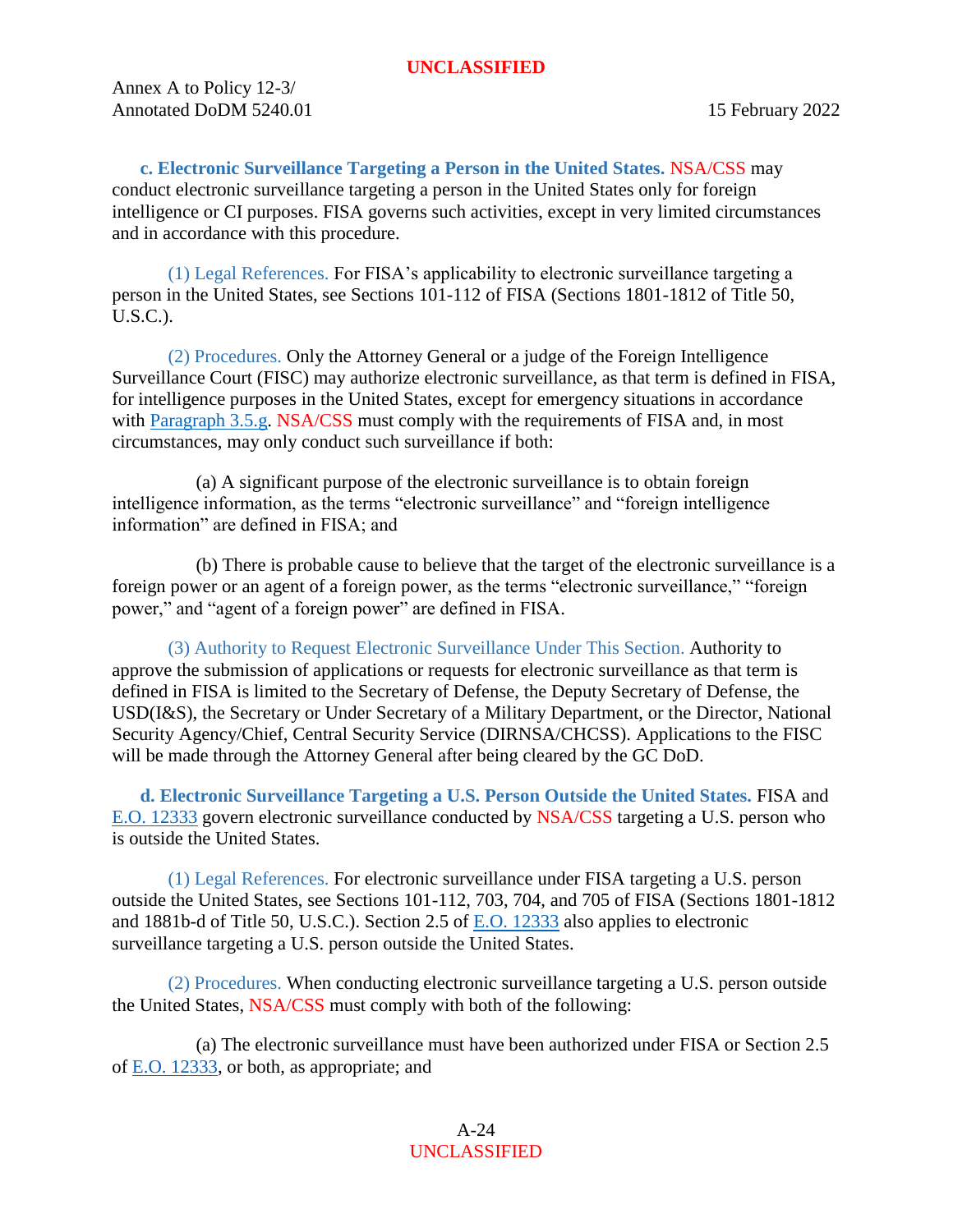Annex A to Policy 12-3/ Annotated DoDM 5240.01 15 February 2022

(b) There must be probable cause to believe that the target of the electronic surveillance is a foreign power or an agent of a foreign power, as the terms "electronic surveillance," "foreign power," and "agent of a foreign power" are defined in FISA or, in some circumstances, an officer or employee of a foreign power.

(3) Authority to Request Electronic Surveillance Under This Section. Authority to approve the submission of applications or requests for electronic surveillance under FISA or Section 2.5 of [E.O. 12333](https://siteworks.web.nsa.ic.gov/p12/files/exec_orders/amended12333.pdf) is limited to the Secretary of Defense, the Deputy Secretary of Defense, the USD(I&S), the Secretary or Under Secretary of a Military Department, or the DIRNSA/CHCSS. Applications to the FISC for orders are made through the Attorney General after being cleared by the GC DoD, except that applications for court orders pursuant to Sections 703, 704, or 705(a) of FISA may be submitted through the Attorney General after being cleared by the National Security Agency Office of General Counsel (NSA OGC).

<span id="page-24-0"></span>**e. Electronic Surveillance Under FISA Targeting a Non-U.S. Person Outside the United States.**

(1) Procedures. NSA/CSS may request authorization for electronic surveillance targeting a non-U.S. person who is outside the United States under the following FISA authorities:

(a) [Title I.](https://policy.sp.web.nsa.ic.gov/PolicyDepot/PL%20110-261%2020080710.pdf) This title of FISA applies if NSA/CSS is seeking to conduct electronic surveillance as that term is defined in FISA. See Sections 101-112 of FISA (Sections 1801-1812 of Title 50, U.S.C.). The FISC or the Attorney General may approve an application or request for electronic surveillance of a foreign power or an agent of a foreign power, as those terms are defined in FISA, based on a finding that the application or request satisfies the requirements of Sections 1802(a) or 1804(a) of Title 50, U.S.C.

(b) [Section 702.](https://policy.sp.web.nsa.ic.gov/PolicyDepot/PL%20110-261%2020080710.pdf) This section of FISA may be used to obtain foreign intelligence information from or with the assistance of an electronic communication service provider. NSA/CSS may conduct surveillance in accordance with Section 702 only in accordance with a joint certification from the Attorney General and the Director of National Intelligence, with review by the FISC. For information on electronic surveillance in accordance with Section 702, contact the NSA OGC or the GC DoD. For additional information, see Section 1881a of Title 50, U.S.C.

(2) Authority to Request Electronic Surveillance Under This Section. Authority to approve the submission of applications or requests for electronic surveillance in accordance with Title I of FISA is limited to the Secretary of Defense, the Deputy Secretary of Defense, the USD(I&S), the Secretary or Under Secretary of a Military Department, or the DIRNSA/CHCSS. Applications to the FISC for court orders are made through the Attorney General after being cleared by the GC DoD.

<span id="page-24-1"></span>**f. Electronic Surveillance Under Executive Branch Authority.** NSA/CSS may conduct electronic surveillance in accordance with this section only for an authorized foreign intelligence, CI, or support to military operations purpose. Such surveillance must be conducted

> A-25 UNCLASSIFIED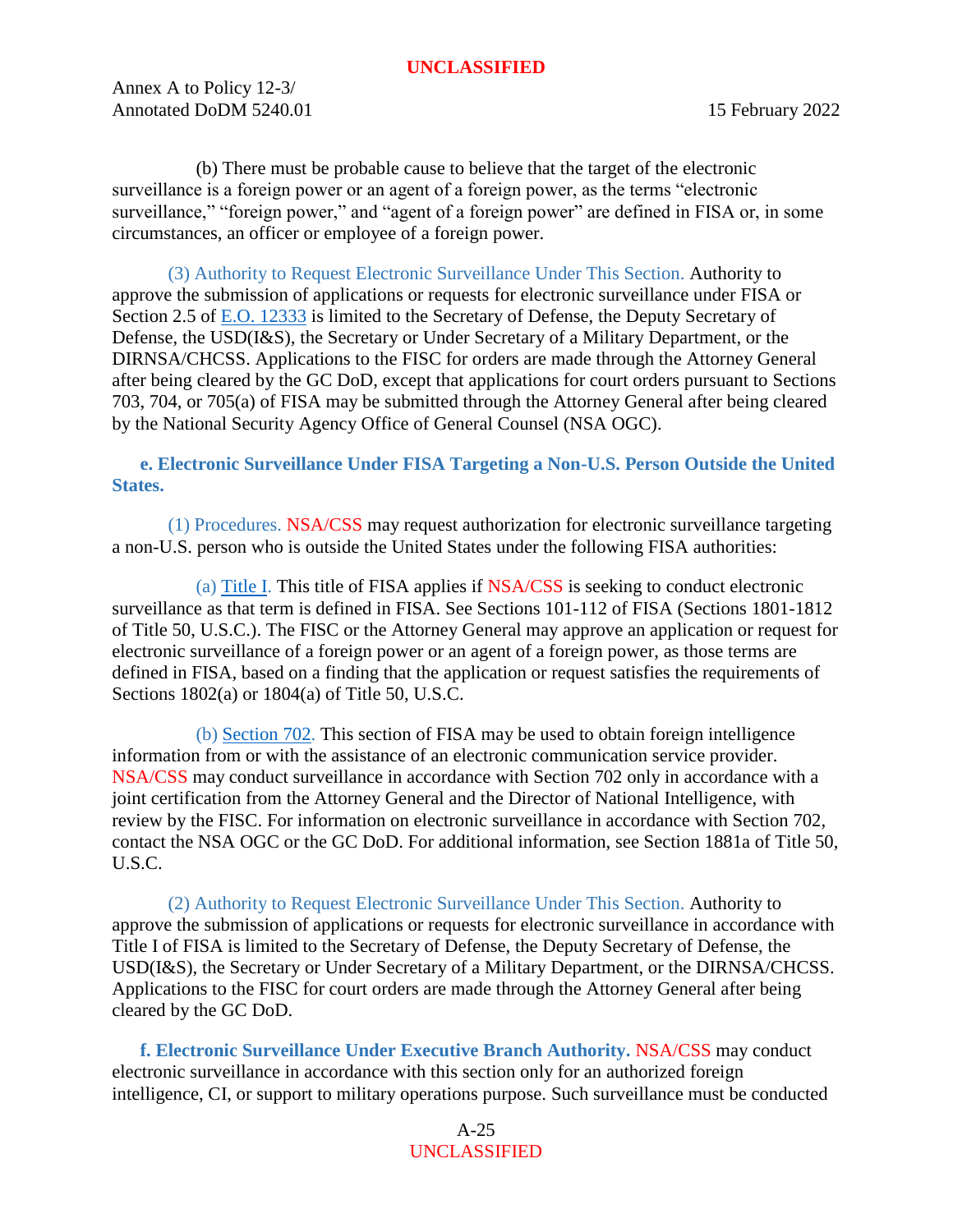Annex A to Policy 12-3/ Annotated DoDM 5240.01 15 February 2022

in accordance with [E.O. 12333,](https://siteworks.web.nsa.ic.gov/p12/files/exec_orders/amended12333.pdf) other Presidential directives, this issuance, and the [classified](https://policy.sp.web.nsa.ic.gov/PolicyDepot/DoDM%20S-5240.01-A%2020210107.pdf)  [annex](https://policy.sp.web.nsa.ic.gov/PolicyDepot/DoDM%20S-5240.01-A%2020210107.pdf) to this issuance. Such surveillance involves the collection of foreign communications. It may result in the incidental collection of USPI or the collection of communications to or from the United States. To ensure that such surveillance is properly conducted, the DIRNSA/CHCSS or a delegee will issue appropriate directives and instructions implementing this issuance and the [classified annex](https://policy.sp.web.nsa.ic.gov/PolicyDepot/DoDM%20S-5240.01-A%2020210107.pdf) to govern the conduct of the U.S. SIGINT System (USSS).

# <span id="page-25-2"></span><span id="page-25-0"></span>**g. Electronic Surveillance in Emergency Situations.**

(1) In accordance with FISA or Section 2.5 of [E.O. 12333,](https://siteworks.web.nsa.ic.gov/p12/files/exec_orders/amended12333.pdf) NSA/CSS may conduct electronic surveillance in emergency situations with the approval of the Attorney General. Authority to request emergency electronic surveillance is limited to the Secretary of Defense, the Deputy Secretary of Defense, the USD(I&S), the Secretary or Under Secretary of a Military Department, or the DIRNSA/CHCSS. DIRNSA/CHCSS or a delegee may request that the GC DoD seek authorization directly from the Attorney General if it is not feasible to submit such a request through one of these officials. Under this circumstance, DIRNSA/CHCSS or a delegee will notify the appropriate official as soon as possible. For surveillance proposed by the DIRNSA/CHCSS, the NSA OGC will request the Attorney General's approval.

(2) In addition, if NSA/CSS is conducting electronic surveillance of a non-U.S. person outside the United States in accordance with Section 702 of FISA and that person enters the United States, under very limited circumstances DIRNSA/CHCSS may authorize continued surveillance of that person for up to 72 hours in accordance with Section 1805(f) of Title 50, U.S.C. Refer questions about this provision to the NSA OGC or to the GC DoD.

# <span id="page-25-1"></span>**h. Exigent Circumstances Involving a U.S. Person Outside the United States.**

(1) Legal Standard. NSA/CSS may conduct electronic surveillance targeting a U.S. person outside the United States in exigent circumstances when securing the prior approval of the Attorney General is not practical and one or more of the following conditions exists:

(a) A person's life or physical safety is reasonably believed to be in imminent danger;

(b) The physical security of a defense installation or government property is reasonably believed to be in imminent danger; in this situation, the approving official must determine that there is probable cause to believe that the targeted U.S. person is a foreign power, an agent of a foreign power, or an officer or employee of a foreign power; or

(c) The time required would cause failure or delay in obtaining significant foreign intelligence or CI, and such failure or delay would result in substantial harm to the national security. In this situation, the approving official must determine that there is probable cause to believe that the targeted U.S. person is a foreign power, an agent of a foreign power, or an officer or employee of a foreign power.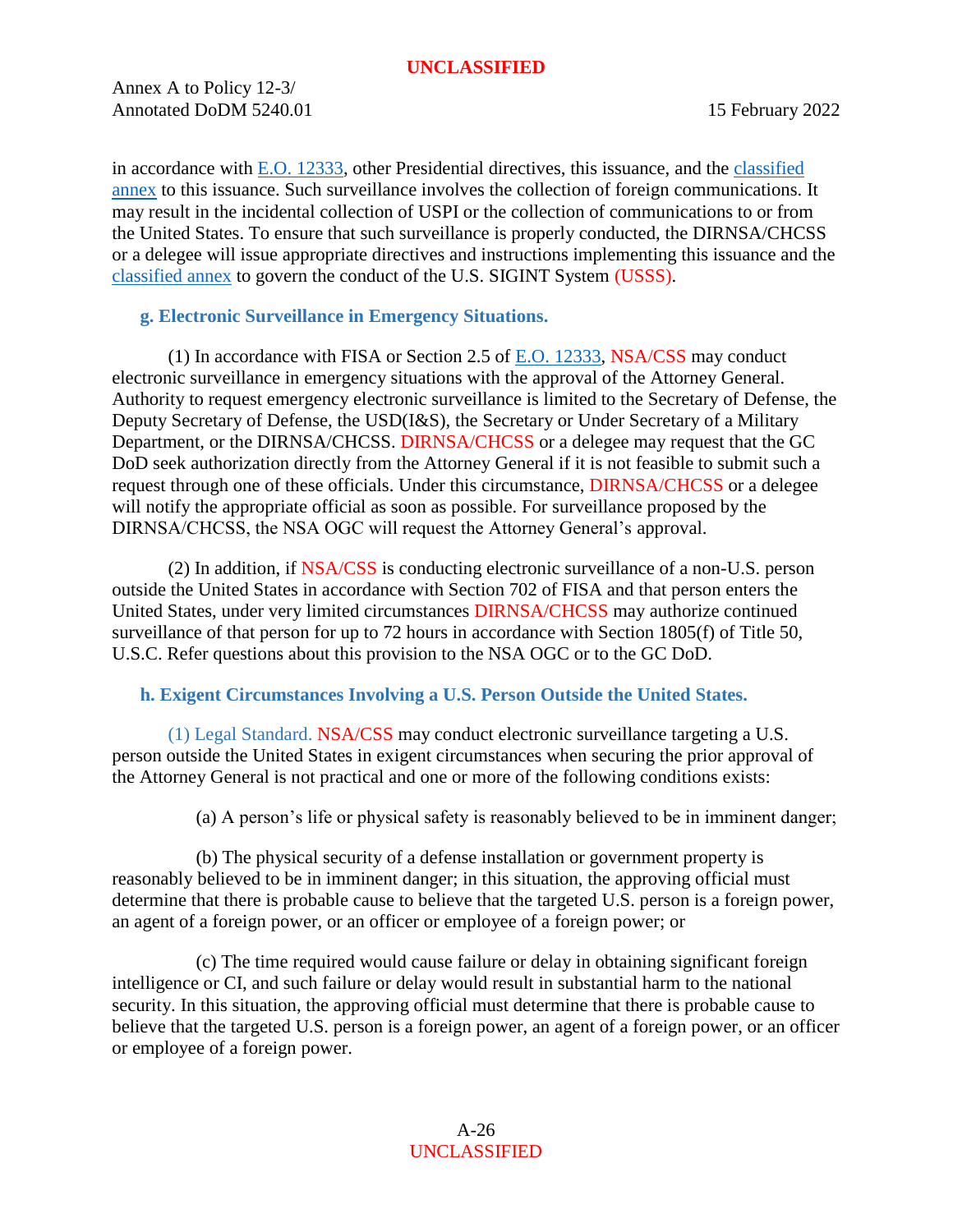Annex A to Policy 12-3/ Annotated DoDM 5240.01 15 February 2022

(2) Authority to Approve. Authority to approve electronic surveillance involving exigent circumstances is limited to the Secretary of Defense; the Deputy Secretary of Defense; the USD(I&S); the Secretary or Under Secretary of a Military Department; the DIRNSA/CHCSS; the NSA Deputy Director; a single delegee designated by the DIRNSA/CHCSS; the DIRNSA/CHCSS' senior representative present; or any general or flag officer at the overseas location in question who has responsibility for the subject of the surveillance or for the protection of the persons, installations, or property that is endangered. Such official will promptly notify the GC DoD or the NSA OGC, as appropriate, of any such surveillance, the reason for authorizing the surveillance on an exigent basis, and the expected results. The GC DoD or the NSA OGC will notify the Attorney General as soon as possible of the surveillance, the circumstances surrounding its authorization, and the results thereof, and provide information as may be needed to authorize continuation of the surveillance.

(3) Time Limit. Authorized electronic surveillance may continue for the amount of time required for a decision by the Attorney General, but may not continue for longer than 72 hours without the Attorney General's approval.

<span id="page-26-0"></span>**i. Electronic Surveillance Activities Subject to Special Provisions.** Personnel of **NSA/CSS** may also conduct electronic surveillance when:

(1) Developing, Testing, and Calibrating Electronic Equipment.

(a) Applicability. This section applies to developing, testing, and calibrating electronic equipment that can intercept or process communications and non-communications signals. It also includes research and development that needs electronic communications as a signal source and implements Section  $105(g)(1)$  of FISA (Section  $1805(g)(1)$  of Title 50, U.S.C.).

(b) Signals That May Be Used Without Restriction:

1. Laboratory-generated signals, whether acquired inside or outside a laboratory.

2. Communications signals acquired with the consent of one of the

communicants.

3. Communications in the commercial or public service broadcast bands.

4. Communications transmitted between terminals located outside the United States not used by any known U.S. person and that are either collected outside the United States or collected inside the United States in a manner that does not constitute electronic surveillance as that term is defined in FISA.

5. Non-communications signals.

(c) Signals That May Be Used With Minimization Procedures. Communications subject to lawful electronic surveillance in accordance with FISA or [E.O. 12333](https://siteworks.web.nsa.ic.gov/p12/files/exec_orders/amended12333.pdf) for foreign

# A-27 UNCLASSIFIED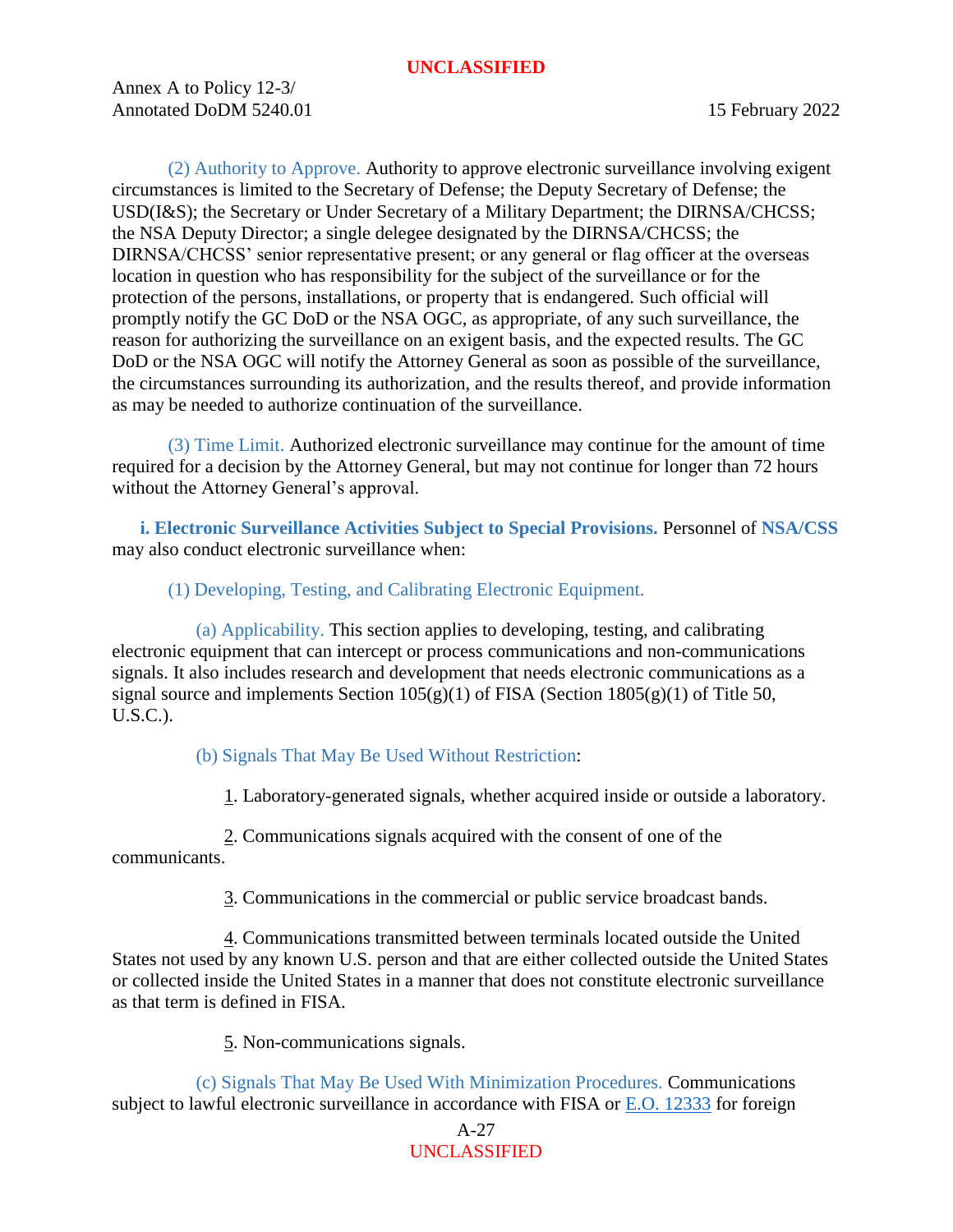Annex A to Policy 12-3/ Annotated DoDM 5240.01 15 February 2022

intelligence or CI purposes may be used subject to the minimization procedures applicable to such surveillance.

<span id="page-27-1"></span>(d) Signals That May Only Be Used With the Restrictions Set Out in Paragraph  $3.5.i.(1)(e):$ 

1. Communications over official government communications circuits with consent from an appropriate official of the controlling agency.

2. Communications in the citizens and amateur-radio bands.

3. Other signals may be used only when it is determined that it is not practical to use the signals described in Paragraphs  $3.5.i.(1)(d)1$  and 2 and it is not reasonable to obtain the consent of persons incidentally subjected to the surveillance. The Attorney General must approve use of signals pursuant to this paragraph when the period of use exceeds 90 days. When the Attorney General's approval is required, NSA/CSS will submit a test proposal to the NSA OGC or the GC DoD. The test proposal will state the requirement for a test beyond 90 days, the nature of the activity, the organization that will conduct the activity, and the proposed disposition of any signals or communications acquired during the activity.

# <span id="page-27-0"></span>(e) Restrictions.

1. Scope. The activities authorized in [Paragraph 3.5.i.\(1\)\(d\)](#page-27-1) will be limited in scope and duration to that necessary to develop, test, and calibrate electronic equipment.

2. Targeting. The activities will not intentionally target any particular person or persons.

3. Retention, Use, and Dissemination.

a. Government Signals and Signals in the Citizens and Amateur-Radio Bands. The technical parameters of a communication (e.g., frequency, modulation, bearing, signal strength, and time of activity) may be retained and used only for developing, testing, and calibrating electronic equipment or for collection avoidance purposes. Technical parameters may be disseminated to other Defense Intelligence Components and to other entities authorized to conduct electronic surveillance or related development, testing, and calibration of electronic equipment, provided that such dissemination and use are only for developing, testing, and calibrating electronic equipment or for collection avoidance purposes. For purposes of this paragraph, the content of a communication is information about the substance, purport, or meaning of the communication. The content of a communication acquired in accordance with [Paragraph 3.5.i.\(1\)\(d\)1 or 2](#page-27-1) may be retained or used only when needed for developing, testing, and calibrating electronic equipment; may only be disclosed to persons conducting the activity; and must be destroyed before or immediately upon completion of the activity.

b. Signals Collected under Paragraph  $3.5.i.(1)(d)3$ . The technical parameters of a communication (e.g., frequency, modulation, bearing, signal strength, and time of activity)

A-28 UNCLASSIFIED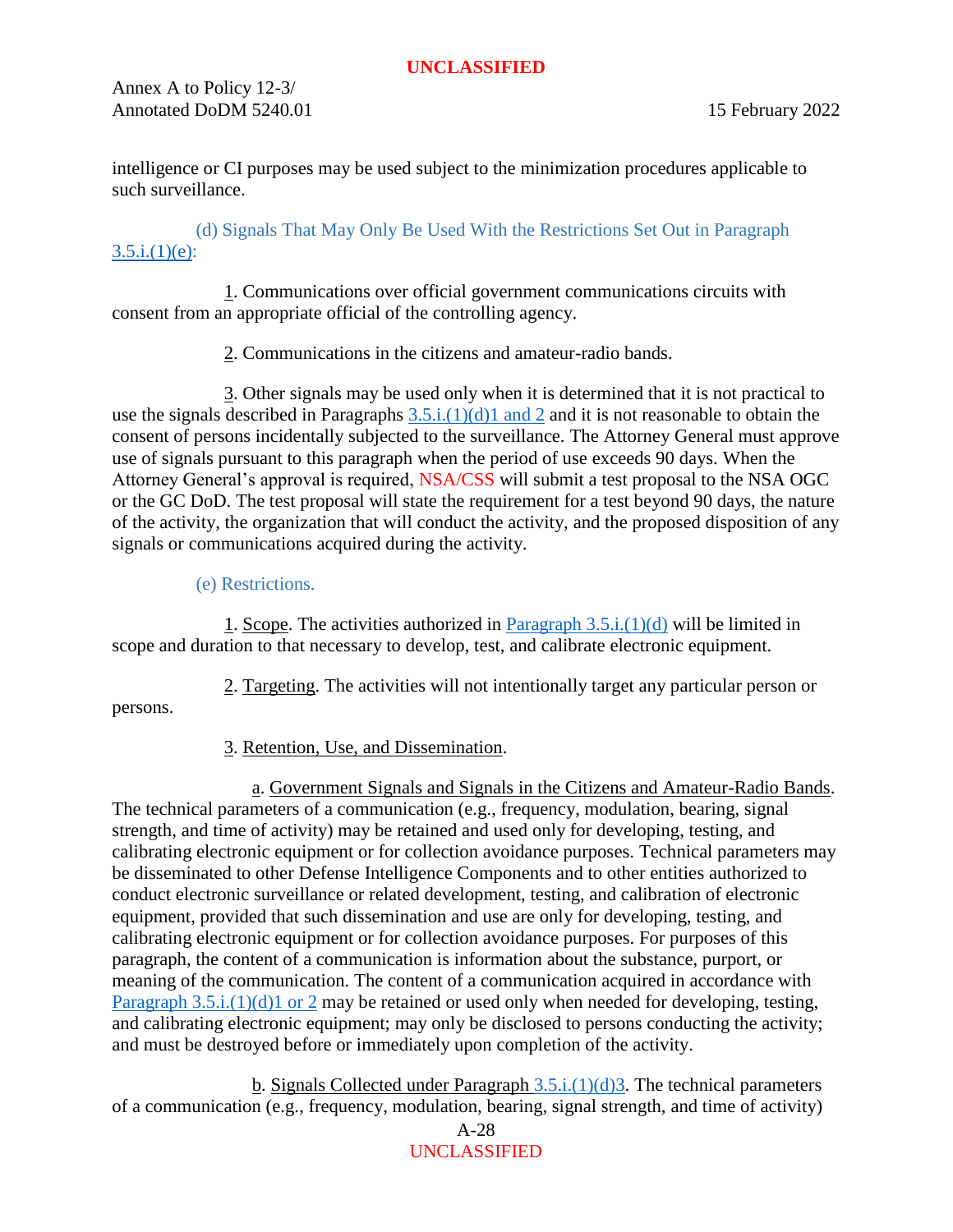Annex A to Policy 12-3/ Annotated DoDM 5240.01 15 February 2022

may be retained and used only for developing, testing, and calibrating electronic equipment or for collection avoidance purposes. Technical parameters may be disseminated to other Defense Intelligence Components and to other entities authorized to conduct electronic surveillance or related development, testing, and calibration of electronic equipment, provided that such dissemination and use are only for developing, testing, and calibrating electronic equipment or for collection avoidance purposes. The content of a communication acquired pursuant to [Paragraph 3.5.i.\(1\)\(d\)3](#page-27-1) may be retained or used only when needed for developing, testing, and calibrating electronic equipment; may only be disclosed to persons conducting the activity; and must be destroyed before or immediately upon completion of the activity. For purposes of this paragraph, the content of a communication is information about the substance, purport, meaning, or existence of the communication (as defined in Section 1801(n) of Title 50, U.S.C.). These activities will also be conducted in accordance with Sections 2510-2522 of Title 18, U.S.C. (also known as the Wiretap Act), Sections 3121-3127 of Title 18, U.S.C. (also known as the Pen Register and Trap and Trace Devices Act), and FISA.

<span id="page-28-0"></span>(2) Technical Surveillance Countermeasures (TSCM)

(a) Applicability. This section applies to the use of electronic equipment and specialized techniques to determine the existence and capability of electronic surveillance equipment being used by persons not authorized to conduct electronic surveillance. It implements Section  $105(g)(2)$  of FISA (Section  $1805(g)(2)$  of Title 50, U.S.C.).

(b) Procedures. [TSCM](#page-54-5) may only be conducted by organizations approved by the USD(I&S). The use of TSCM equipment by NSA/CSS may involve the incidental acquisition of information without consent of those subjected to the surveillance, provided the use comports with all of the following conditions:

1. It is not reasonable to obtain the consent of persons incidentally subjected to the surveillance;

2. The use of TSCM is limited in extent and duration to that necessary to determine the existence and capability of electronic surveillance equipment being used by persons not authorized to conduct electronic surveillance;

3. The use of TSCM has been authorized or consented to by the official in charge of the facility, organization, or installation where the countermeasures are to be undertaken; and

4. If the use of TSCM constitutes electronic surveillance as that term is defined in FISA, such countermeasures are not targeted against the communications of any particular person or persons.

(c) Retention and Dissemination of Information Acquired During TSCM Activities.

1. In conducting TSCM, NSA/CSS may only retain or disseminate information that is acquired in a manner that constitutes electronic surveillance as that term is defined in

> A-29 UNCLASSIFIED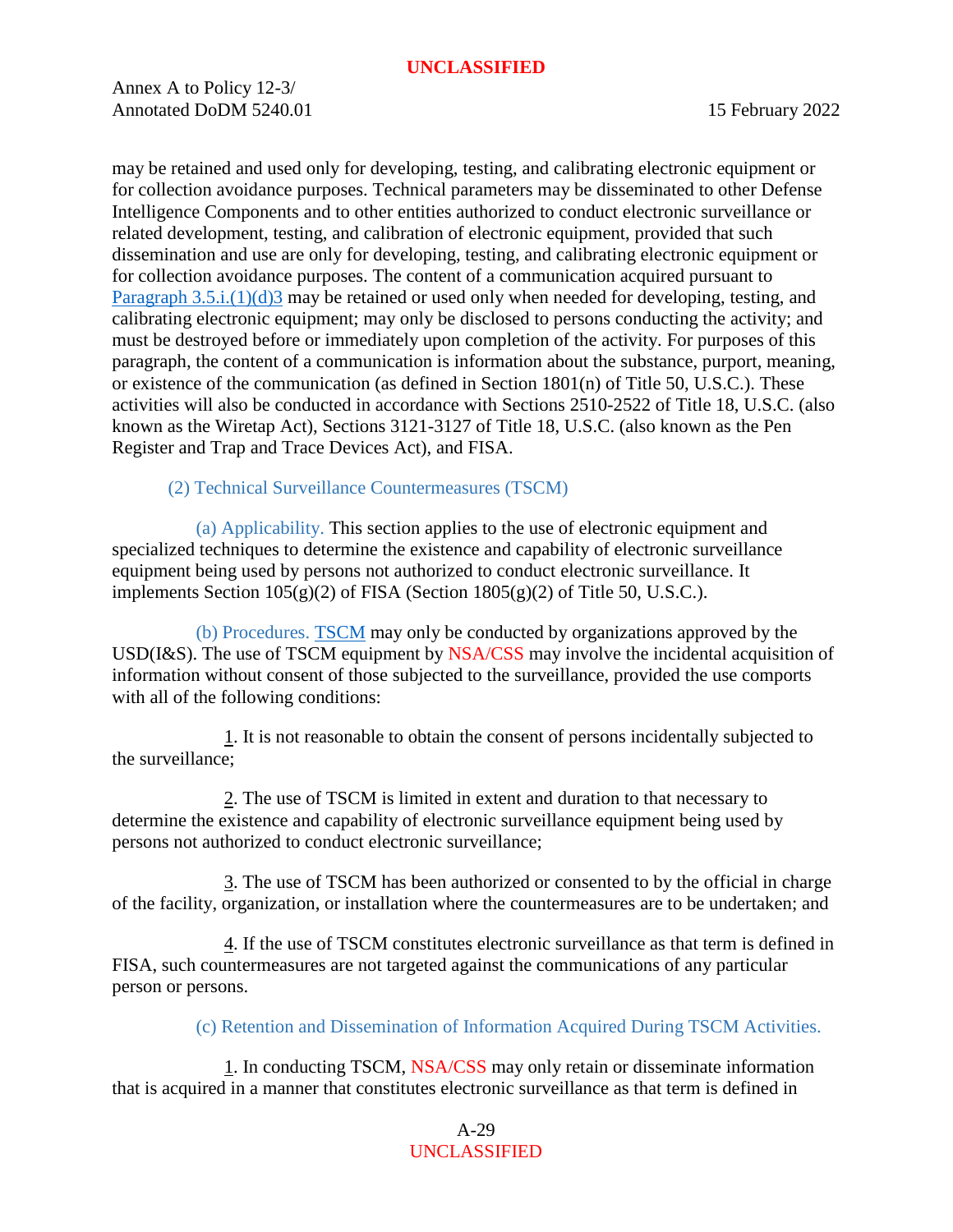Annex A to Policy 12-3/ Annotated DoDM 5240.01 15 February 2022

FISA to protect information from unauthorized surveillance or to enforce Chapter 119 of Title 18 and Section 605 of Title 47, U.S.C. Any information acquired must be destroyed when no longer required for these purposes or as soon as is practicable.

2. If the information is acquired in a manner that does not constitute electronic surveillance as that term is defined in FISA, the information may be retained and disseminated in accordance with Procedures 3 and 4.

3. The technical parameters of a communication (e.g., frequency, modulation, bearing, signal strength, and time of activity) may be retained and used for the purposes described in the Paragraph  $3.5.i.(2)(a)$  or for collection avoidance purposes. The technical parameters will be maintained in accordance with NSA/CSS [Records Management Schedules.](https://siteworks.web.nsa.ic.gov/p134/records-disposition-schedules/#i209870_tab1)

4. A record of the types of communications and information subject to acquisition by unauthorized electronic surveillance that is detected by the TSCM activity may be retained.

(3) Training of Personnel in the Operation and Use of Electronic Surveillance Equipment.

(a) Applicability. This section applies to NSA/CSS training of personnel in the operation and use of electronic surveillance equipment. It implements Section  $105(g)(3)$  of FISA (Section  $1805(g)(3)$  of Title 50, U.S.C.).

(b) Training Guidance. The training of personnel by NSA/CSS in the operation and use of electronic surveillance equipment will include guidance concerning the requirements and restrictions of FISA and [E.O. 12333](https://siteworks.web.nsa.ic.gov/p12/files/exec_orders/amended12333.pdf) with respect to the unauthorized acquisition and use of communications and information.

<span id="page-29-0"></span>(c) Preferred Signals for Training Purposes. To the maximum extent practical, use of electronic surveillance equipment for training purposes will be directed against:

1. Communications that are subject to lawful electronic surveillance for foreign intelligence and CI purposes.

2. Public broadcasts, distress signals, or official U.S. Government communications provided that, when government agency communications are monitored, the consent of an appropriate official is obtained.

3. Laboratory-generated signals, whether acquired inside or outside a laboratory.

4. Communications signals acquired with the consent of one of the communicants.

5. Communications transmitted between terminals located outside the United States not used by any known U.S. person and that are either collected outside the United States or collected inside the United States in a manner that does not constitute electronic surveillance as that term is defined in FISA.

> A-30 UNCLASSIFIED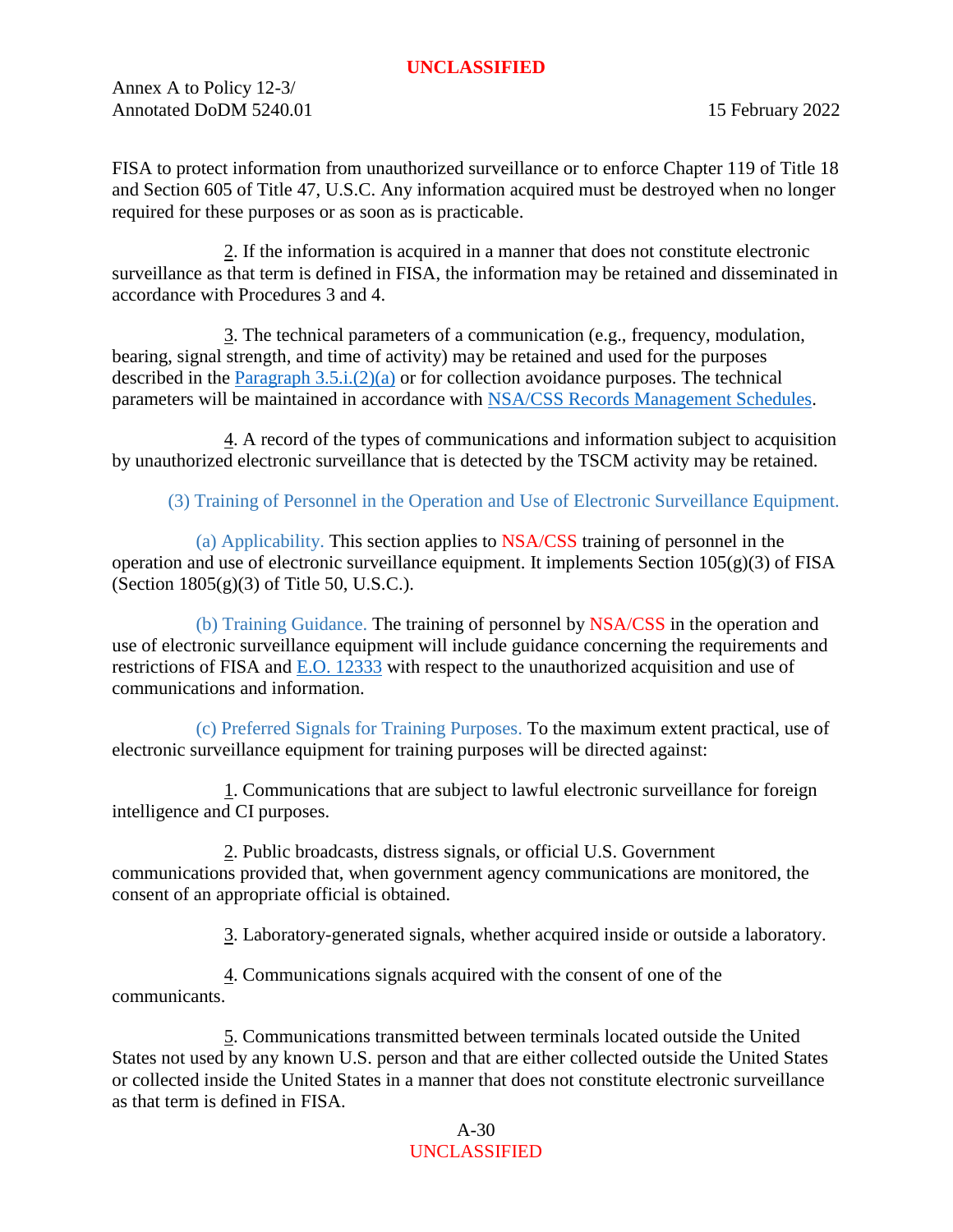Annex A to Policy 12-3/ Annotated DoDM 5240.01 15 February 2022

6. Non-communications signals.

(d) Use of Other Signals for Training Purposes. If it is not practical to train personnel in the use of electronic surveillance equipment using the communications described in Paragraphs  $3.5.i.(3)(c)1$  through 6 as preferred signals for training purposes, NSA/CSS may engage in electronic surveillance as that term is defined in FISA to train personnel if all of the following conditions are met:

1. The surveillance is not targeted at the communications of any particular person or persons without consent;

2. It is not reasonable to obtain the consent of the persons incidentally subjected to the surveillance;

3. It is not reasonable to train personnel in the use of such equipment without engaging in electronic surveillance as that term is defined in FISA;

4. The electronic surveillance is limited in extent and duration to that necessary to train personnel in the use of the equipment; and

5. Minimal acquisition of information is permitted as required for calibration purposes.

(e) Retention and Dissemination. Information collected during training that involves communications subject to lawful electronic surveillance for foreign intelligence and CI purposes will be retained and disseminated to the extent permitted by the applicable minimization procedures and maintained in accordance with NSA/CSS Records Management Schedules. Information collected during training that does not involve such communications will be destroyed as soon as practical or upon completion of the training and may not be disseminated for any purpose. This limitation does not apply to distress signals.

<span id="page-30-0"></span>**j. Transmission Media Vulnerability and Radio Communications Hearability Surveys.** This section applies to the conduct of [transmission media vulnerability](#page-54-6) surveys and [radio](#page-54-7)  [communications hearability surveys;](#page-54-7) it does not apply to TSCM.

(1) Transmission Media Vulnerability Surveys. With prior written authorization of the DIRNSA/CHCSS or a delegee, National Security Agency/Central Security Service (NSA/CSS) may conduct surveys of transmission facilities of communications common carriers, other private commercial entities, and U.S. Government entities to determine the potential vulnerability to interception by foreign intelligence services, subject to the following limitations:

(a) Collection: When practicable, before a transmission media vulnerability survey begins, NSA/CSS must obtain authorization or consent from the official in charge of the facility, organization, or installation where the survey is to be conducted.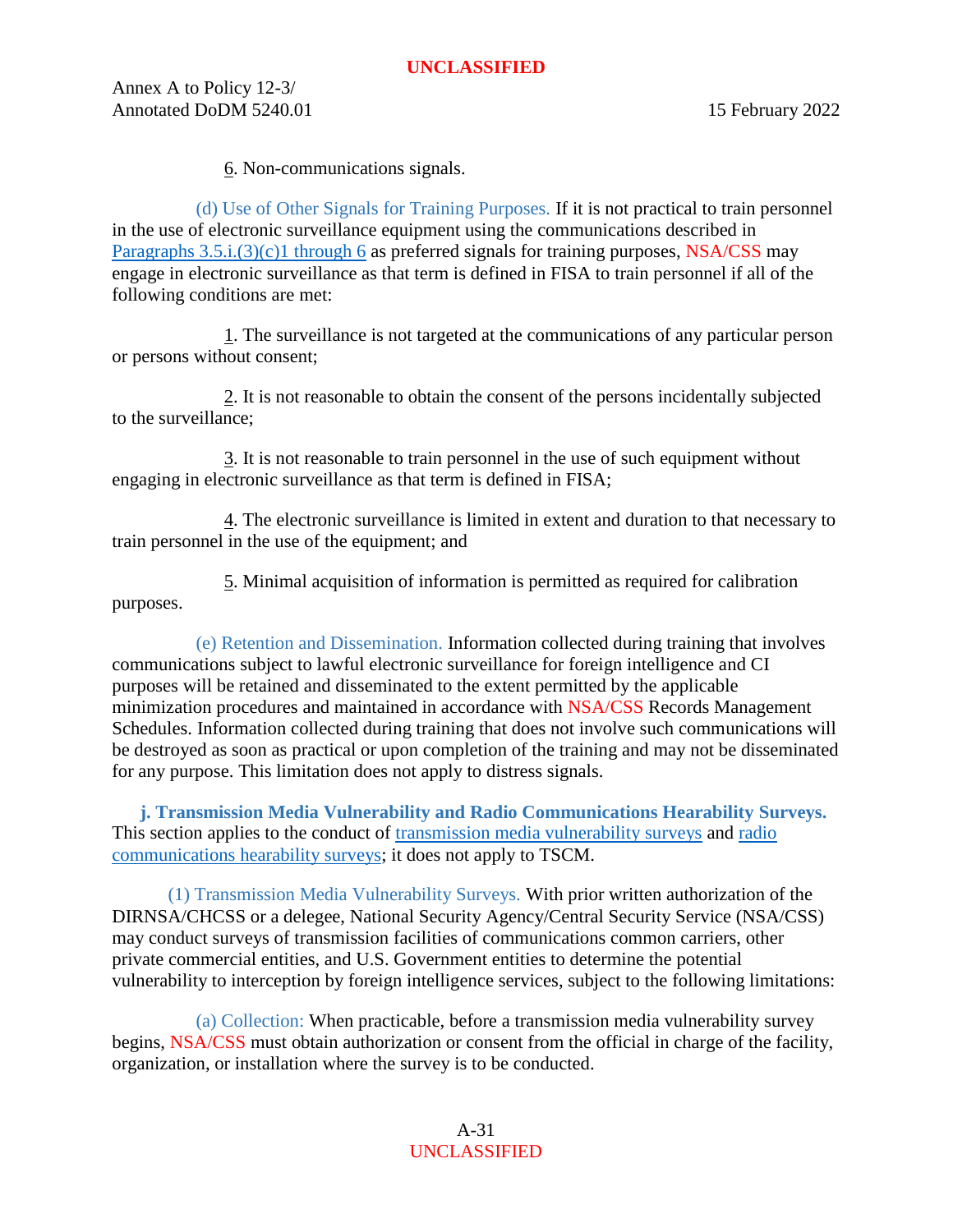Annex A to Policy 12-3/ Annotated DoDM 5240.01 15 February 2022

<span id="page-31-0"></span>(b) Processing and Retention: Information collected during a transmission media vulnerability survey must be processed and retained as follows:

1. No transmission may be acquired aurally, except for transmissions to or from U.S. Government entities acquired in accordance with other procedures approved by the Attorney General.

2. No content of any transmission may be acquired by any means. For purposes of this paragraph, the content of a communication is information about the substance, purport, meaning, or existence of the communication. This limitation does not apply to the content of transmissions that are directed at or that may connect to a U.S. Government entity's facilities, when such transmissions are acquired by that entity. These activities will also be conducted in accordance with the Sections 2510-2522 of Title 18, U.S.C. (also known as the Wiretap Act), Sections 3121-3127 of Title 18, U.S.C. (also known as the Pen Register and Trap and Trace Devices Act), and FISA.

3. No transmissions may be recorded, except those acquired in accordance with Paragraph  $3.5.i.(1)(b)1$  or 2.

4. No report or log may include USPI, except for the purpose of identifying transmission facilities that are vulnerable to surveillance by foreign powers. If the users of such facilities are not also the facilities' owners, the identities of the users may be obtained and may be included in a report or log. However, the identities of such users may not be obtained from the content of the transmissions themselves, including information about the existence of a specific communication, except for identities acquired in accordance with [Paragraph 3.5.j.\(1\)\(b\)1 or 2.](#page-31-0)

(c) Dissemination: Reports may be disseminated in accordance with Procedure 4. Logs may be disseminated in accordance with Procedure 4 only if required to verify results contained in reports.

(2) Radio Communications Hearability Surveys. With the prior written approval of the DIRNSA/CHCSS or a delegee, NSA/CSS may conduct radio communications hearability surveys of telecommunications that are transmitted in the United States, subject to the following limitations:

(a) Collection. When practicable, before a radio communications hearability survey begins, NSA/CSS must obtain authorization or consent from the official in charge of the facility, organization, or installation where the survey is to be conducted.

(b) Processing and Retention. Information collected during a radio communications hearability survey must be processed and retained as follows:

1. The content of communications may not be recorded or included in any report or log. For purposes of this paragraph, the content of a communication is information about the substance, purport, meaning, or existence of the communication. These activities will also be

> A-32 UNCLASSIFIED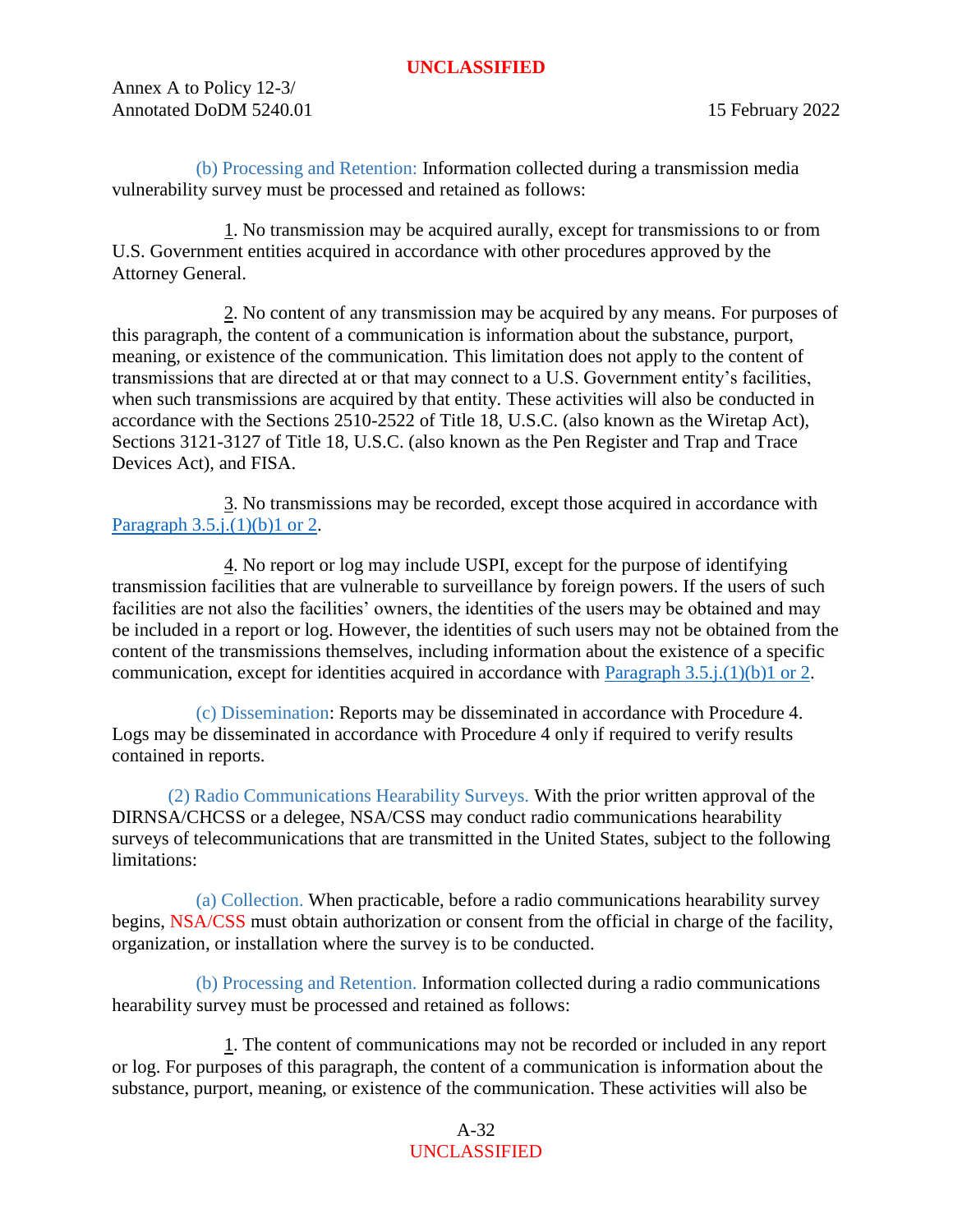Annex A to Policy 12-3/ Annotated DoDM 5240.01 15 February 2022

conducted in accordance with Sections 2510-2522 of Title 18, U.S.C. (also known as the Wiretap Act), Sections 3121-3127 of Title 18, U.S.C. (also known as the Pen Register and Trap and Trace Devices Act), and FISA.

2. No microwave transmission may be de-multiplexed or demodulated for any purpose.

3. No report or log may identify any person or entity, except for the purpose of identifying the transmission facility that can be intercepted from the intercept site. If the users of such facilities are not also the facilities' owners, and the identities of the users are relevant to the purpose of the survey, the identities of the users may be obtained. However, the identities of the users may not be obtained from the content of the transmissions themselves, including information about the existence of a specific communication.

(c) Dissemination. Reports may be disseminated in accordance with Procedure 4 and only within the U.S. Government. Logs may be disseminated in accordance with Procedure 4 only if required to verify results contained in reports.

<span id="page-32-0"></span>**k. [Military Tactical Exercise Communications.](https://siteworks.web.nsa.ic.gov/p61/plans-and-exercises-p613/)** These are U.S. and allied military exercise communications within the United States and abroad necessary either for the production of simulated foreign intelligence and CI or to permit an analysis of communications security. The U.S. SIGINT System may collect, process, retain, and disseminate military tactical exercise communications that contain USPI only in accordance with the **classified annex** to this issuance.

(1) Collection. Collection efforts will be conducted in the same manner as in the case of SIGINT for foreign intelligence purposes and must be designed to avoid to the extent feasible the interception of communications not related to military exercises.

(2) Processing and Retention.

(a) Military tactical exercise communications may be retained and processed without deletion of references to U.S. persons who are participants in, or are otherwise mentioned in, exercise-related communications.

(b) Inadvertently intercepted communications of U.S. persons not participating in the exercise will be destroyed as soon as feasible in accordance with NSA/CSS's disposition schedule.

(3) Dissemination. Dissemination of military tactical communications and exercise reports or information files derived from such communications will be limited to those authorities and persons participating in or conducting reviews and critiques of such exercises.

# <span id="page-32-1"></span>**3.6. PROCEDURE 6. CONCEALED MONITORING.** *DOES NOT PERTAIN TO NSA/CSS*

<span id="page-32-2"></span>**a. Scope.**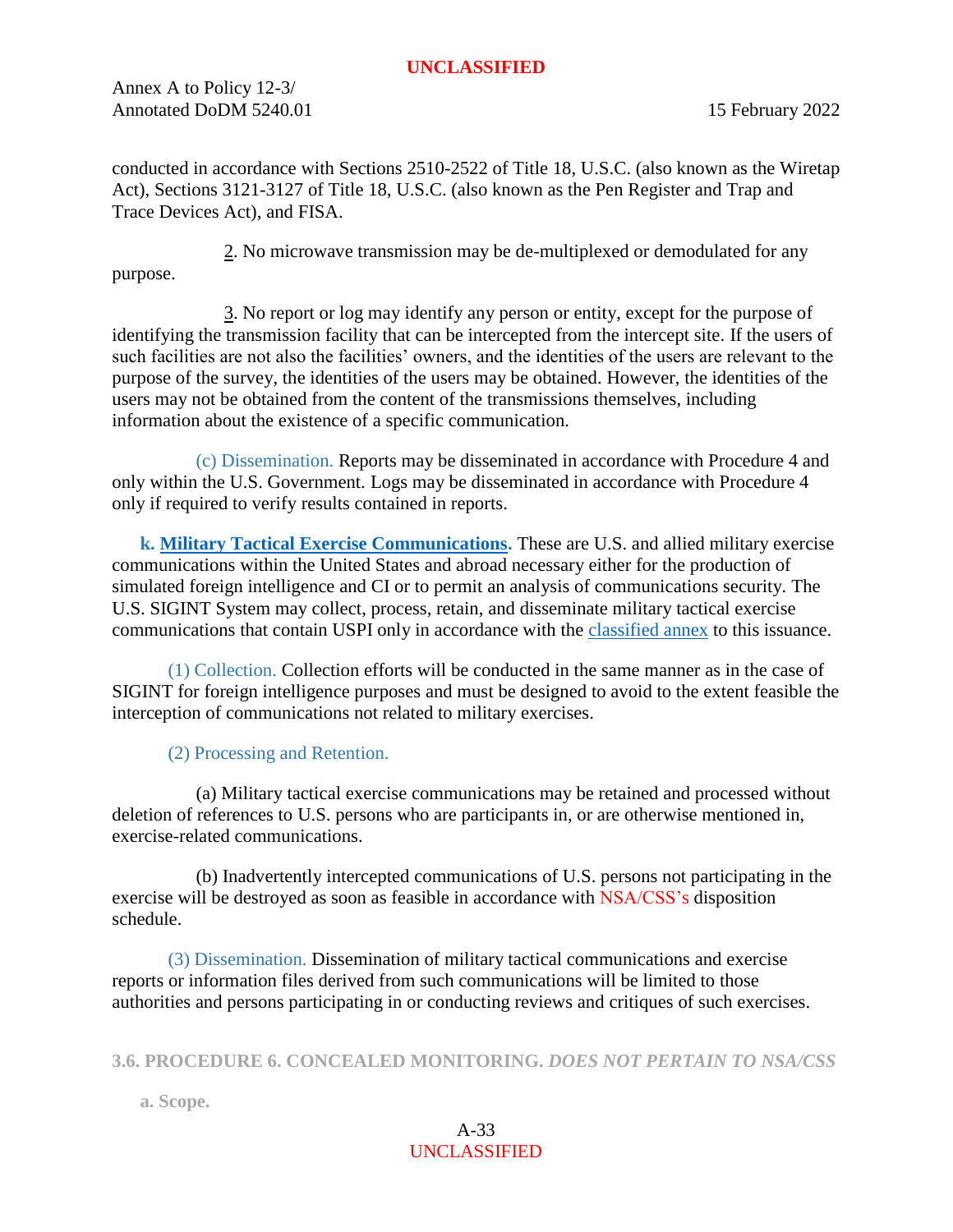# Annex A to Policy 12-3/ Annotated DoDM 5240.01 15 February 2022

(1) This procedure governs concealed monitoring of any person inside the United States or any U.S. person outside the United States for an authorized foreign intelligence or CI purpose by a Defense Intelligence Component or anyone acting on their behalf.

(2) This procedure does not apply to concealed monitoring conducted as part of testing or training exercises when the subjects are participants who have consented to the concealed monitoring as part of an approved testing or training plan. A Defense Intelligence Component may, however, collect, retain, and disseminate USPI in the course of such concealed monitoring only if otherwise authorized by this issuance.

(3) The installation or use of any monitoring device in the United States in circumstances in which a person has a reasonable expectation of privacy, as determined by the General Counsel or legal advisor of the Defense Intelligence Component, and a warrant would be required for law enforcement purposes is electronic surveillance as that term is defined in FISA and subject to Paragraph 3.5.c. The use of a monitoring device in such circumstances against a U.S. person outside the United States is subject to Paragraph 3.5.d.

<span id="page-33-0"></span>**b. Definition of Terms.** For the definitions of "CI," "concealed monitoring," "consent," "DoD facilities," "foreign intelligence," "reasonable expectation of privacy," "United States," "U.S. person," and "USPI," see the Glossary.

<span id="page-33-1"></span>**c. Procedures.** Defense Intelligence Components may conduct concealed monitoring only as follows:

(1) In the United States. Components may conduct concealed monitoring on DoD facilities. Components may conduct concealed monitoring outside DoD facilities after coordination with the Federal Bureau of Investigation (FBI) and in accordance with any applicable agreements with the Department of Justice or the FBI. Monitoring is in the United States if the monitoring device or a subject of the monitoring is located in the United States.

(2) Outside the United States. Components may conduct concealed monitoring outside the United States. Monitoring outside DoD facilities must be coordinated with the Central Intelligence Agency (CIA), and appropriate host country officials in accordance with any applicable status of forces agreement (SOFA) or other international agreement.

(3) Approval for Concealed Monitoring That Occurs in the United States or That Is Directed Against a U.S. Person Outside the United States. Concealed monitoring in the United States or directed against a U.S. person outside the United States may be approved by the Defense Intelligence Component head or a delegee, after consultation with the servicing legal office. The General Counsel or legal advisor of the Defense Intelligence Component will determine whether a person has a reasonable expectation of privacy. For monitoring that occurs outside the United States, the approving official must also consider the laws and policies of the host government and any applicable SOFA. Approval of the concealed monitoring will be based on a determination that all of the following criteria have been met:

> A-34 UNCLASSIFIED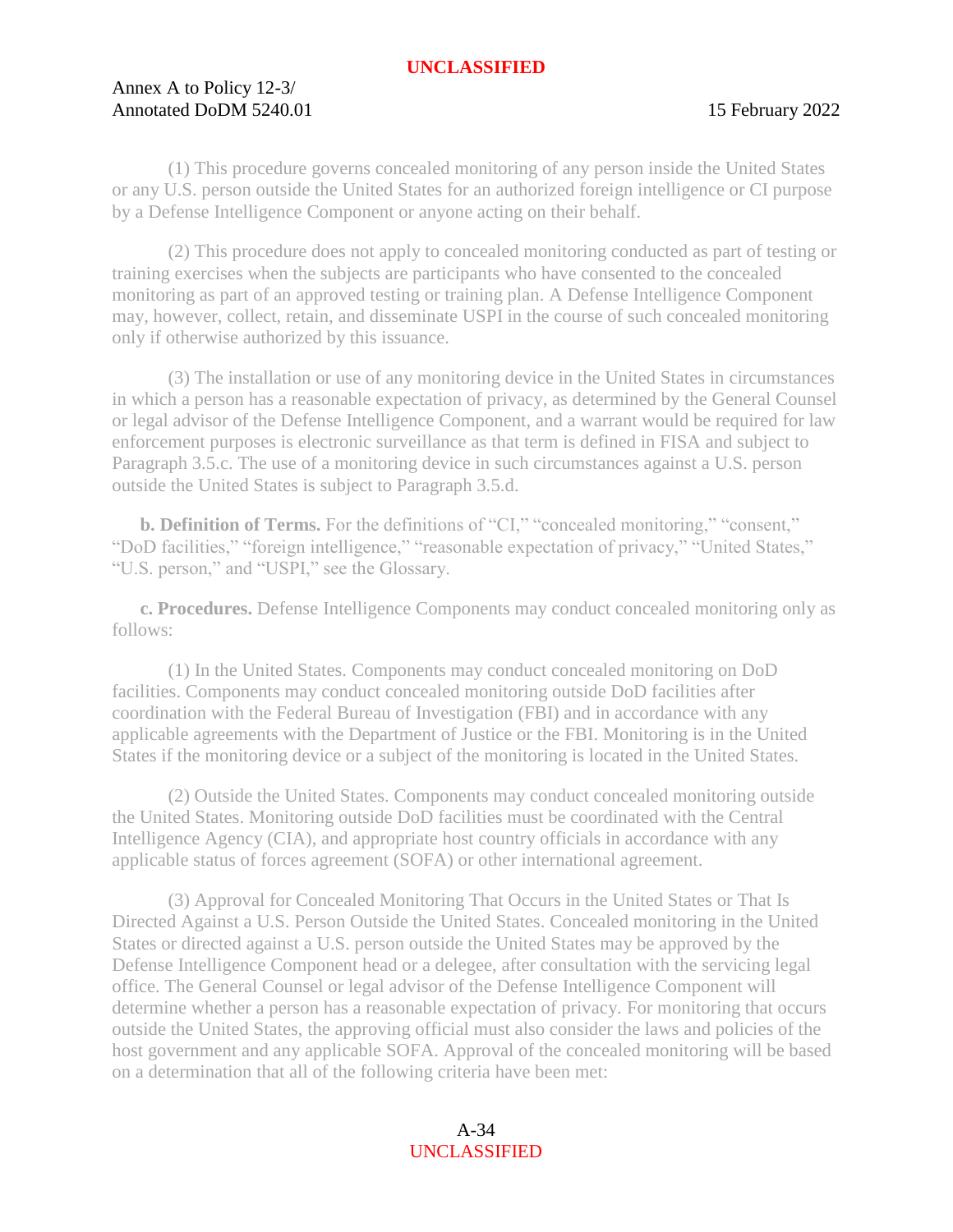# Annex A to Policy 12-3/ Annotated DoDM 5240.01 15 February 2022

(a) There is no reasonable expectation of privacy;

(b) Such monitoring is necessary to conduct an assigned foreign intelligence or CI function;

(c) A trespass will not be necessary to effect the monitoring; and

(d) The monitoring is not subject to Procedure 5.

# <span id="page-34-0"></span>**3.7. PROCEDURE 7. PHYSICAL SEARCHES.** *DOES NOT PERTAIN TO NSA/CSS*

<span id="page-34-1"></span>**a. Scope.** This procedure applies to nonconsensual physical searches for intelligence purposes of any person or property in the United States and of U.S. persons or their property outside the United States that are conducted by Defense Intelligence Components or anyone acting on their behalf.

<span id="page-34-2"></span>**b. Definition of Terms.** For definitions of "CI," "consent," "domestic activities," "foreign intelligence," "physical search," "United States," and "U.S. person," see the Glossary.

#### <span id="page-34-3"></span>**c. Searches Directed Against Active-Duty Military Personnel.**

(1) Limitations. Only CI elements of the Military Services with CI investigative authority may be authorized to conduct physical searches directed against active-duty military personnel for intelligence purposes. The Attorney General or the FISC must approve such searches conducted inside or outside the United States in accordance with Sections 1821-1829, 1881b, 1881c, or 1881d(b) of Title 50, U.S.C.

(2) Authority to Request Searches Under FISA. Only the Secretary of Defense, the Deputy Secretary of Defense, the USD(I&S), or the Secretary or the Under Secretary of a Military Department may seek approval for physical searches described in this paragraph. Applications for court orders will be made through the Attorney General after being cleared by the GC DoD.

(3) Emergency Searches Under FISA. A Defense Intelligence Component head with CI investigative authority or a delegee may request that the GC DoD seek authorization directly from the Attorney General in an emergency, if it is not feasible to submit such a request through an official designated in Paragraph 3.7.c.(2), provided that the appropriate official is notified as soon as possible thereafter.

#### <span id="page-34-4"></span>**d. Searches Directed Against Other Persons in the United States.**

(1) Limitations. Except for searches directed against active-duty military personnel authorized in accordance with Paragraph 3.7.c., a Defense Intelligence Component may not conduct a physical search of any person or property in the United States for intelligence

> A-35 UNCLASSIFIED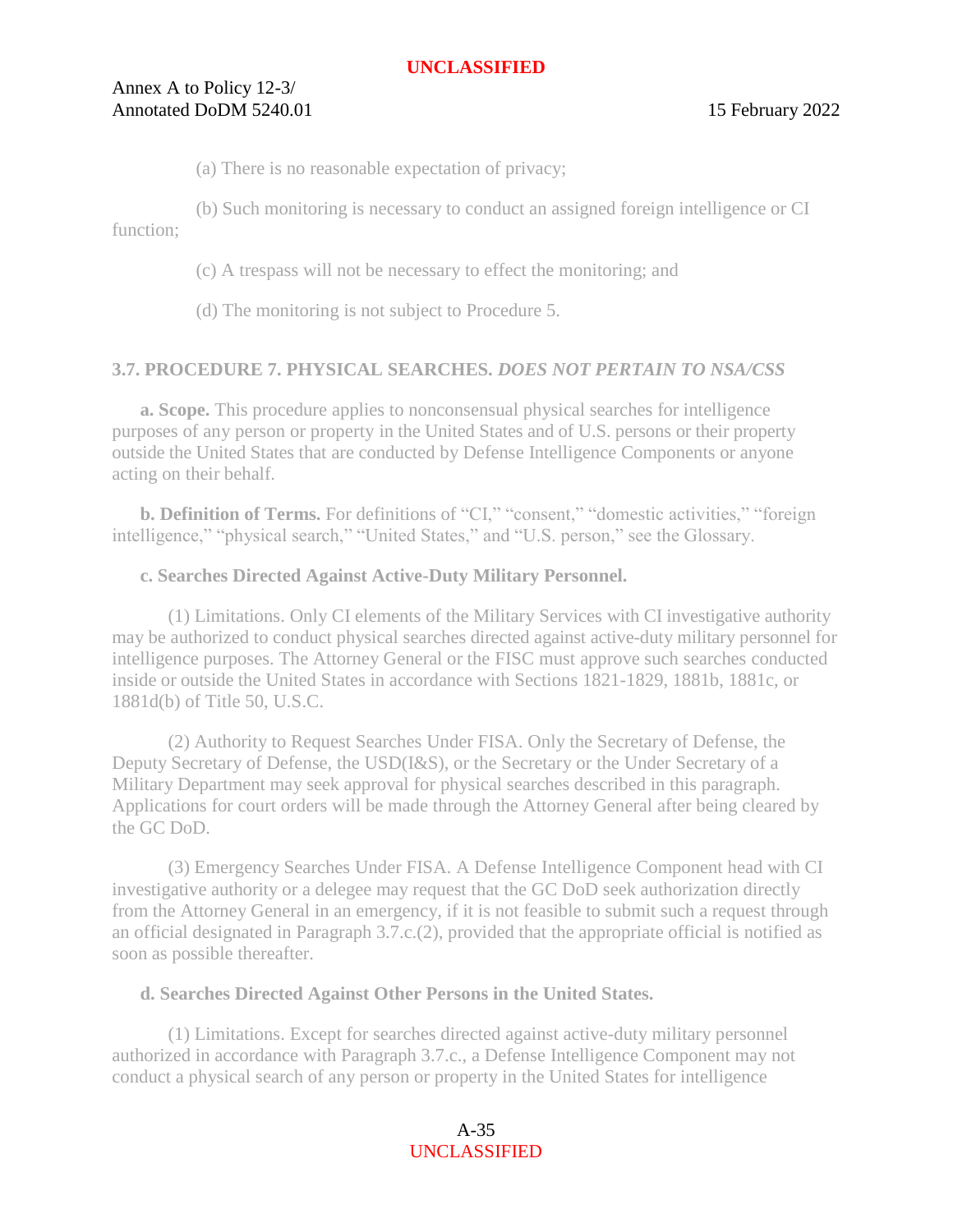# Annex A to Policy 12-3/ Annotated DoDM 5240.01 15 February 2022

purposes. This includes both U.S. and non-U.S. persons. A Component may request the FBI to conduct such a search if both of the following conditions are met:

(a) The search is for an authorized foreign intelligence or CI purpose and, if directed at a U.S. person, the foreign intelligence sought is significant and the search is not being undertaken to obtain information about the domestic activities of any U.S. person.

(b) The search meets the definition of a physical search in FISA, and satisfies the requirements of FISA for such searches.

(2) Authority to Request Searches. Only the Secretary of Defense; the Deputy Secretary of Defense; the USD(I&S); the Secretary or the Under Secretary of a Military Department; the DIRNSA/CHCSS; the Director, Defense Intelligence Agency (DIA); the Director, NGA; or the Director, National Reconnaissance Office (NRO), may seek approval for physical searches in accordance with Paragraph 3.7.d.(1). Applications for court orders will be made through the Attorney General after being cleared by the GC DoD.

(3) Emergencies. A Defense Intelligence Component head may request that the GC DoD ask the FBI to conduct a physical search in accordance with Paragraph 3.7.d.(1) in an emergency if it is not feasible to submit such a request through an official designated in Paragraph 3.7.d.(2), provided that the appropriate official is notified as soon as possible thereafter. The FBI must obtain the authorization of the Attorney General in accordance with FISA.

# <span id="page-35-0"></span>**e. Searches of Other U.S. Persons or Their Property Outside the United States.**

(1) Requirements. A Defense Intelligence Component may conduct a physical search of the person or property of a U.S. person outside the United States who is not an active-duty Service member if all of the following conditions are met:

(a) The search is for an authorized foreign intelligence or CI purpose;

(b) The search is appropriately coordinated with the CIA; and

(c) The FISC or the Attorney General has authorized the search in accordance with Paragraph 3.7.e.(3); Sections 1881b, 1881c, or 1881d(b) of Title 50, U.S.C.; or Section 2.5 of E.O. 12333.

(2) Authority to Request Searches. Only the Secretary of Defense; the Deputy Secretary of Defense; the USD(I&S); the Secretary or the Under Secretary of a Military Department; the DIRNSA/CHCSS; the Director, DIA; the Director, NGA; or the Director, NRO may seek approval for physical searches in accordance with Paragraph 3.7.e.(1). Applications for court orders will be made through the Attorney General after being cleared by the GC DoD.

(3) Emergencies. A Defense Intelligence Component may conduct a physical search in accordance with Paragraph 3.7.e.(1) in an emergency with the authorization of the Attorney General. A Defense Intelligence Component head may request that the GC DoD seek such

> A-36 UNCLASSIFIED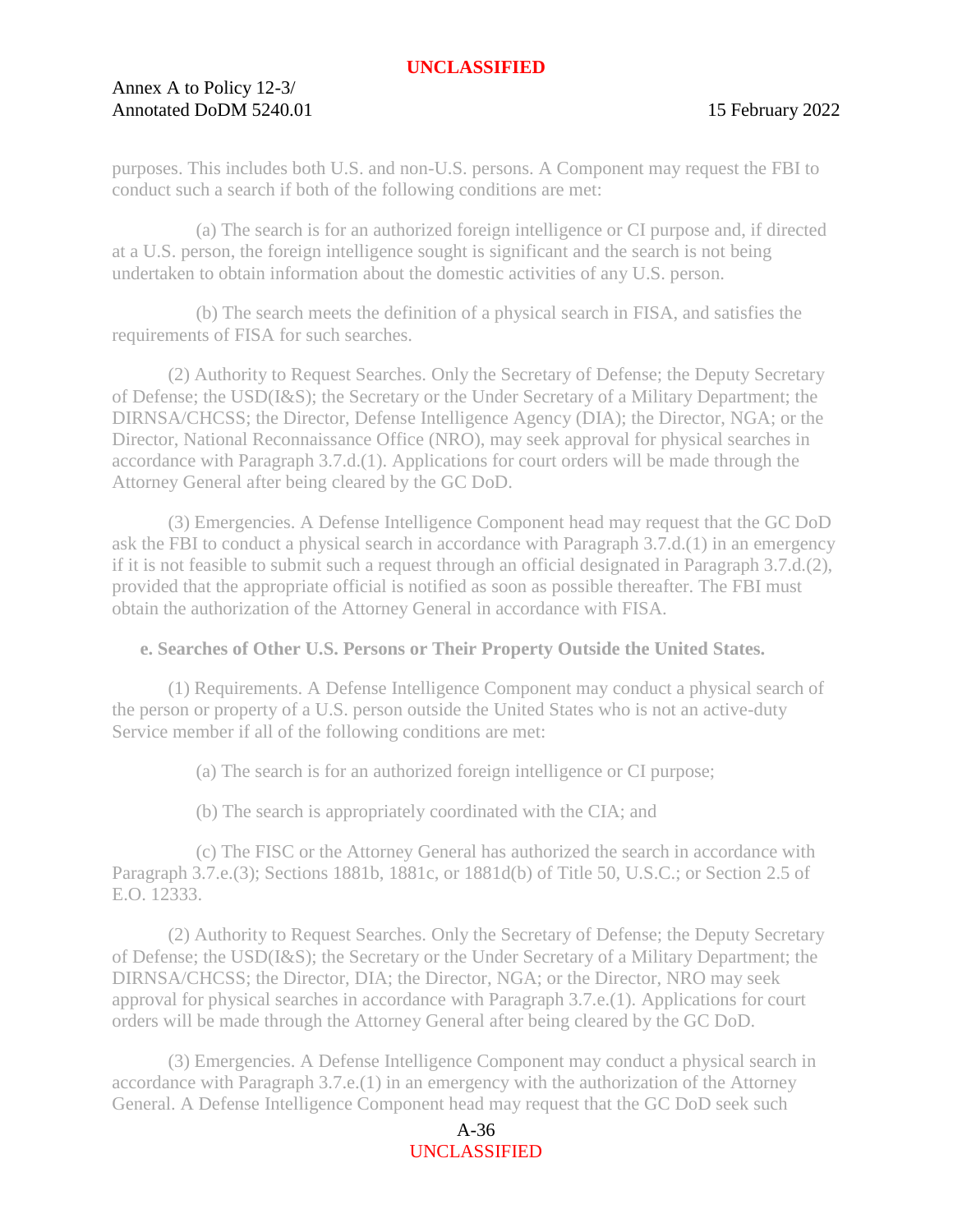# Annex A to Policy 12-3/ Annotated DoDM 5240.01 15 February 2022

authorization directly from the Attorney General, if it is not feasible to submit such a request through an official designated in Paragraph 3.7.e.(2), provided that the appropriate official is notified as soon as possible thereafter.

# <span id="page-36-0"></span>**3.8. PROCEDURE 8. SEARCHES OF MAIL AND THE USE OF MAIL COVERS.** *DOES NOT PERTAIN TO NSA/CSS*

<span id="page-36-1"></span>**a. Scope.** This procedure governs the physical searches of mail, including the opening or other examination of the content of mail, in the United States and abroad, by a Defense Intelligence Component or anyone acting on its behalf. This procedure also applies to the use of mail covers. A Defense Intelligence Component may only search mail or use a mail cover if such activity is for an authorized foreign intelligence or CI purpose. This procedure does not apply to items transported by a commercial carrier (e.g., Federal Express or the United Parcel Service). Such items are subject to the provisions of Procedure 7.

<span id="page-36-2"></span>**b. Definition of Terms.** For the definitions of "CI," "foreign intelligence," "mail in USPS channels," "mail cover," "physical search," "United States," and "U.S. person," see the Glossary.

# <span id="page-36-3"></span>**c. Searches of Mail.**

(1) Mail in the United States. CI elements of the Military Services may search the mail of active-duty military personnel for CI purposes when such mail is in the United States, provided that the element complies with the requirements of Paragraph 3.7.c. If the United States Postal Service (USPS) will conduct the search on behalf of the element, the DoD request for such assistance must comply with Paragraph 3.7.c. For a search of mail in the United States of anyone else, including a non-U.S. person, the FBI must conduct the search in accordance with Paragraph 3.7.d.

(2) Mail Outside the United States. CI elements of the Military Services may search the mail of active-duty military personnel for CI purposes when such mail is outside the United States, provided that the element complies with the requirements of Paragraph 3.7.c. Defense Intelligence Components, after appropriate coordination with host nation authorities, may search mail outside the United States of other U.S. persons or non-U.S. persons, provided that the Component complies with any applicable host nation law, SOFA, or other international agreement, and the requirements of Paragraph 3.7.e , if applicable. If the USPS will conduct the search, the element or Component still must comply with Paragraph 3.7.c or 3.7.e, if applicable.

(3) Compliance with Postal Service Regulations. In addition to complying with the requirements of this procedure, all searches of mail in USPS channels must comply with applicable postal regulations. This applies to mail both in and outside the United States.

# <span id="page-36-4"></span>**d. Mail Covers.**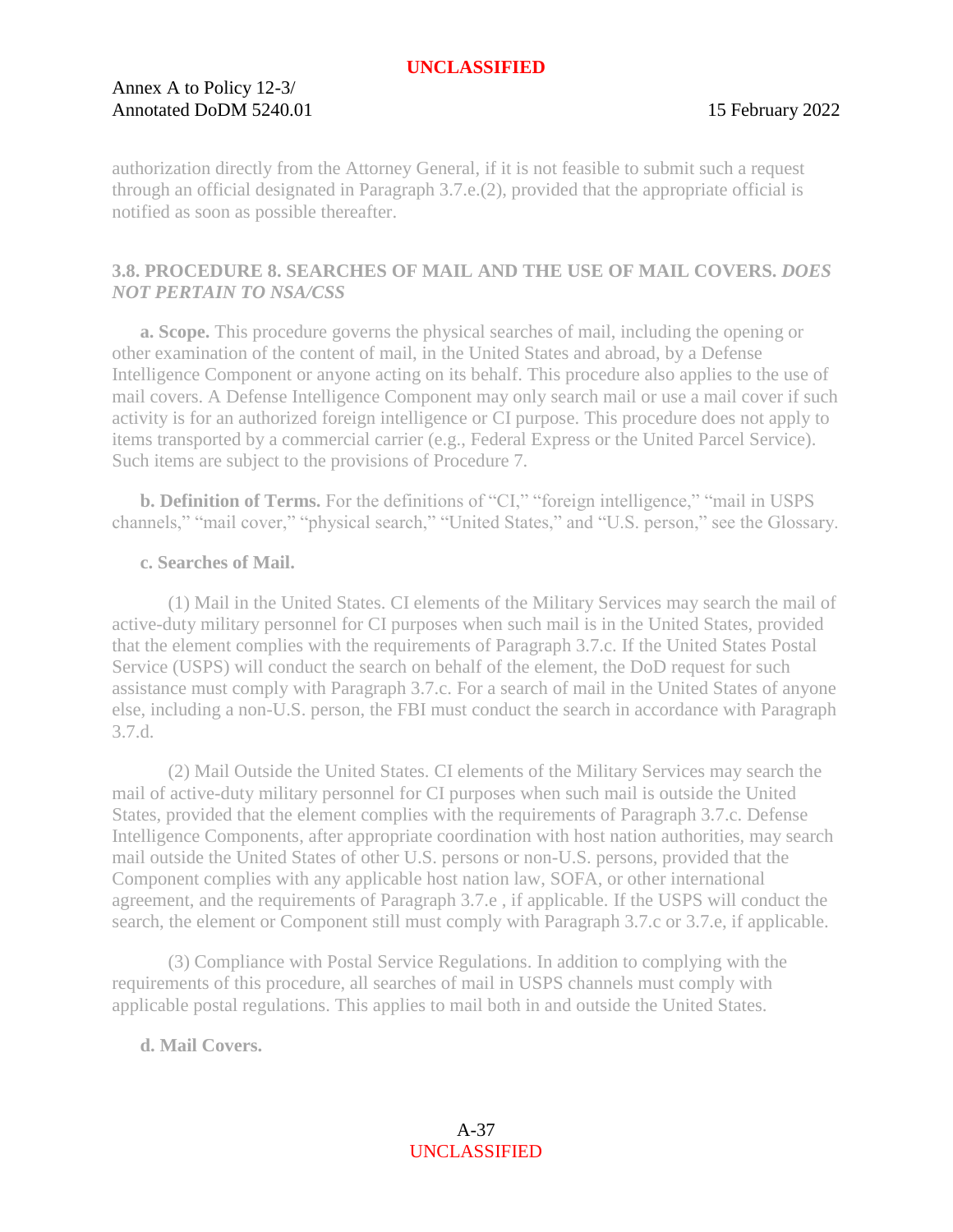# Annex A to Policy 12-3/ Annotated DoDM 5240.01 15 February 2022

(1) A Defense Intelligence Component may, for foreign intelligence or CI purposes, request the USPS to use a mail cover for mail in USPS channels in accordance with Section 233.3(e)(2) of Title 39, Code of Federal Regulations.

(2) For mail that is in foreign postal channels, a Defense Intelligence Component may request a mail cover for mail that is to or from a U.S. person consistent with appropriate law and procedure of the foreign government and the provisions of any applicable SOFA.

# <span id="page-37-0"></span>**3.9. PROCEDURE 9. PHYSICAL SURVEILLANCE.** *DOES NOT PERTAIN TO NSA/CSS*

#### <span id="page-37-1"></span>**a. Scope.**

(1) This procedure governs physical surveillance of any person inside the United States or any U.S. person outside the United States by a Defense Intelligence Component or anyone acting on their behalf. If anyone acting on behalf of a Defense Intelligence Component is conducting physical surveillance, this procedure applies to any devices such person is operating to observe the subject of the surveillance, and not the provisions of Procedure 6.

(2) This procedure does not apply to physical surveillance conducted as part of testing or training exercises when the subjects are participants in an exercise who have consented to the surveillance as part of an approved testing or training plan. It also does not apply to surveillance detection or counter surveillance activities in which Component personnel must detect and elude foreign physical surveillance. A Component may, however, collect, retain, and disseminate USPI in the course of such surveillance detection or counter surveillance activities only if otherwise authorized by this issuance.

<span id="page-37-2"></span>**b. Definitions of Terms.** For the definitions of "CI," "consent," "Defense Intelligence Component employee," "detail," "foreign intelligence," "physical surveillance," "United States," "U.S. person," and "USPI," see the Glossary.

# <span id="page-37-3"></span>**c. Procedures.**

(1) Physical Surveillance in the United States.

(a) U.S. Persons in the United States. Defense Intelligence Components may conduct nonconsensual physical surveillance for a foreign intelligence or CI purpose of any U.S. person in the United States who is a present or former military or civilian employee of a Defense Intelligence Component, a present or former contractor of a Defense Intelligence Component or a present or former employee of such a contractor, an applicant for such employment or contracting, or a Military Service member employed by a non-intelligence element of the military.

> A-38 UNCLASSIFIED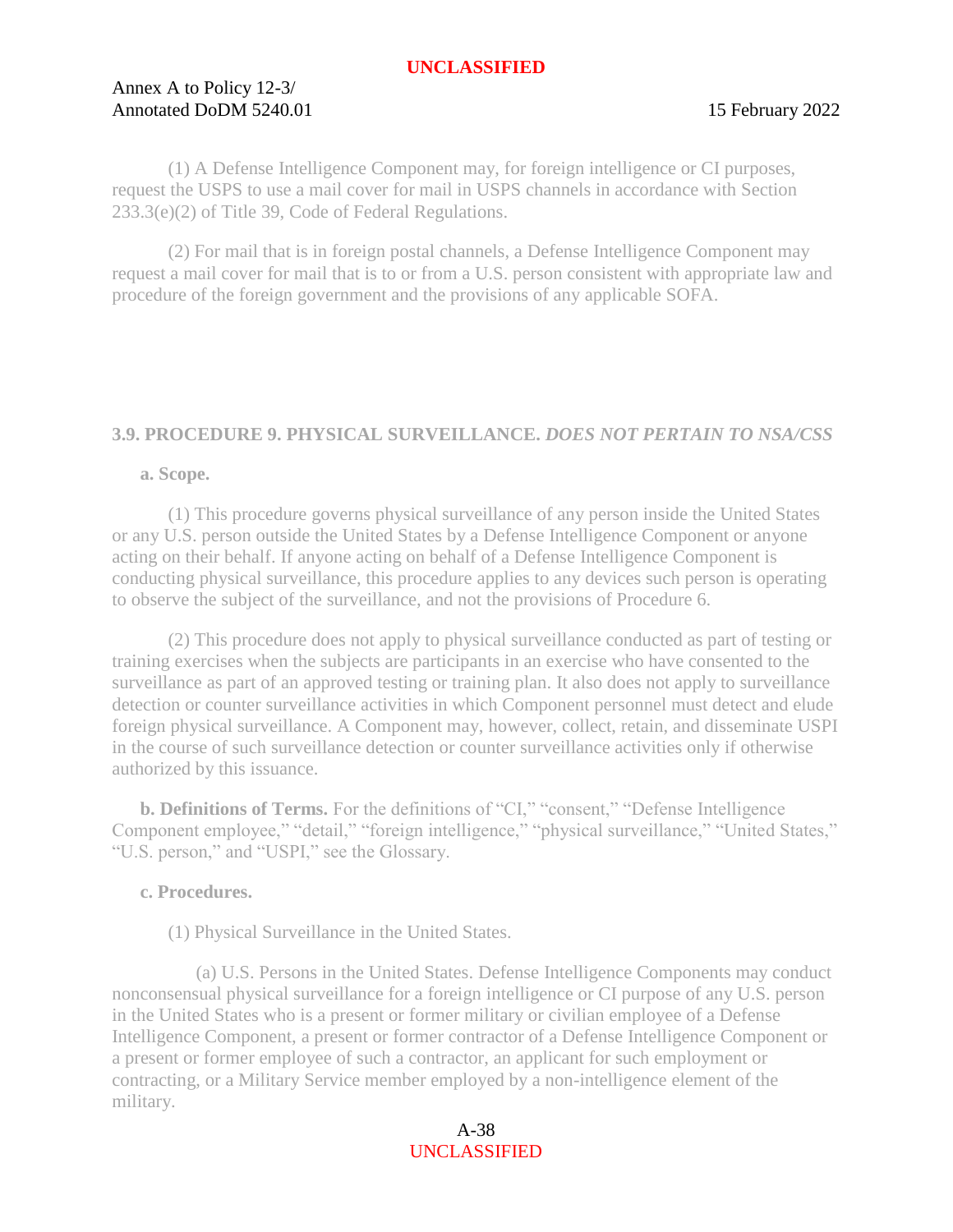# Annex A to Policy 12-3/ Annotated DoDM 5240.01 15 February 2022

(b) Non-U.S. Persons in the United States. Defense Intelligence Components may conduct nonconsensual physical surveillance of a non-U.S. person in the United States for an authorized foreign intelligence or CI purpose.

(c) Coordination With Law Enforcement Agencies and Approval Authority.

1. The Defense Intelligence Component head or a delegee must approve nonconsensual physical surveillance in the United States of persons in the categories identified in Paragraphs 3.9.c.(1)(a) and (b). A Component must coordinate any physical surveillance in the United States with the FBI in accordance with any applicable agreements with the Department of Justice or the FBI and, if appropriate, with other law enforcement agencies, unless the physical surveillance is of an active-duty military person while on a military installation.

2. Defense Intelligence Component employees may only participate in nonconsensual physical surveillance in the United States of U.S. persons other than those in the categories identified in Paragraph 3.9.c.(1)(a), when detailed to the FBI or when operating under FBI authorities.

(d) Participation With the FBI. In addition to physical surveillance conducted in accordance with Paragraphs 3.9.c.(1)(a) and (b), a Defense Intelligence Component head or delegee may approve participation in an authorized FBI foreign intelligence or CI physical surveillance operation in the United States when DoD equities are involved. The FBI must request and authorize such participation in writing.

(2) Physical Surveillance Outside the United States.

(a) Criteria. Defense Intelligence Components may conduct nonconsensual physical surveillance of any U.S. person who is outside the United States for an authorized foreign intelligence or CI purpose.

(b) Limitation on Foreign Intelligence Collection. Physical surveillance of a U.S. person outside of the United States to collect foreign intelligence may be authorized only to obtain significant information that cannot reasonably be acquired by other means.

(c) Required Coordination and Approval Authority. The Defense Intelligence Component head or a delegee may approve nonconsensual physical surveillance outside of the United States of any U.S. person for a foreign intelligence or CI purpose. Physical surveillance outside of the United States, with the exception of physical surveillance on a military installation, must be coordinated with the CIA. The approving official must consider the laws and policies of the host government and any applicable SOFA.

# <span id="page-38-0"></span>**3.10. PROCEDURE 10. UNDISCLOSED PARTICIPATION (UDP) IN ORGANIZATIONS.**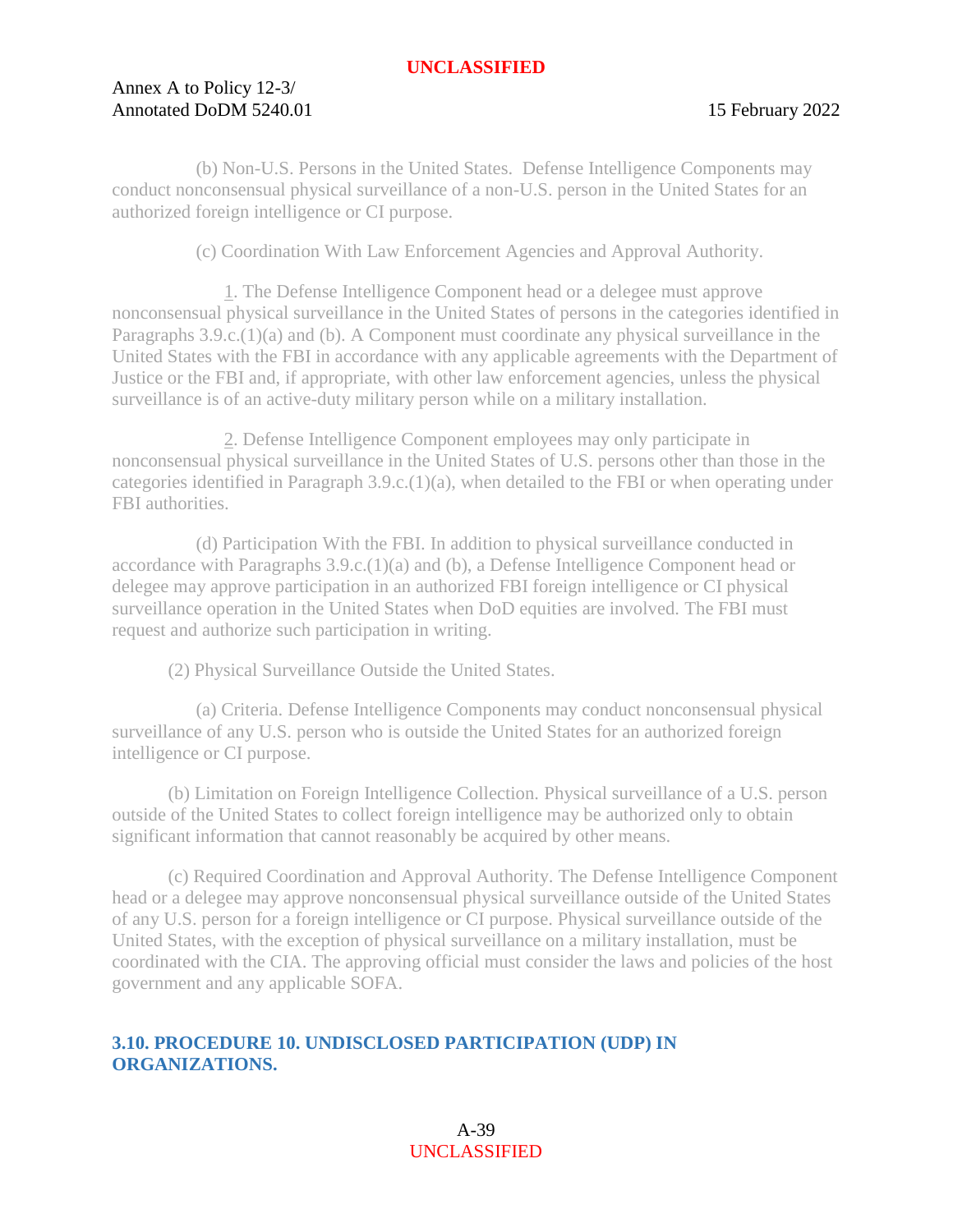Annex A to Policy 12-3/ Annotated DoDM 5240.01 15 February 2022

<span id="page-39-0"></span>**a. Scope.** This procedure governs the [participation](#page-52-1) by NSA/CSS and anyone, including sources, acting on behalf of NSA/CSS in any [organization in the United States](#page-52-2) or any [organization outside the United States that constitutes a U.S. person.](#page-52-3)

<span id="page-39-1"></span>**b. Exclusions.** This procedure does not apply to:

(1) Personal Participation. Activities conducted within an organization solely for personal purposes (i.e., activities undertaken upon the initiative and at the expense of a person for personal benefit).

(2) Voluntarily Provided Information. Activities conducted within an organization by any person who is already a member of the organization, or who joins on his or her own behalf, and later volunteers information to NSA/CSS not in response to a specific request or NSA/CSS tasking.

(3) Publicly Available Information on the Internet. Collection of publicly available information on the Internet in a way that does not require a person to provide identifying information (such as an email address) as a condition of access and does not involve communication with a human being.

<span id="page-39-2"></span>**c. Definition of Terms.** See the Glossary for definitions of "CI," "collection," "Defense Intelligence Component employee," "domestic activities," "foreign intelligence," "foreign power," "intelligence activities," "organization," "organization in the United States," "organization outside the United States that constitutes a U.S. person," "participation," "publicly available," "undisclosed participation (UDP)," "United States," "U.S. person," and "USPI."

<span id="page-39-3"></span>**d. General Requirement.** Anyone acting on behalf of NSA/CSS may join, become a member of, or otherwise participate in an organization in the United States, or in any organization outside the United States that constitutes a U.S. person, if his or her intelligence affiliation is disclosed to an appropriate official of the organization in accordance with [Paragraph](#page-43-3)  [3.10.g.](#page-43-3) Without such disclosure, the other provisions of this procedure must be applied to authorize [UDP.](#page-55-2)

# <span id="page-39-5"></span><span id="page-39-4"></span>**e. Limitations on UDP.**

(1) Lawful Purpose. All UDP must be essential to achieving a lawful foreign intelligence or CI purpose, as determined by DIRNSA/CHCSS or delegee, within the assigned mission of NSA/CSS.

(2) Domestic Activities. UDP may not be authorized for the purpose of collecting information on the domestic activities of U.S. persons.

(3) Coordination. All UDP must be coordinated with FBI, CIA, or any other appropriate agency in accordance with [E.O. 12333](https://siteworks.web.nsa.ic.gov/p12/files/exec_orders/amended12333.pdf) and applicable policy and agreements.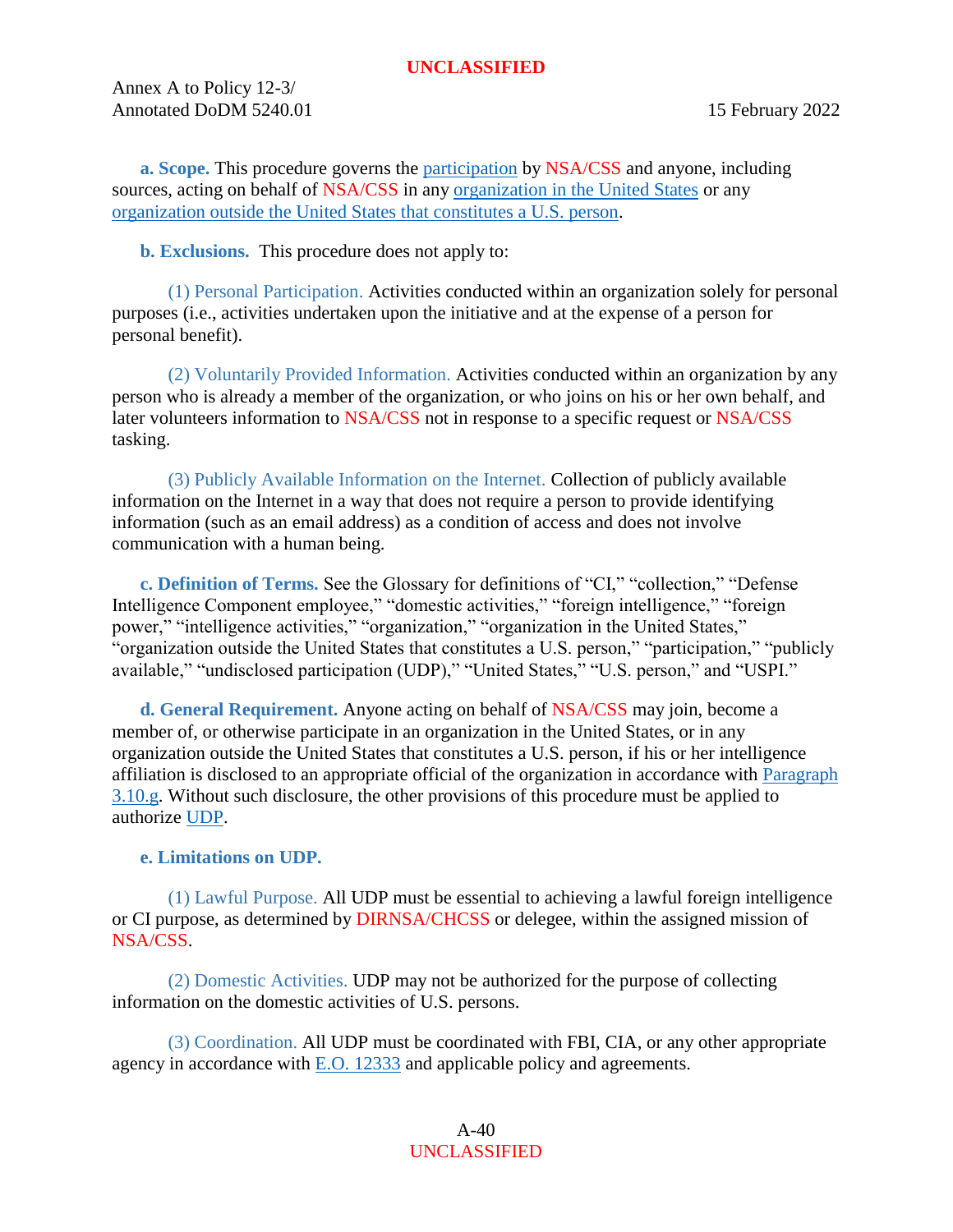Annex A to Policy 12-3/ Annotated DoDM 5240.01 15 February 2022

(4) UDP for Foreign Intelligence Purposes in the United States. UDP may not be authorized in the United States to collect foreign intelligence from or about a U.S. person, or to collect information necessary to assess a U.S. person as a potential source of assistance to foreign intelligence activities. This limitation does not preclude the collection of information about such persons, when volunteered by sources participating in an organization to which such persons belong, if otherwise permitted by Procedure 2.

(5) Duration of UDP. Authorization to conduct UDP that requires specific approval under this procedure will be limited to the duration of the intelligence activity it is supporting or 12 months, whichever is shorter. If specific approval is required by this procedure, an appropriate official must review and re-approve participation for more than 12 months on an annual basis in accordance with this procedure.

(6) Participation for the Purpose of Influencing the Activities of an Organization or Its Members.

(a) UDP may not be authorized for the purpose of influencing the activities of an organization within the United States, or any organization outside the United States that constitutes a U.S. person, or the members of such organizations who are participating for lawful purposes, unless either:

1. Such participation is undertaken on behalf of the FBI in the course of a lawful investigation, or

2. The organization concerned is composed primarily of individuals who are non-U.S. persons and the organization is reasonably believed to be acting on behalf of a foreign power.

(b) When NSA/CSS desires to engage in UDP for such purposes, it will forward its request through the GC DoD to the USD(I&S) for approval, setting forth the relevant facts justifying such participation and explaining the nature of its contemplated activity.

(c) The prohibition on influencing the activities of an organization's members does not apply to non-U.S. persons who are located outside the United States, provided that the approving authority has considered the possible impact on domestic activities.

<span id="page-40-2"></span><span id="page-40-0"></span>**f. Required Approvals.** Subject to the limitations of [Paragraph 3.10.e,](#page-39-5) UDP may be approved as stated in Paragraphs  $3.10.f(1)$  through [\(5\).](#page-42-0)

<span id="page-40-1"></span>(1) No Specific Approval Required. No specific approval under this procedure is required for the following types of UDP:

(a) Education or Training. Attending a course, meeting, seminar, conference exhibition, trade fair, workshop, symposium or participation in educational or professional organizations for the sole purpose of obtaining training or enhancing professional skills,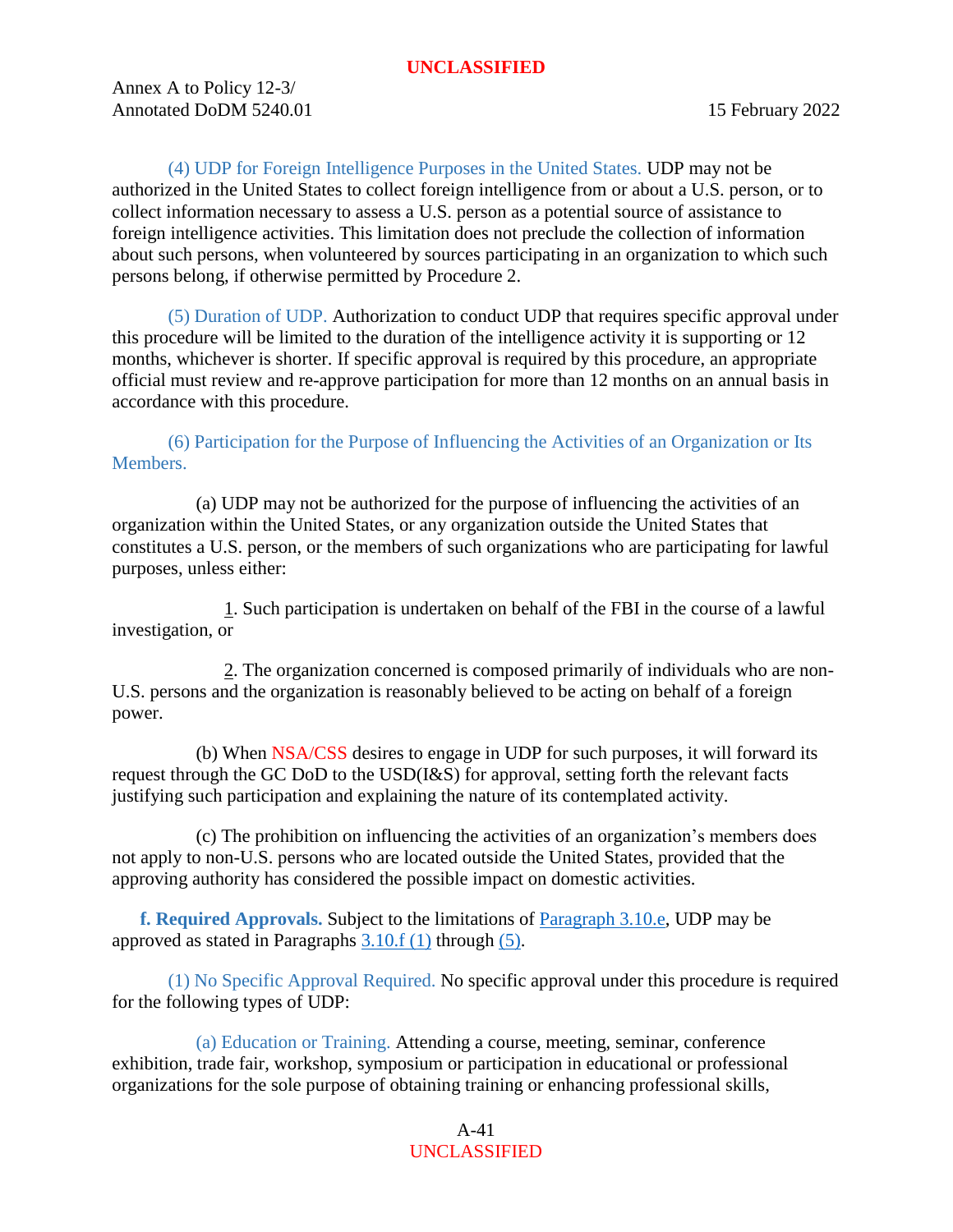Annex A to Policy 12-3/ Annotated DoDM 5240.01 15 February 2022

knowledge, or capabilities of NSA/CSS employees. Directing or tasking employees to conduct intelligence activities is not authorized under this category of UDP.

(b) Cover Activities. Participation in an organization solely for the purpose of obtaining or renewing membership status in accordance with DoD cover policy. Once membership is acquired, any further activities on behalf of NSA/CSS to maintain or enhance cover require approval in accordance with Paragraphs [3.10.f.\(2\)](#page-41-0) or [\(3\).](#page-42-1)

(c) Published or Posted Information. Participation in an organization whose membership is open to the public solely for the purpose of obtaining information published or posted by the organization or its members and generally available to members. The method of obtaining this information must not involve elicitation.

(d) Public Forums – Employment Affiliation Not Required and No Elicitation of USPI. Participation in meetings, seminars, conferences, exhibitions, trade fairs, workshops, symposiums, or similar events sponsored or conducted by an organization, in person or through technical means (e.g., social networking sites, websites, or forums) provided that all of the following conditions are met:

1. The activity is open to the public;

2. Participation is for the purpose of collecting CI or significant foreign intelligence that is not focused on a specific U.S. person;

3. Providing employment affiliation is not a condition of access; and

4. Participation does not involve the elicitation of USPI.

(e) Foreign Entity. Participation in an organization that is an entity openly acknowledged by a foreign government to be directed or operated by that foreign government or is reasonably believed to be acting on behalf of a foreign power, and the organization is reasonably believed to consist primarily of individuals who are non-U.S. persons.

<span id="page-41-0"></span>(2) UDP That May Be Approved by DIRNSA/CHCSS or Delegee. DIRNSA/CHCSS or a delegee may approve the following types of UDP:

(a) Non-U.S. Persons as Sources of Assistance. To collect information necessary to identify and assess a non-U.S. person as a potential source of assistance to foreign intelligence or CI activities.

(b) Public Forums – Employment Affiliation Required or Elicitation of USPI May Be Authorized. Participation in meetings, seminars, conferences, exhibitions, trade fairs, workshops, symposiums, or similar events sponsored or conducted by an organization, in person or through technical means (e.g., social networking sites, websites, or forums), provided that all of the following conditions are met: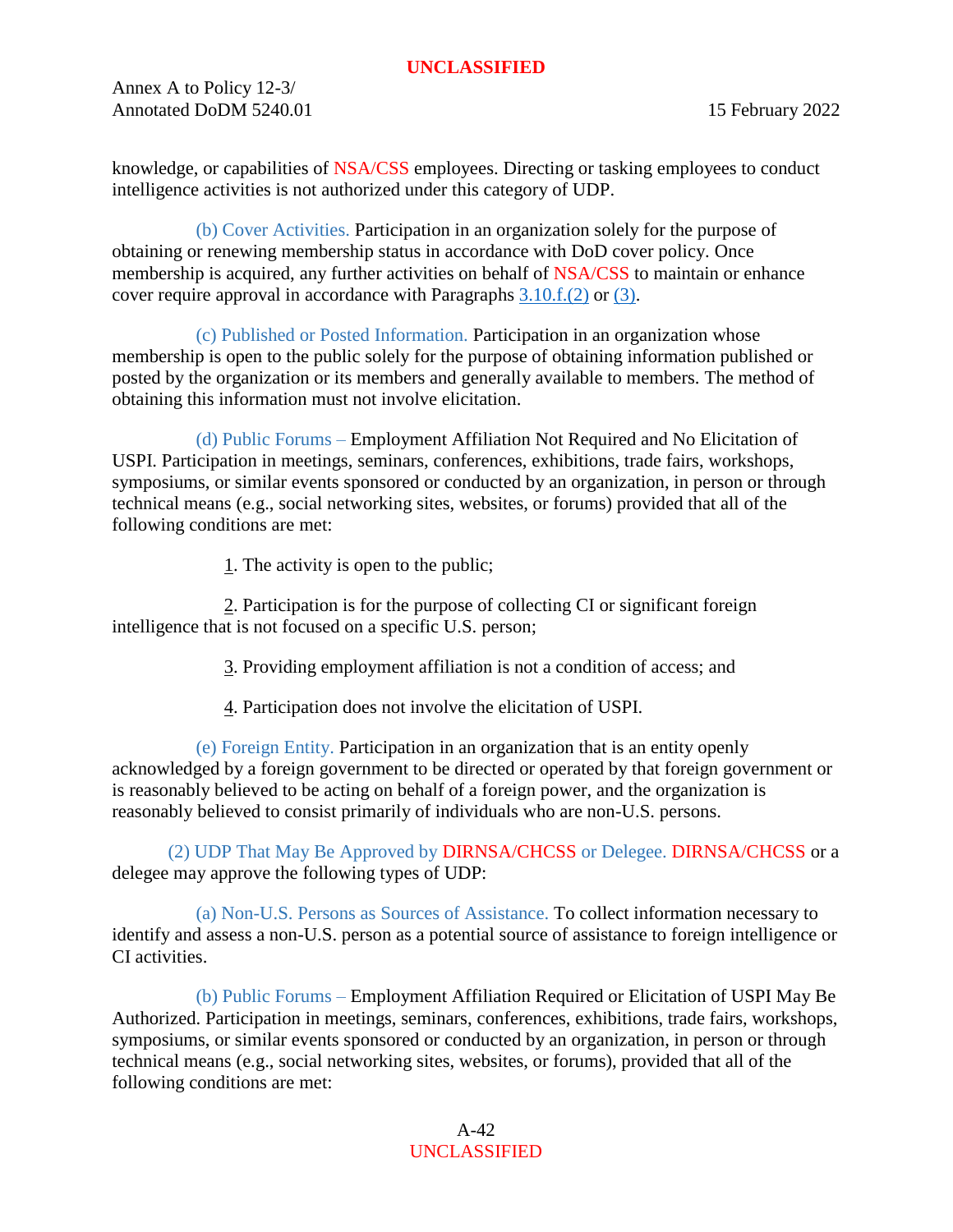Annex A to Policy 12-3/ Annotated DoDM 5240.01 15 February 2022

1. The activity is open to the public;

2. Participation is for the purpose of collecting CI or significant foreign intelligence that is not focused on a specific U.S. person; and

- 3. One or both of the following applies:
	- a. Providing employment affiliation is a condition of access; or
	- b. Participation may involve the elicitation of USPI.

(c) Cover Activities. Participation in an organization beyond obtaining or renewing membership for the purpose of maintaining or enhancing cover that is approved in accordance with DoD cover policy. Directing or tasking a person acting on behalf of NSA/CSS to collect foreign intelligence or CI from or about the organization or its members requires approval in accordance with [Paragraph 3.10.f.\(3\).](#page-42-1)

(d) U.S. Person Organizations Outside the United States. Participation in organizations outside the United States that constitute U.S. persons, to collect foreign intelligence or CI outside the United States from or about a non-U.S. person located outside the United States.

<span id="page-42-1"></span>(3) UDP That May Be Approved by DIRNSA/CHCSS or a Single Delegee. DIRNSA/CHCSS or a single delegee may approve the following types of UDP:

(a) To collect foreign intelligence outside the United States from or about a specific U.S. person or from or about a specific non-U.S. person in the United States.

(b) To conduct authorized CI activities not addressed in [Paragraph 3.10.f.\(1\)](#page-40-1) or [3.10.f.\(2\)](#page-41-0) in or outside the United States, after required coordination with the FBI or CIA.

(c) To collect information inside the United States necessary to identify a U.S. person as a potential source of assistance to foreign intelligence or CI activities.

(d) To collect information outside the United States necessary to assess a U.S. person as a potential source of assistance to foreign intelligence or CI activities.

<span id="page-42-2"></span>(4) Other UDP Approvals. UDP that is not specifically addressed in this procedure may be authorized by the USD(I&S) or DIRNSA/CHCSS with notice to the DoD SIOO.

<span id="page-42-0"></span>(5) Standards for Review and Approval. The official approving the UDP pursuant to Paragraphs  $3.10.f.(2)$ ,  $(3)$ , or  $(4)$  must make all of the following determinations:

(a) The potential benefits to national security from the UDP outweigh any adverse impact on civil liberties or privacy of U.S. persons. A factor in this determination will be

> A-43 UNCLASSIFIED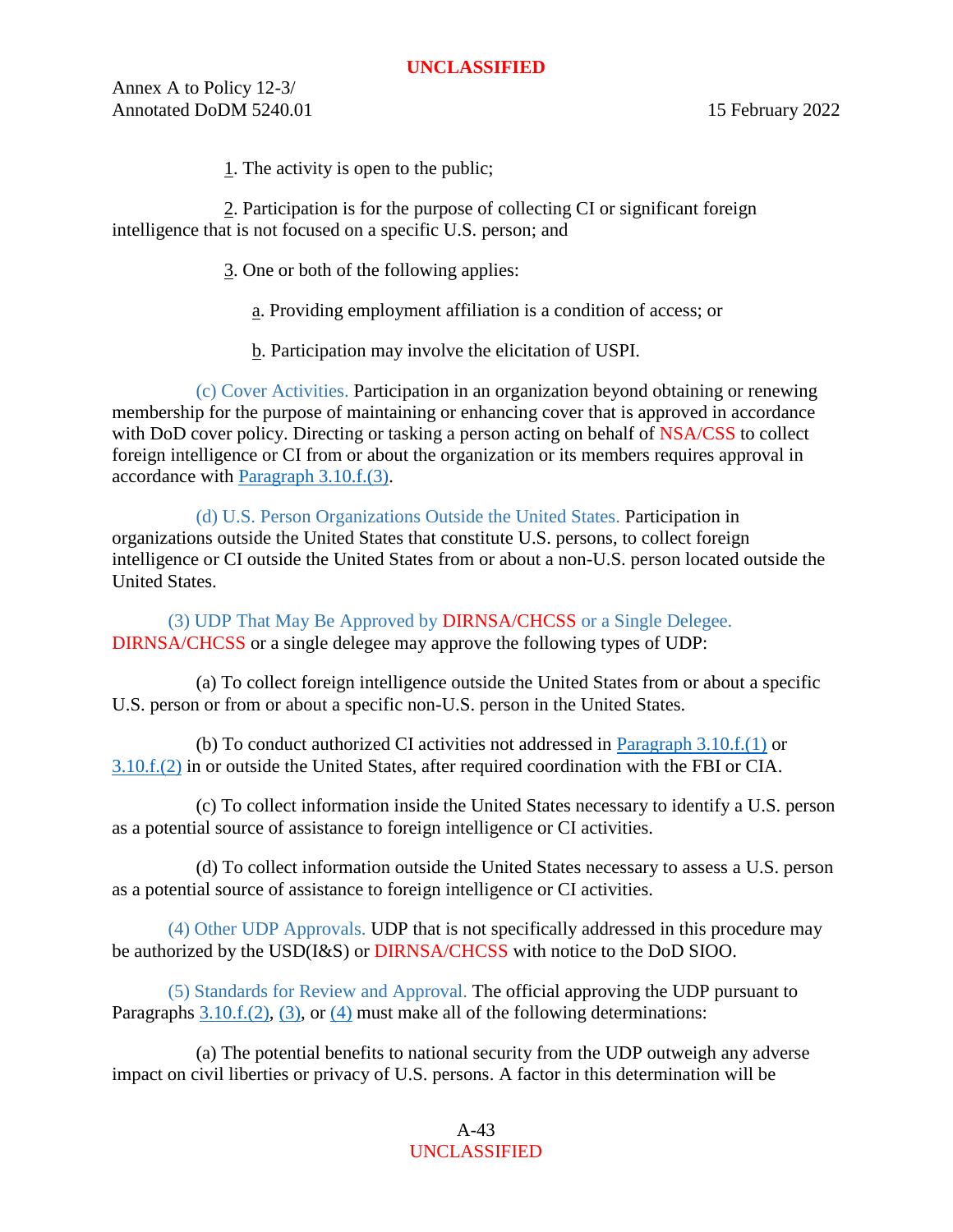Annex A to Policy 12-3/ Annotated DoDM 5240.01 15 February 2022

whether NSA/CSS will use appropriate safeguards, including limits on duration and scope of the UDP;

(b) The proposed UDP complies with the requirements of  $\frac{P\{2\}}{P\{2\}}$  and

(c) The proposed UDP is the least intrusive means feasible and conforms to the requirements of Procedure 2.

# <span id="page-43-3"></span><span id="page-43-0"></span>**g. Disclosure Requirement.**

(1) General. Unless the UDP is conducted in accordance with Paragraphs [3.10.e.](#page-39-5) and [f.](#page-40-2), disclosure of the intelligence affiliation of the person who is acting on behalf of NSA/CSS will be made to an executive officer of the organization in question, or to an official in charge of membership, attendance, or the records of the organization. Such disclosure must be sufficient to apprise the official of the fact of the person's affiliation with NSA/CSS (e.g., by identifying the particular Component where the name of the Component itself reveals the intelligence affiliation or by stating the fact of intelligence affiliation where the name does not reveal the underlying affiliation).

(2) Serving as an Official of the Organization. If the official to whom disclosure would be made is also acting on behalf of NSA/CSS, his or her knowledge alone does not meet the disclosure requirement unless that person is the most senior official within the organization. Where the person is not the most senior official in the organization, disclosure must be made to an additional official with actual or apparent authority to act on behalf of the organization in order for the participation not to be UDP.

(3) Records. NSA/CSS will maintain a written record of any disclosure of intelligence affiliation required by this procedure, including the name and title of the person to whom the disclosure was made.

# **GLOSSARY**

<span id="page-43-2"></span><span id="page-43-1"></span>**G.1. ACRONYMS.**

 $CI$ 

counterintelligence

CIA Central Intelligence Agency

DIA Defense Intelligence Agency

#### A-44 UNCLASSIFIED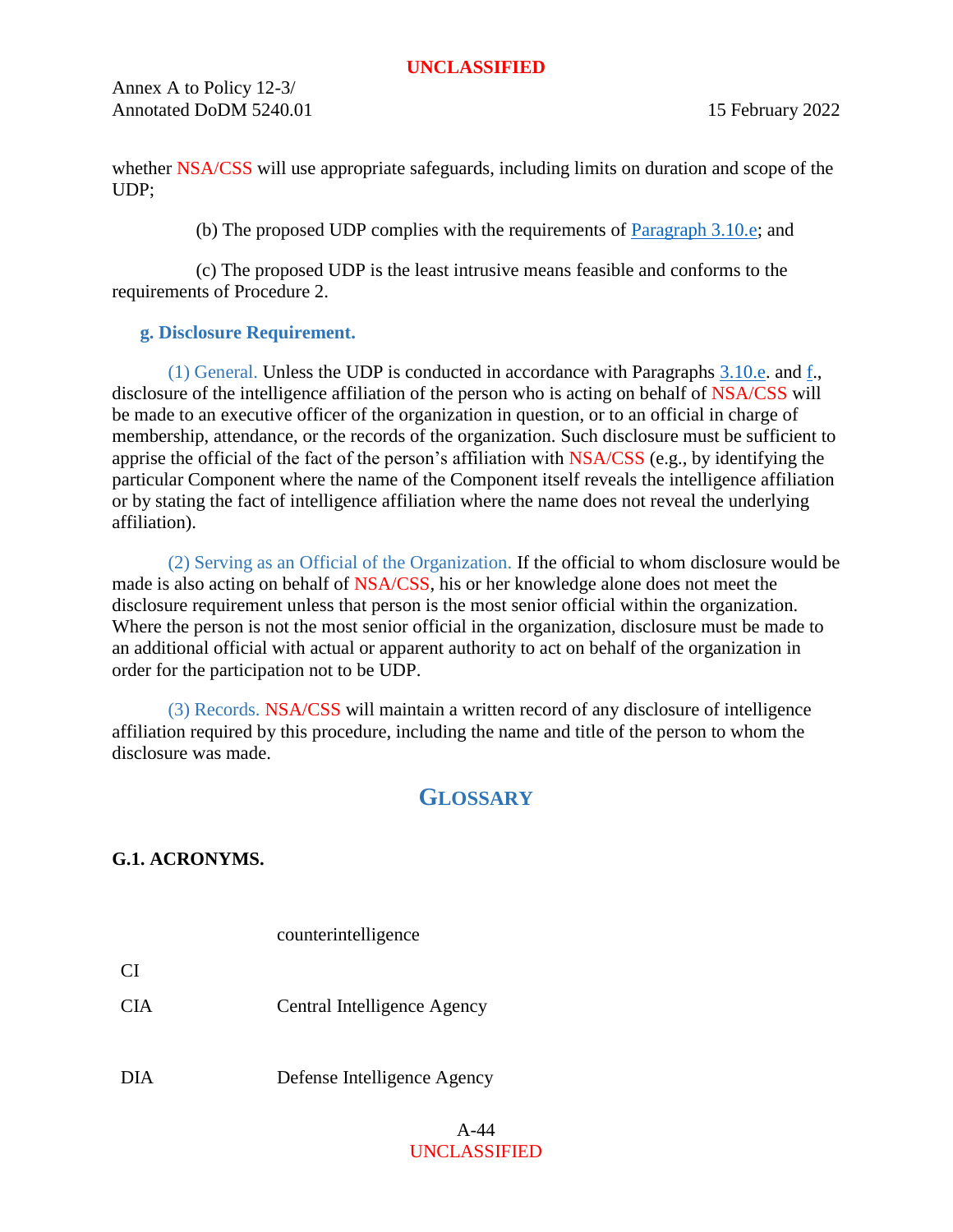Annex A to Policy 12-3/ Annotated DoDM 5240.01 15 February 2022

| <b>DIRNSA/CHCSS</b> | Director, National Security Agency/Chief, Central Security Service |
|---------------------|--------------------------------------------------------------------|
| DoD SIOO            | DoD Senior Intelligence Oversight Official                         |
| E.O.                | Executive order                                                    |
|                     |                                                                    |
| <b>FBI</b>          | Federal Bureau of Investigation                                    |
| <b>FISA</b>         | Foreign Intelligence Surveillance Act                              |
| <b>FISC</b>         | Foreign Intelligence Surveillance Court                            |
|                     |                                                                    |
| <b>GC DoD</b>       | General Counsel of the Department of Defense                       |
|                     |                                                                    |
| <b>NGA</b>          | National Geospatial-Intelligence Agency                            |
| <b>NRO</b>          | National Reconnaissance Office                                     |
| NSA/CSS             | National Security Agency/Central Security Service                  |
| NSA OGC             | National Security Agency Office of General Counsel                 |
|                     |                                                                    |
| <b>SIGINT</b>       | signals intelligence                                               |
| <b>SOFA</b>         | status of forces agreement                                         |
|                     |                                                                    |
| <b>TSCM</b>         | technical surveillance countermeasures                             |
|                     |                                                                    |
| <b>UDP</b>          | undisclosed participation                                          |
| U.S.C.              | <b>United States Code</b>                                          |
| $USD$ ( $1&$ S)     | Under Secretary of Defense for Intelligence and Security           |
| <b>USPI</b>         | U.S. person information                                            |
| <b>USPS</b>         | <b>United States Postal Service</b>                                |
|                     |                                                                    |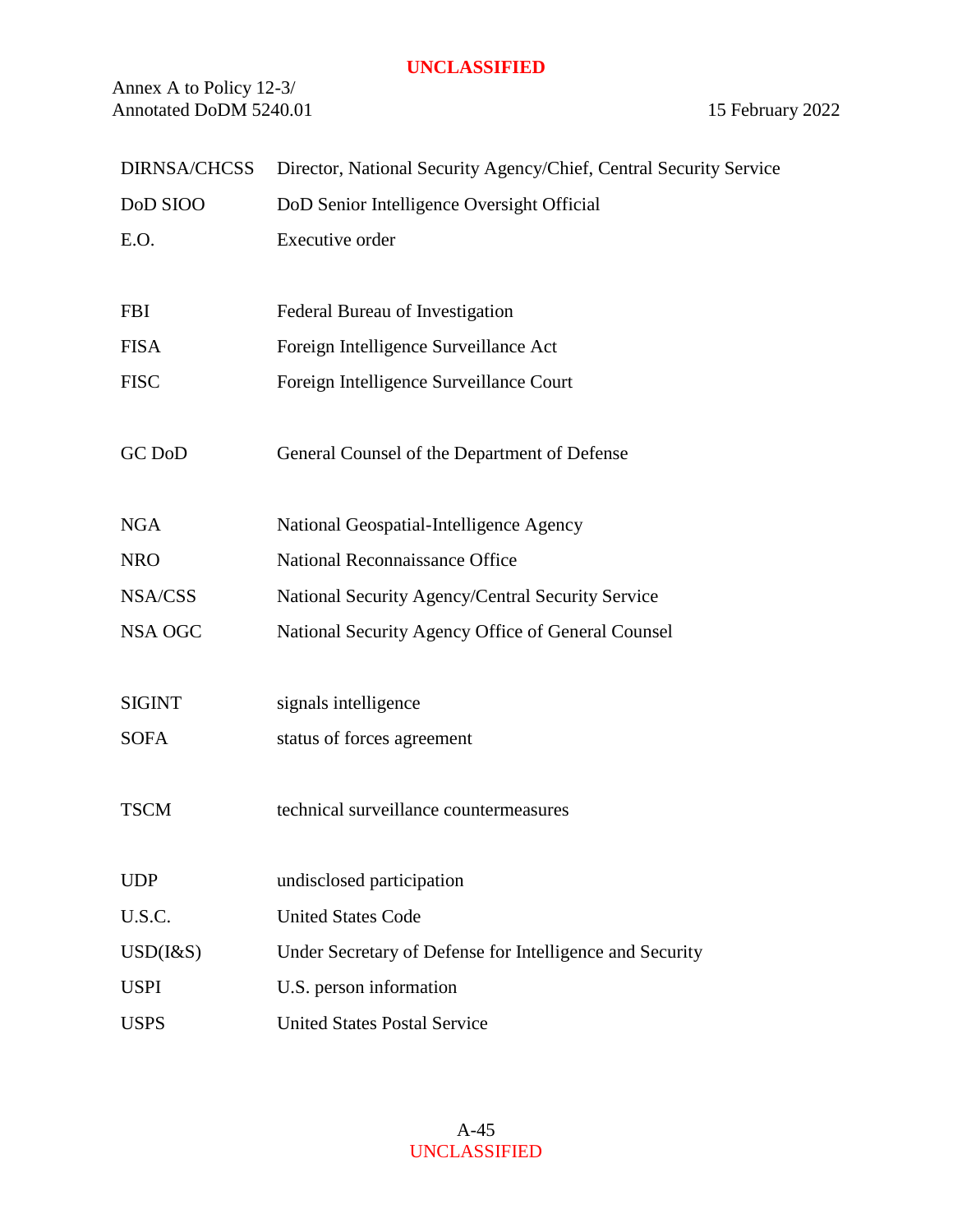<span id="page-45-0"></span>**G.2. DEFINITIONS.** Unless otherwise noted, these terms and their definitions are for the purpose of this issuance.

<span id="page-45-4"></span>**administrative purposes.** Information that is received or collected when it is necessary for the administration of a Defense Intelligence Component, but is not received or collected directly for intelligence purposes. Examples include information about systems administration; the performance of contractors; public affairs and legislative matters, including correspondence files; personnel and training records, and training materials.

<span id="page-45-3"></span>**agent of a foreign power.** Any person, including a U.S. person, who:

(1) Knowingly engages in clandestine intelligence-gathering activities for, or on behalf of, a foreign power, which activities involve or may involve a violation of the criminal statutes of the United States;

(2) Pursuant to the direction of an intelligence service or network of a foreign power, knowingly engages in any other clandestine intelligence activities for, or on behalf of, such foreign power, which activities involve or are about to involve a violation of the criminal statutes of the United States;

(3) Knowingly engages in sabotage or international terrorism, or activities that are in preparation therefor, for, or on behalf of, a foreign power;

(4) Knowingly enters the United States under a false or fraudulent identity for, or on behalf of, a foreign power or, while in the United States, knowingly assumes a false or fraudulent identity for, or on behalf of, a foreign power; or

(5) Knowingly aids or abets any person in the conduct of activities described in subparagraphs (1) - (3) of this definition or knowingly conspires with any person to engage in such activities.

<span id="page-45-2"></span>**CI.** Information gathered and activities conducted to identify, deceive, exploit, disrupt, or protect against espionage, other intelligence activities, sabotage, or assassinations conducted for or on behalf of foreign powers, organizations, or persons, or their agents, or international terrorist organizations or activities.

<span id="page-45-1"></span>**collection**. Information is collected when it is received by a Defense Intelligence Component, whether or not it is retained by the Component for intelligence or other purposes. Collected information includes information obtained or acquired by any means, including information that is volunteered to the Component. Collected information does not include:

Information that only momentarily passes through a computer system of the Component;

Information on the Internet or in an electronic forum or repository outside the Component that is simply viewed or accessed by a Component employee but is not copied, saved, supplemented, or used in some manner;

> A-46 UNCLASSIFIED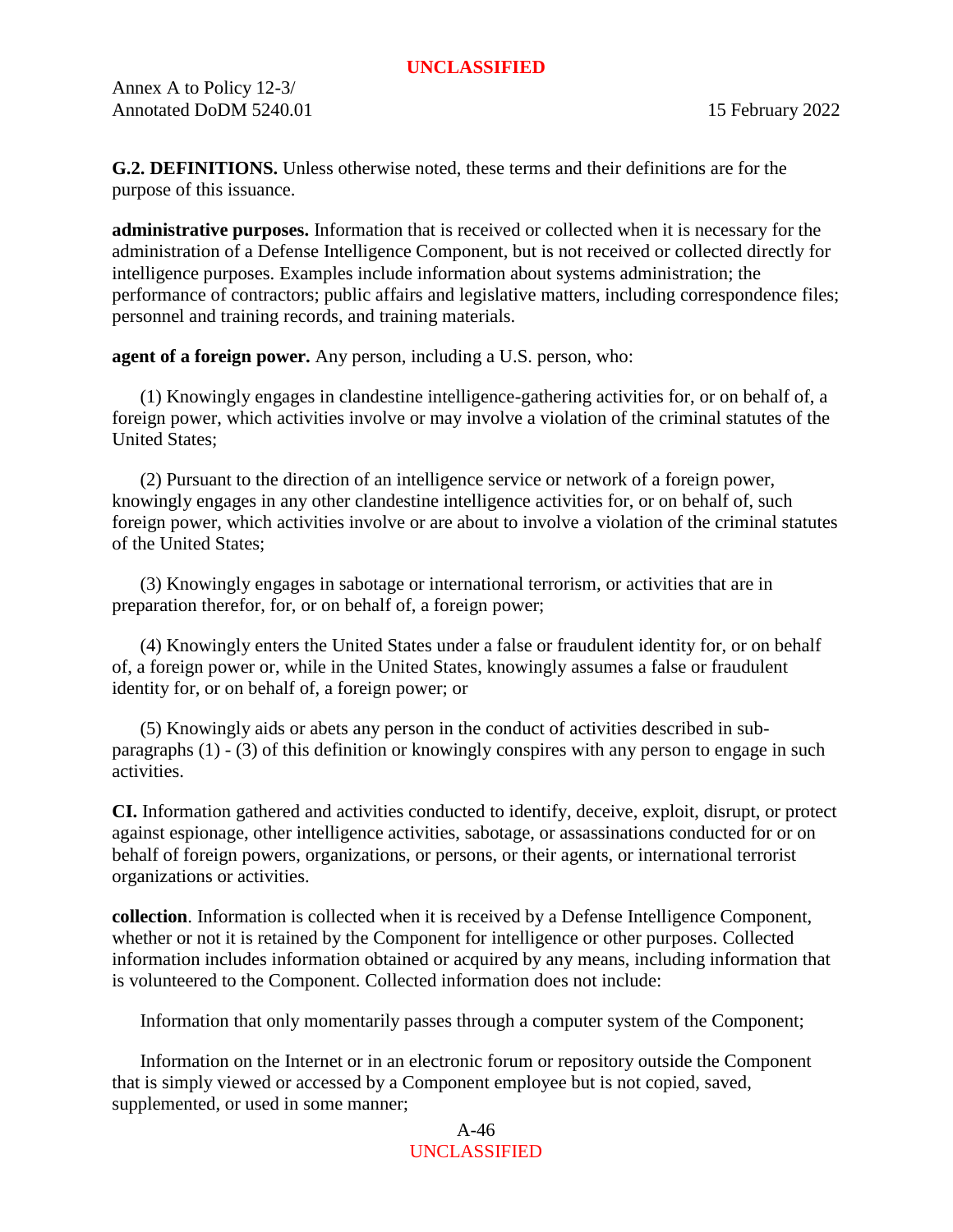Annex A to Policy 12-3/ Annotated DoDM 5240.01 15 February 2022

Information disseminated by other Components or elements of the Intelligence Community; or

Information that is maintained on behalf of another U.S. Government agency and to which the Component does not have access for intelligence purposes.

**communications security.** A component of cybersecurity that deals with measures and controls taken to deny unauthorized persons information derived from telecommunications and to ensure the authenticity of such telecommunications. Communications security includes cryptographic security, transmission security, emissions security, and physical security of communications security material. Communications security does not include collecting foreign intelligence or CI, or conducting any other intelligence activities.

<span id="page-46-1"></span>**communications security investigation.** An investigation, by an authorized investigative entity, conducted as a result of a communications security incident.

**concealed monitoring.** The use of hidden electronic, optical, or mechanical devices to monitor a particular person or a group of persons without their consent in a surreptitious manner over a period of time, in circumstances in which such person or persons do not have a reasonable expectation of privacy. Monitoring is surreptitious when it is conducted in a manner designed to keep the subject of the monitoring unaware of it. Video monitoring or sound recording of a subject in a place where he or she has no reasonable expectation of privacy qualifies as concealed monitoring if conducted over a period of time; but taking one photograph of a subject would not qualify. Concealed monitoring does not include electronic surveillance, physical searches, physical surveillance, overhead reconnaissance, or airborne reconnaissance.

<span id="page-46-0"></span>**consent.** An agreement by a person or organization to permit a Defense Intelligence Component to take particular actions affecting that person or organization. Consent should be in written or in electronic form, but may be given orally, unless a specific form of consent is required by law or a particular procedure.

Consent may be implied if adequate notice is provided that a particular action carries with it the presumption of consent to an accompanying action. Consent may also be implied where adequate policy has been published or otherwise articulated.

The General Counsel or legal advisor of a Defense Intelligence Component will determine whether a notice or policy is adequate and lawful, before the Component takes or refrains from taking action on the basis of implied consent.

<span id="page-46-2"></span>**cooperating sources.** Persons or organizations who knowingly and voluntarily provide information, or access to information, at the request of Defense Intelligence Components, or on their own initiative. Cooperating sources include government agencies, law enforcement authorities, credit agencies, commercial entities, academic institutions, employers, and foreign governments.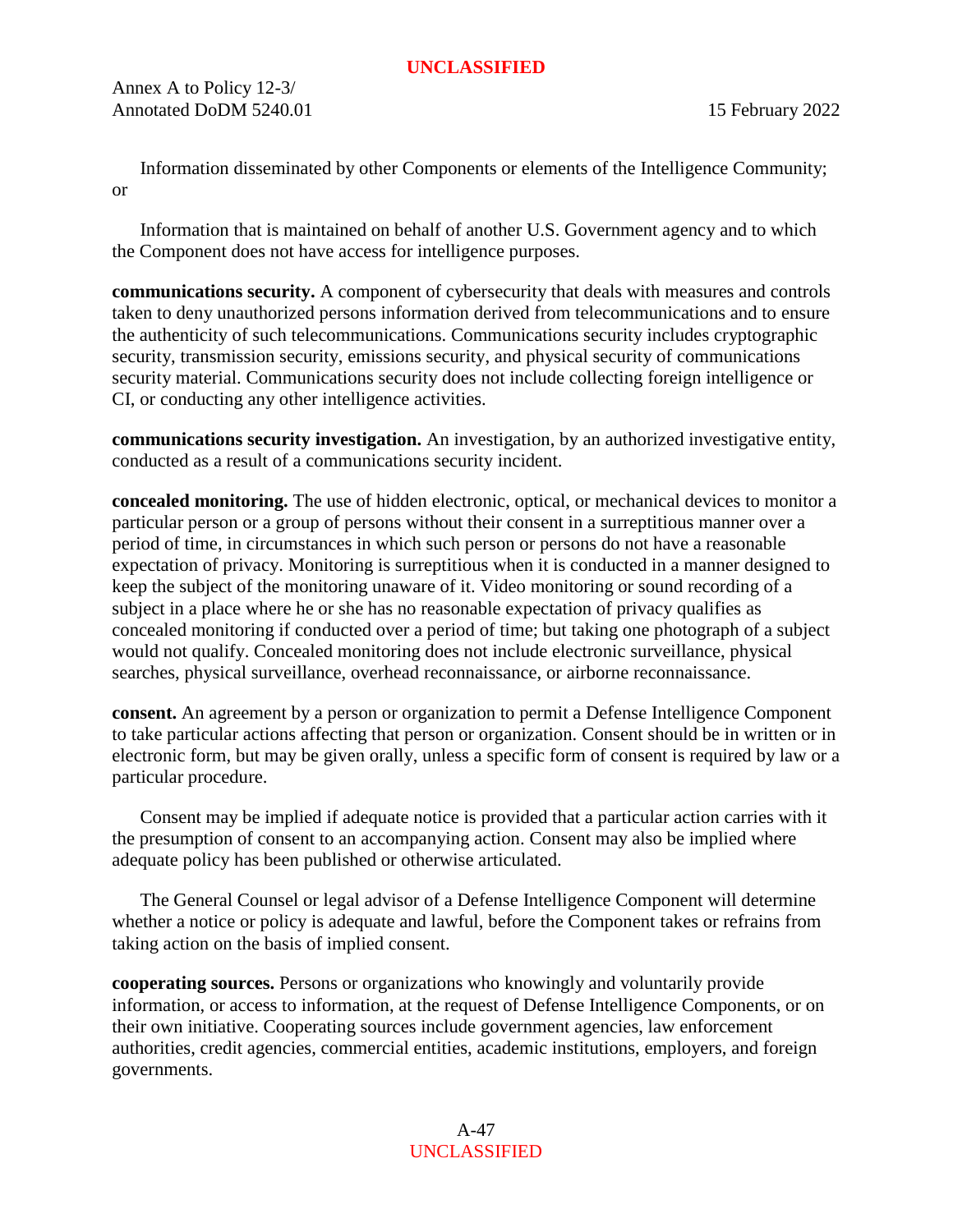Annex A to Policy 12-3/ Annotated DoDM 5240.01 15 February 2022

**Defense Intelligence Component employee.** A person employed by, assigned or detailed to, or who otherwise conducts intelligence activities on behalf of the Component, except that this term does not include a human source.

<span id="page-47-0"></span>**Defense Intelligence Components.** All DoD organizations that perform foreign intelligence or CI missions or functions, including:

The NSA/CSS.

The DIA.

The NRO.

The NGA.

The foreign intelligence and CI elements of the Active and Reserve Components of the Military Departments, including the United States Coast Guard when operating as a service in the Department of the Navy.

The offices and staff of the Senior Intelligence Officers of the Combatant Command Headquarters.

Other organizations, staffs, and offices, when used for foreign intelligence or CI activities to which Part 2 of E.O. 12333 applies; however, the heads of such organizations, staffs, and offices are not considered Defense Intelligence Component heads for purposes of this issuance. When necessary, DoD policy will establish which official will serve as the Defense Intelligence Component head for these organizations, staffs, or offices.

# **Defense Intelligence Component head.**

The DIRNSA/CHCSS.

The Director, DIA.

The Director, NRO.

The Director, NGA.

The Deputy Chief of Staff, G2, Department of the Army.

The Commander, U.S. Army Intelligence and Security Command.

The Director of Naval Intelligence.

The Director, Naval Intelligence Activity.

The Commander, Office of Naval Intelligence.

A-48 UNCLASSIFIED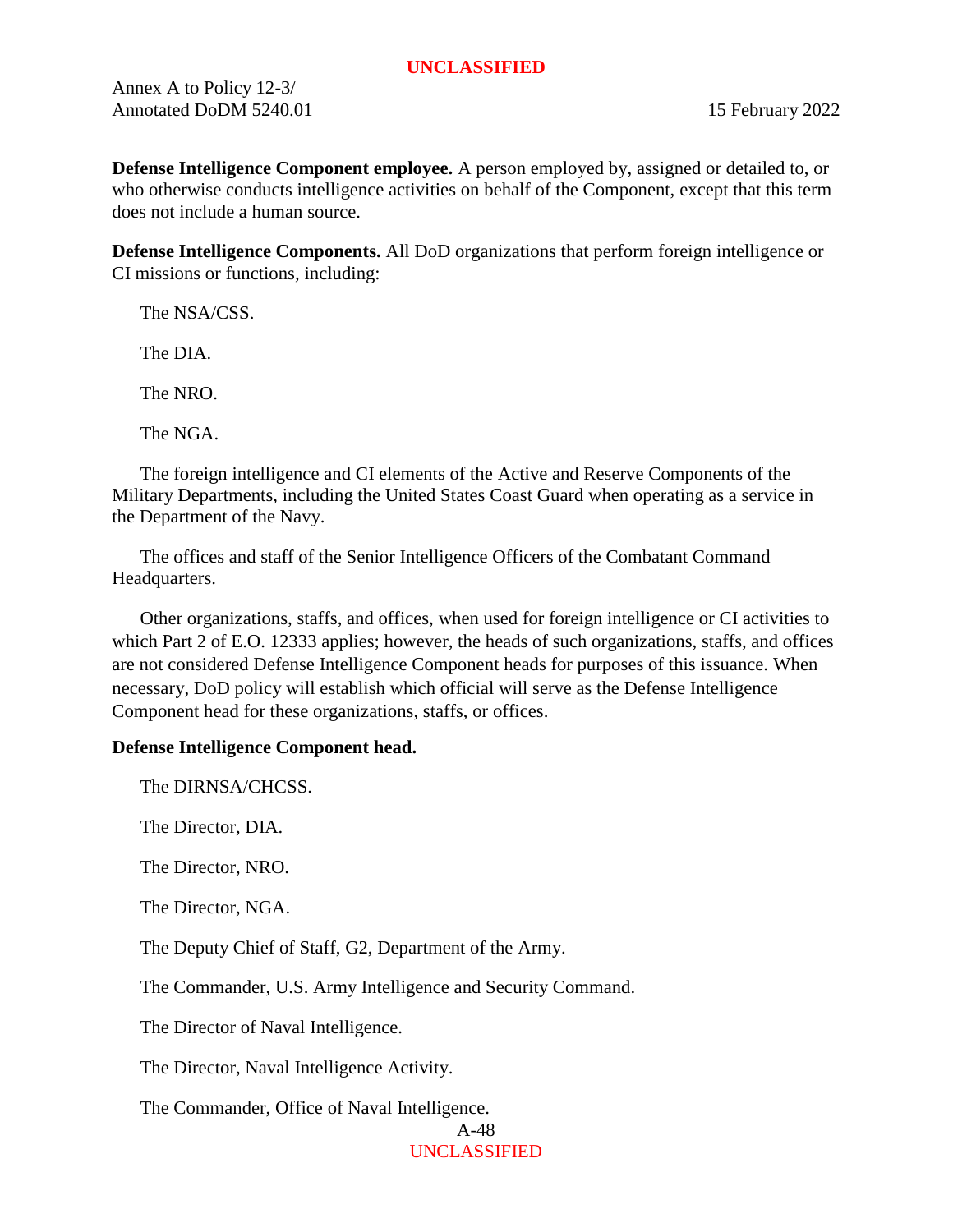Annex A to Policy 12-3/ Annotated DoDM 5240.01 15 February 2022

The Commander, U.S Fleet Cyber Command.

The Director, Naval Criminal Investigative Service.

The Director of Intelligence, Marine Corps.

The Commander, Marine Corps Intelligence Activity.

The Deputy Chief of Staff, Intelligence, Surveillance and Reconnaissance, Department of the Air Force.

The Commander, Twenty Fifth Air Force.

The Commander, Air Force Office of Special Investigations.

The Senior Intelligence Officers of the Combatant Command Headquarters.

Senior officials designated by the Secretary of a Military Department for the foreign intelligence and CI elements of that Department.

Senior officials designated by the USD(I&S) for other Defense Intelligence Components.

**detail.** A status under which, by agreement between government agencies or elements of the Intelligence Community, an employee of one agency or element operates under the authorities, regulations, policies, and supervision of another.

<span id="page-48-0"></span>**dissemination.** The transmission, communication, sharing, or passing of information outside a Defense Intelligence Component by any means, including oral, electronic, or physical. Dissemination includes providing any access to information in a Component's custody to persons outside the Component.

**DoD facilities.** Installations or facilities owned, leased, or occupied by accommodation or otherwise, by DoD.

<span id="page-48-1"></span>**domestic activities.** Activities that take place within the United States that do not have a significant connection with either an agent of a foreign power or a foreign power, organization, or person.

<span id="page-48-2"></span>**electronic surveillance.** The acquisition of a nonpublic communication by electronic means without the consent of a person who is a party to an electronic communication or, in the case of a non-electronic communication, without the consent of a person who is visibly present at the place of communication, but not including the use of radio direction-finding equipment solely to determine the location of a transmitter. Electronic surveillance is also defined in FISA, and where these procedures reference that definition, FISA should be consulted.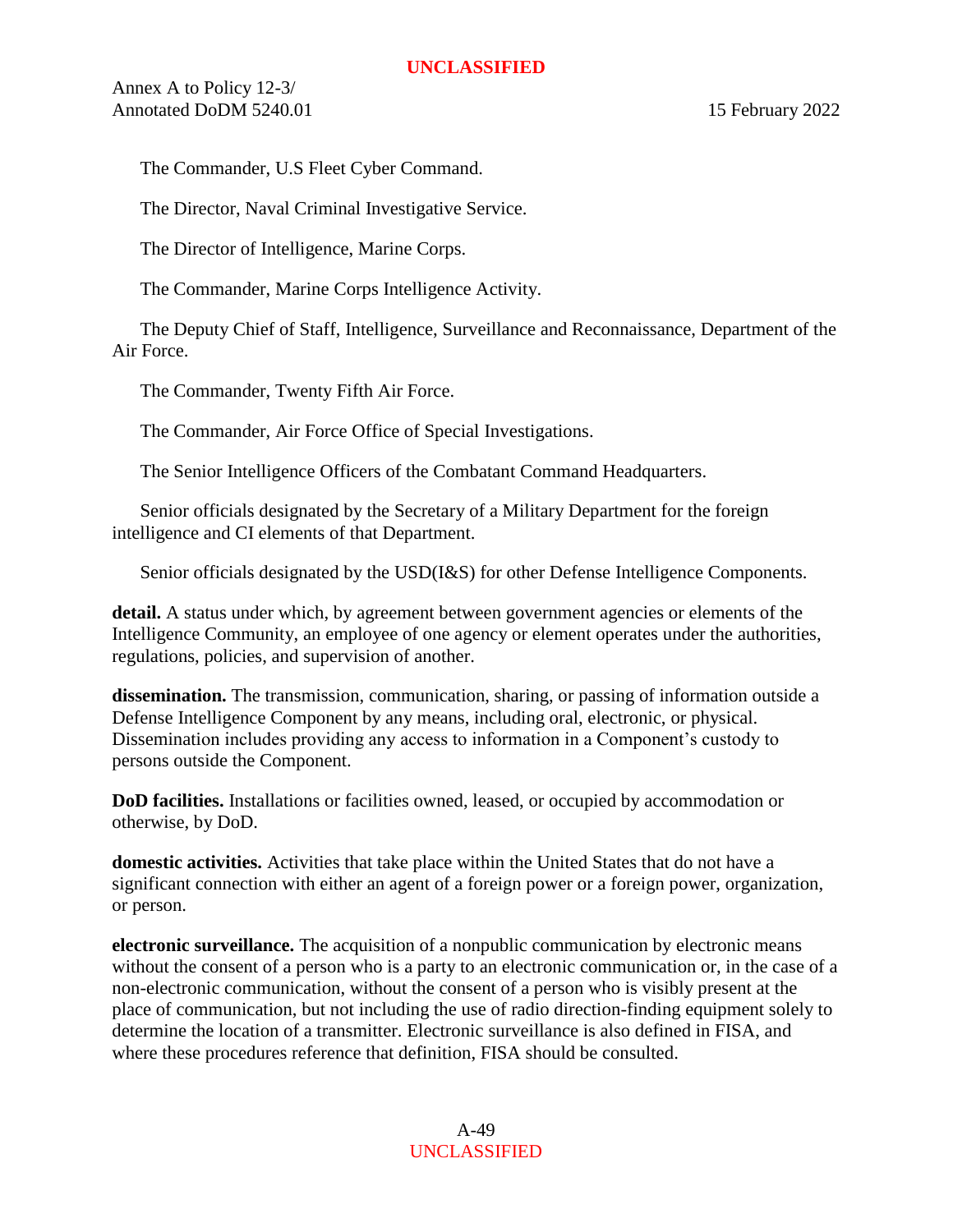Annex A to Policy 12-3/ Annotated DoDM 5240.01 15 February 2022

<span id="page-49-3"></span>**foreign connection.** A reasonable belief that the U.S. person is or has been in contact with, or has attempted to contact, a foreign person or a representative or agent of a foreign country, for purposes harmful to the national security interests of the United States; or when a reasonable belief exists that the U.S. person is acting or encouraging others to act in furtherance of the goals or objectives of a foreign person or power, or a representative or agent of a foreign power, for purposes harmful to the national security interests of the United States.

<span id="page-49-1"></span>**foreign intelligence.** Information relating to the capabilities, intentions, or activities of foreign governments or elements thereof, foreign organizations, foreign persons, or international terrorists.

<span id="page-49-2"></span>**foreign power.** Any of the following:

A foreign government or any component thereof, whether or not recognized by the United States.

A faction of a foreign nation or nations, not substantially composed of U.S. persons.

An entity that is openly acknowledged by a foreign government or governments to be directed and controlled by such foreign government or governments.

A group engaged in international terrorism or activities in preparation thereof.

A foreign-based political organization, not substantially composed of U.S. persons.

An entity that is directed and controlled by a foreign government or governments.

An entity not substantially composed of U.S. persons that is engaged in the international proliferation of weapons of mass destruction.

<span id="page-49-0"></span>**host of a shared repository.** An entity responsible for developing and maintaining a shared repository. A host may or may not have access to information in the repository for intelligence purposes.

**imagery.** A likeness or presentation of any natural or manmade feature or related object or activity and the positional data acquired at the same time the likeness or representation was acquired, including products produced by space-based national intelligence reconnaissance systems and likenesses or presentations produced by satellites, airborne platforms, unmanned aerial vehicles, or other similar means. Imagery does not include handheld or clandestine photography taken by or on behalf of human intelligence collection organizations. This definition is consistent with Section 467 of Title 10, U.S.C.

<span id="page-49-4"></span>**incidental collection of USPI.** Collection of USPI that is not deliberately sought by a Defense Intelligence Component, but that is nonetheless collected. Collection of USPI that is not deliberately sought is considered incidental regardless of whether it is expected or reasonably anticipated to occur.

> A-50 UNCLASSIFIED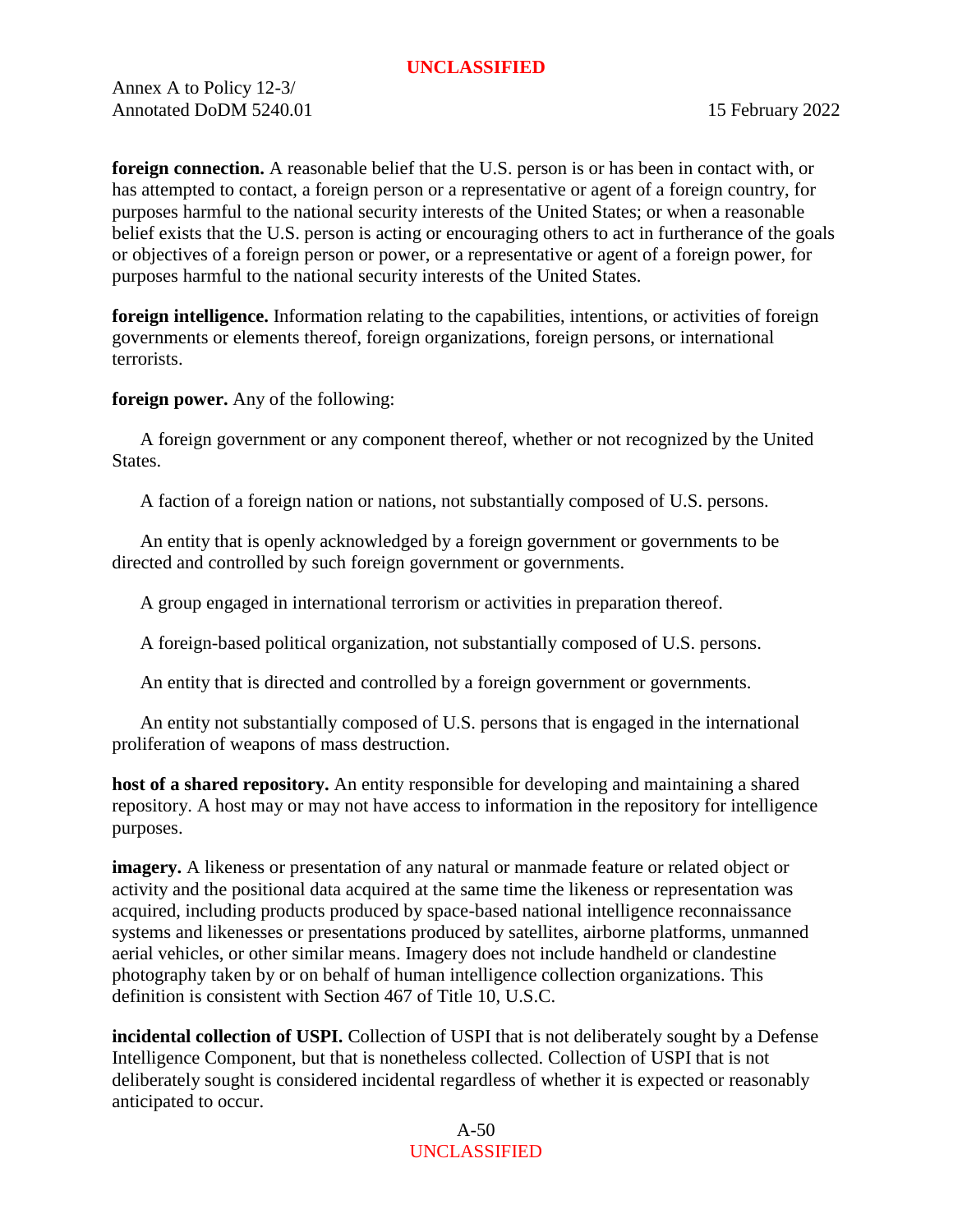Annex A to Policy 12-3/ Annotated DoDM 5240.01 15 February 2022

**intelligence.** Includes foreign intelligence and CI.

**intelligence activities.** All activities that the DoD Components conduct pursuant to E.O. 12333.

# **Intelligence Community and elements of the Intelligence Community.**

The Office of the Director of National Intelligence.

The CIA.

The NSA/CSS.

The DIA.

The NGA.

The NRO.

The intelligence and CI elements of the Army, the Navy, the Air Force, and the Marine Corps.

The intelligence elements of the FBI.

The Office of National Security Intelligence of the Drug Enforcement Administration.

The Office of Intelligence and Counterintelligence of the Department of Energy.

The Bureau of Intelligence and Research of the Department of State.

The Office of Intelligence and Analysis of the Department of the Treasury.

The Office of Intelligence and Analysis of the Department of Homeland Security.

The Intelligence and Counterintelligence elements of the Coast Guard.

The other offices with the Department of Defense for the collection of specialized national foreign intelligence through reconnaissance programs.

Such other elements of any other department or agency as may be designated by the President, or designated jointly by the Director of National Intelligence and the head of the department or agency concerned, as an element of the Intelligence Community.

<span id="page-50-0"></span>**intentional collection of USPI.** Collection of USPI that is deliberately sought by a Defense Intelligence Component.

> A-51 UNCLASSIFIED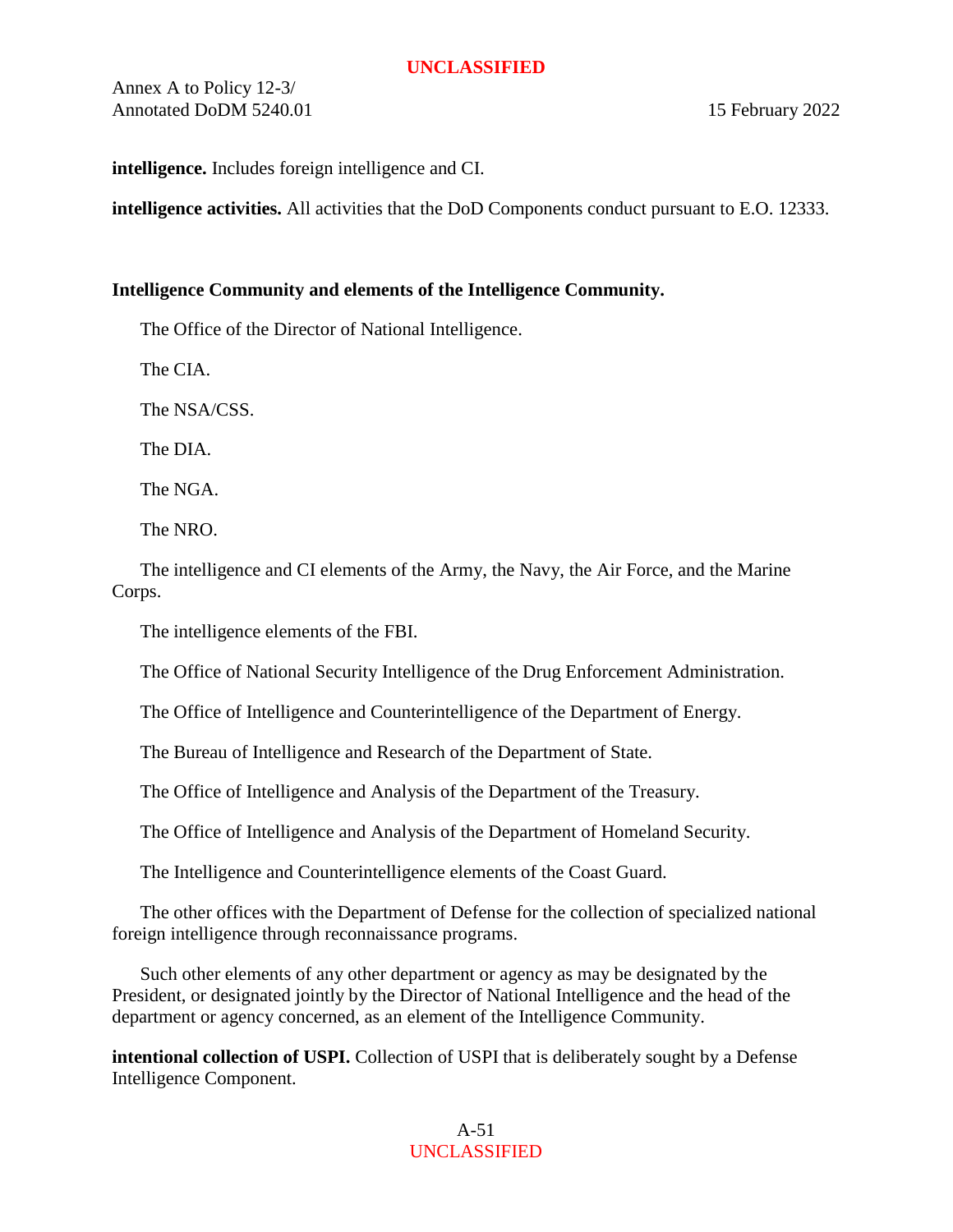Annex A to Policy 12-3/ Annotated DoDM 5240.01 15 February 2022

<span id="page-51-1"></span>**international narcotics activities.** Activities outside the United States involving the production, transfer, or sale of significant quantities of narcotics or other substances controlled in accordance with Sections 811 and 812 of Title 21, U.S.C., or activities inside the United States that are directly tied to such activities overseas.

<span id="page-51-0"></span>**international terrorism or international terrorist activities.** Activities that involve violent acts or acts dangerous to human life that violate federal, State, local, or tribal criminal law or would violate such law if committed within the United States or a State, local, or tribal jurisdiction; appear to be intended to intimidate or coerce a civilian population, influence the policy of a government by intimidation or coercion, or affect the conduct of a government by assassination or kidnapping; and occur totally outside the United States, or transcend national boundaries in terms of the means by which they are accomplished, the persons they appear to be intended to coerce or intimidate, or the locale in which their perpetrators operate or seek asylum.

**mail cover.** The non-consensual recording of any data appearing on the outside cover of any sealed or unsealed mail matter. In this context, a "recording" means a transcription, photograph, photocopy, or other facsimile of the image of the outside cover, envelope, or wrappers of mail matter. A mail cover does not include opening or examination of mail that constitutes a physical search.

**mail in USPS channels.** Mail while in transit within, among, and between the United States (including mail of foreign origin that is passed by a foreign postal administration to the USPS for forwarding to a foreign postal administration under a postal treaty or convention and mail temporarily in the hands of the U.S. Customs Service or the Department of Agriculture), the Military Postal Service Agency, Army or Air Force Post Offices and Fleet Post Offices, and mail for delivery to the United Nations, New York.

Mail in USPS channels includes international mail in transit to an addressee in the United States after receipt by the USPS from a foreign postal administration or international mail in transit to an addressee abroad before passage to a foreign postal administration.

Mail is in transit until it is physically delivered to the specific addressee in the United States who is named on the envelope or his or her authorized agent.

**organization.** For purposes of Procedure 10, an organization is an association of two or more individuals formed for any lawful purpose whose existence is formalized in some manner (e.g., by having a defined leadership, holding meetings, publishing a charter, or requiring dues). The term "organization" includes corporations, other commercial entities, and associations formed for a social, political, fraternal, professional, business, academic, ethnic-affinity, or religious purpose, including those that meet and communicate through the use of technologies. The term "organization" does not include a loose group of friends, social contacts, or business associates who may share common interests but whose association lacks any formal structure. For example, the Rotary Club is an organization; a group of friends who play poker or meet at a gym for athletics every weekend is not. A Defense Intelligence Component should consult with the legal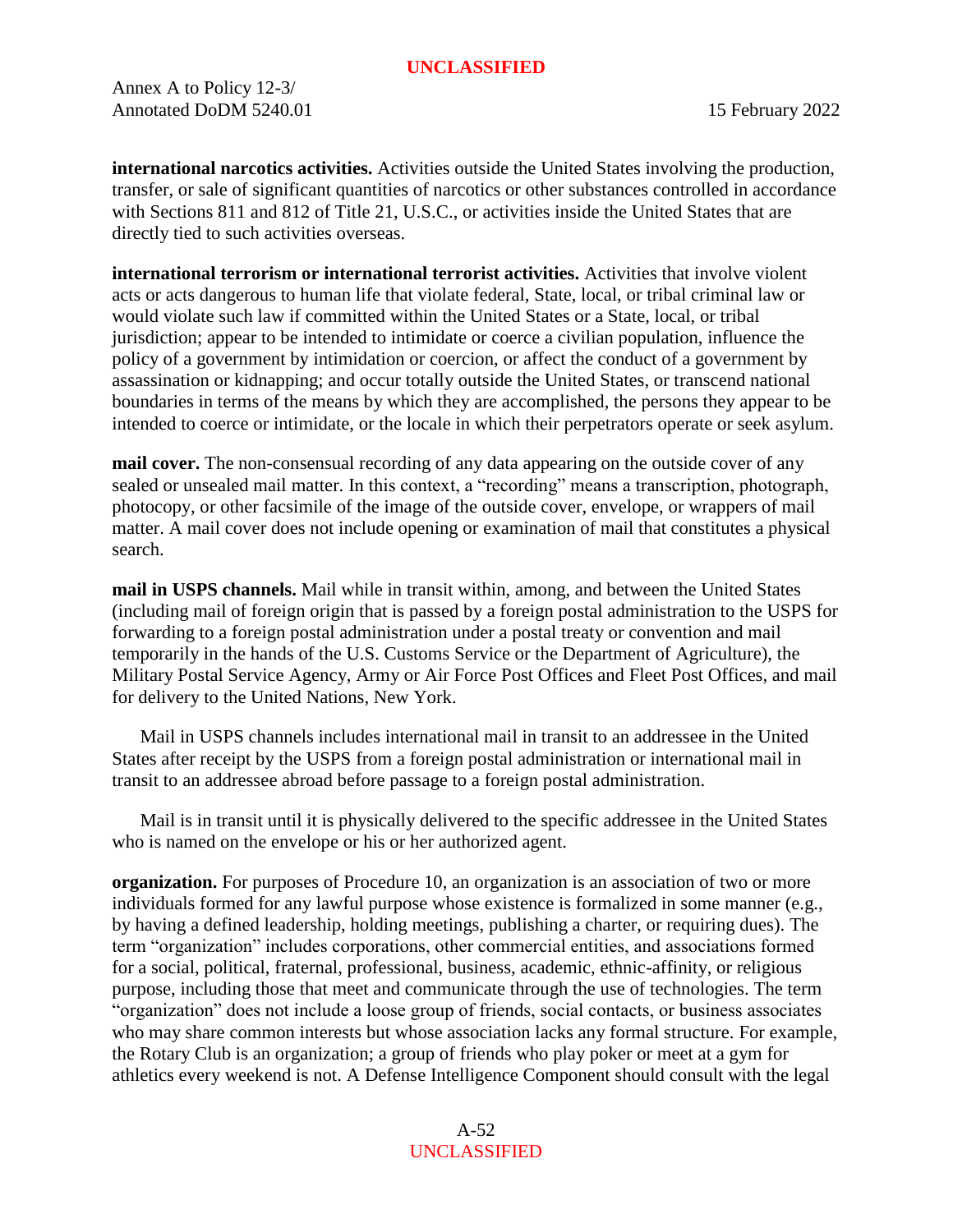Annex A to Policy 12-3/ Annotated DoDM 5240.01 15 February 2022

office responsible for advising it if there is any question as to whether a group or an entity constitutes an organization.

<span id="page-52-2"></span>**organization in the United States.** An organization physically located in the United States, whether or not it constitutes a U.S. person. Thus, a branch, subsidiary, or office of an organization in the United States that is physically located outside the United States is not an organization in the United States. Conversely, a branch, subsidiary, or office of a foreign organization, or one substantially made up of foreign persons that is physically located in the United States, is an organization in the United States. An organization in the United States includes an organization that primarily meets and communicates on the Internet or through the use of other technologies and is substantially composed of persons who are located in the United States.

<span id="page-52-3"></span>**organization outside the United States that constitutes a U.S. person.** An organization physically located outside the United States that is substantially composed of U.S. persons. This definition includes an organization that primarily meets and communicates on the Internet or through the use of other technologies and is substantially composed of U.S. persons who are located outside the United States.

<span id="page-52-0"></span>**overhead reconnaissance**. Activities carried out by space-based capabilities whose principal purpose is conducting or enabling imagery collection.

<span id="page-52-1"></span>**participation.** Taking part in an organization's activities and interacting with its members within the structure or framework of the organization. Such activities may include one or more of the following: acquiring membership, attending or taking part in organizational meetings, events, activities, or other forums sponsored or conducted by the organization; conducting the work or functions of the organization; serving as a representative or agent of the organization; or contributing funds to the organization other than in payment for goods or services. Actions taken outside the organizational structure or framework, however, do not constitute participation. Thus, attendance at meetings or social gatherings that involve the organization's members, but are not functions or activities of the organization itself, does not constitute participation.

Participation is "on behalf of" a Defense Intelligence Component when a person is tasked or asked to participate in an organization for the benefit of the Defense Intelligence Component. Such a person may already be a member of the organization or may be asked to join. Actions undertaken for the benefit of the Defense Intelligence Component may include collecting information, identifying potential sources or contacts, or establishing or maintaining cover.

Participation "for the purpose of influencing the activities of an organization or its members" is any action taken with the intention of causing a significant effect on the organization's agenda, course of business, core activities, or future direction. Simply voting or expressing an opinion on these matters as a member generally will not fall within this definition.

A Defense Intelligence Component should consult with the legal office responsible for advising it if there is any question as to whether an activity constitutes participation.

> A-53 UNCLASSIFIED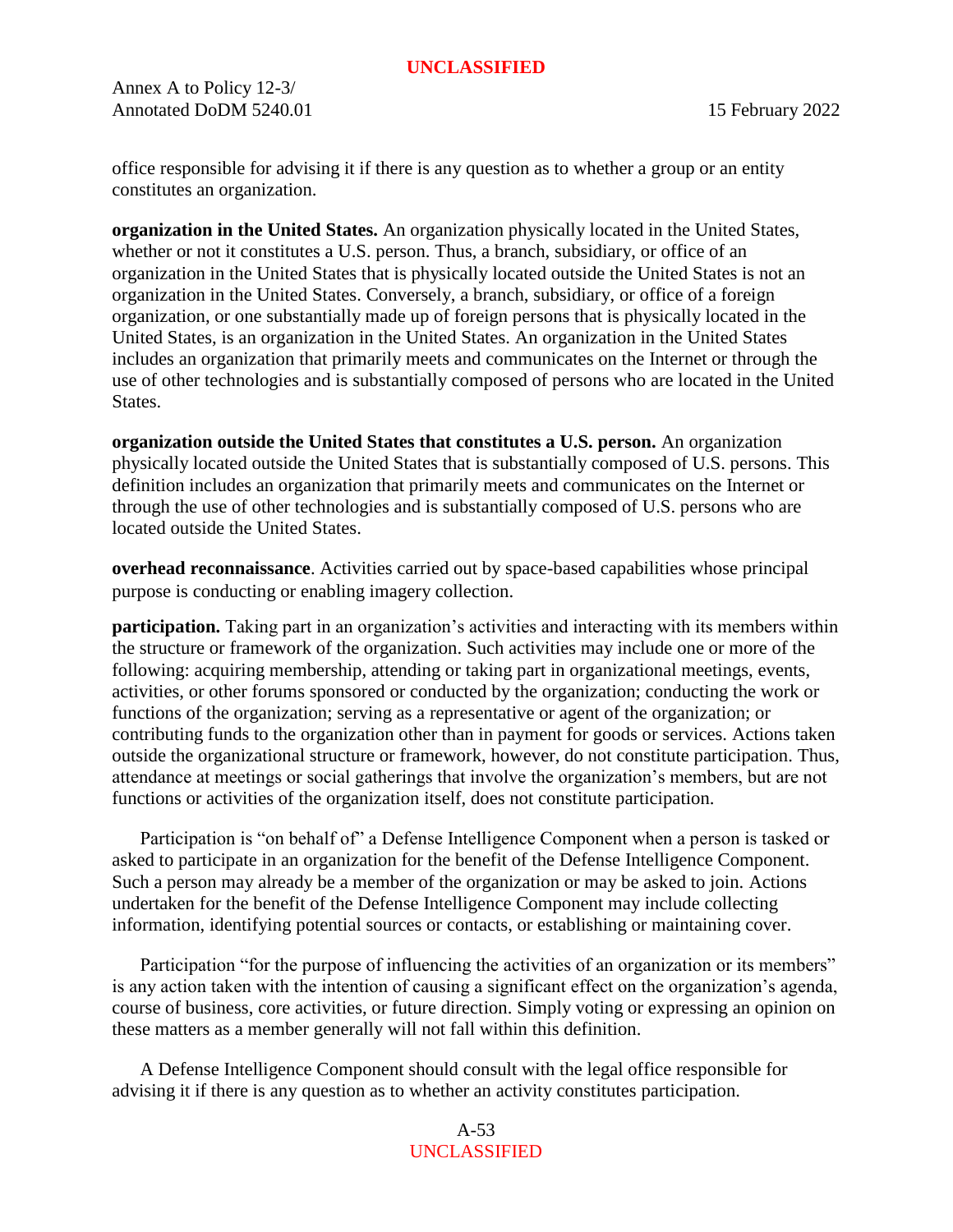Annex A to Policy 12-3/ Annotated DoDM 5240.01 15 February 2022

<span id="page-53-0"></span>**personnel security.** The security discipline that assesses the loyalty, reliability, and trustworthiness of individuals for initial and continued eligibility for access to classified information or assignment in sensitive positions.

<span id="page-53-1"></span>**personnel security investigation.** Any investigation required for the purpose of determining the eligibility of DoD military and civilian personnel, contractor employees, consultants, and other persons affiliated with the DoD for access to classified information, acceptance or retention in the Military Services, assignment or retention in sensitive duties, or other designated duties requiring such investigation. It also includes investigations of allegations that arise subsequent to adjudicative action and require resolution to determine an individual's current eligibility for a national security position.

**physical search.** Any intrusion on a person or a person's property or possessions for the purpose of obtaining property, information, or stored electronic data or communications and that would require a warrant for law enforcement purposes. A physical search includes an intrusion that violates a reasonable expectation of privacy or that involves a trespass or otherwise physically occupying private property. It also includes the examination of the interior of property or the scan of a person by technical means. The law in this area is subject to change, and a Defense Intelligence Component should consult with the legal office responsible for advising it on those activities that may constitute a physical search. A physical search does not include:

Examinations of areas that are in plain view and visible to the unaided eye if there is no physical trespass;

Examinations of publicly available information;

Examinations of abandoned property in a public place;

Examinations of government property pursuant to Military Rule of Evidence 314(d), Manual for Courts-Martial; or

Electronic surveillance.

Any intrusion authorized as needed to accomplish lawful electronic surveillance as that term is defined in FISA, conducted in accordance with Procedure 5.

**physical surveillance.** The deliberate and continuous observation by an employee of a Defense Intelligence Component of a person to track his or her movement or other physical activities while they are occurring, under circumstances in which the person has no reasonable expectation of privacy. An employee of a Defense Intelligence Component may operate enhancement devices (e.g., binoculars or still or full motion cameras) to facilitate a physical surveillance. Physical surveillance does not include casual observation, which is short in duration and not intended to track the movement or other physical activities of a person, and also does not include electronic surveillance, concealed monitoring, physical searches, or overhead reconnaissance.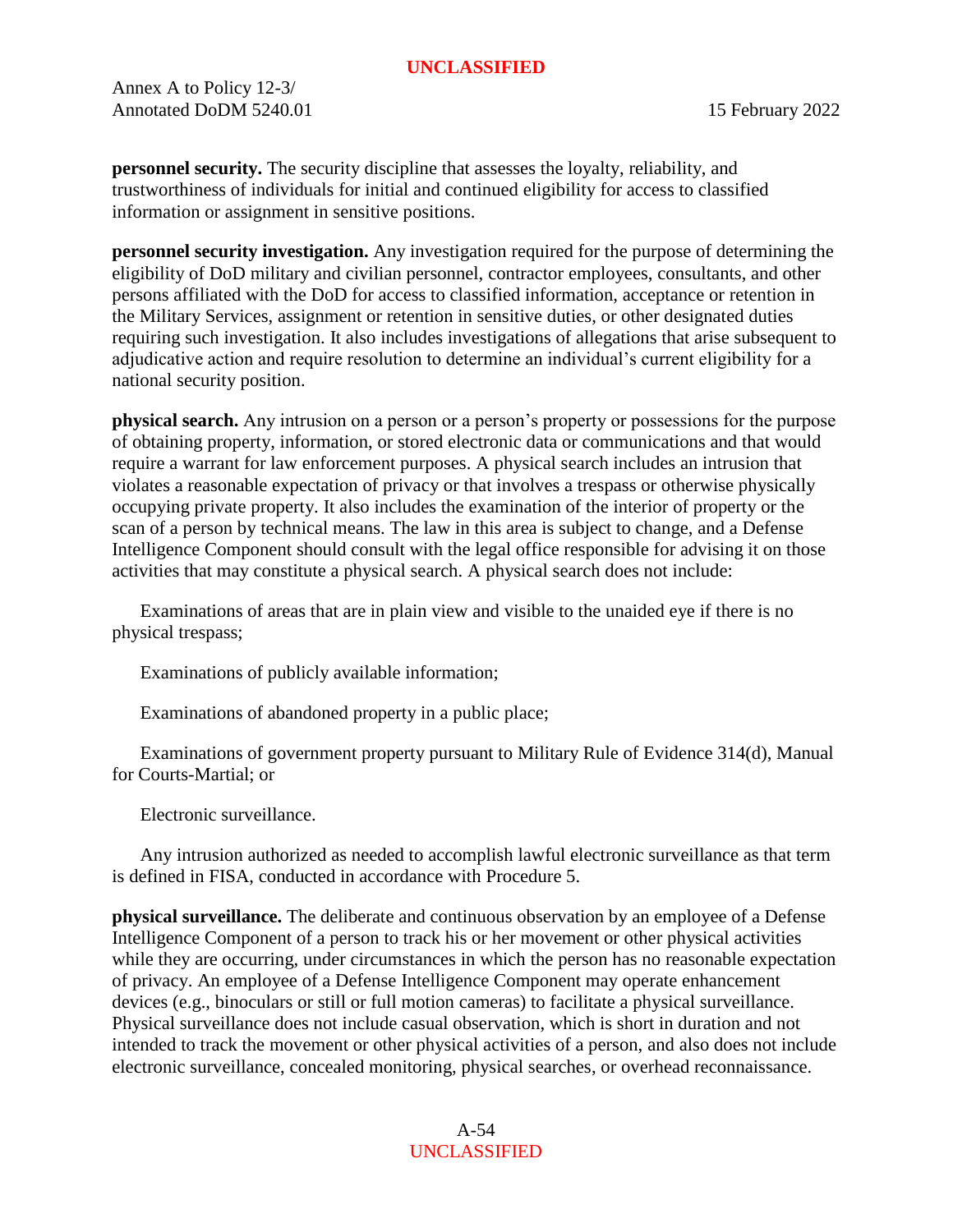Annex A to Policy 12-3/ Annotated DoDM 5240.01 15 February 2022

<span id="page-54-3"></span>**publicly available information.** Information that has been published or broadcast for public consumption, is available on request to the public, is accessible on-line or otherwise to the public, is available to the public by subscription or purchase, could be seen or heard by any casual observer, is made available at a meeting open to the public, or is obtained by visiting any place or attending any event that is open to the public. Publicly available information includes information generally available to persons in a military community even though the military community is not open to the civilian general public.

<span id="page-54-7"></span>**radio communications hearability survey.** The monitoring of radio communications to determine whether a particular radio signal can be received at one or more locations and, if reception is possible, to determine the hearability of reception over time.

<span id="page-54-2"></span>**reasonable belief.** When the facts and circumstances are such that a reasonable person would hold the belief. A reasonable belief must rest on facts and circumstances that can be articulated; hunches or intuitions are not sufficient. A reasonable belief can be based on experience, training, and knowledge of foreign intelligence or CI activities as applied to particular facts and circumstances, and a trained and experienced person might hold a reasonable belief that is sufficient to satisfy these criteria when someone unfamiliar with foreign intelligence or CI activities might not.

<span id="page-54-4"></span>**reasonable expectation of privacy.** The extent to which a person in particular circumstances has a reasonable belief that his or her activities, property, or communications are private. Whether a person's expectations are reasonable is fact-specific, and the law in this area is subject to change. The General Counsel or legal advisor of the Defense Intelligence Component should determine whether a person has a reasonable expectation of privacy.

<span id="page-54-1"></span>**retention**. The maintenance of information in either hard copy or electronic format regardless of how the information was collected or how it was disseminated to a Defense Intelligence Component by another Component or element of the Intelligence Community.

<span id="page-54-0"></span>**shared repository.** A database, environment, or other repository maintained for the use of more than one entity. A database, environment, or other repository that a contractor or other entity maintains for the use of a single Defense Intelligence Component, or those acting on its behalf, is not a shared repository.

<span id="page-54-5"></span>**TSCM.** The use of electronic surveillance equipment, other electronic or mechanical devices, and specialized techniques and measures to determine either the existence and capabilities of unauthorized, hostile, or foreign penetration technologies that are used to obtain unauthorized access to classified and sensitive information, and thereby assist in neutralizing and exploiting such technologies; or the susceptibility of electronic equipment to unlawful electronic surveillance.

<span id="page-54-6"></span>**transmission media vulnerability survey.** The acquisition of radio frequency propagation and its subsequent analysis to determine empirically the vulnerability of the transmission media to interception by foreign intelligence services.

> A-55 UNCLASSIFIED